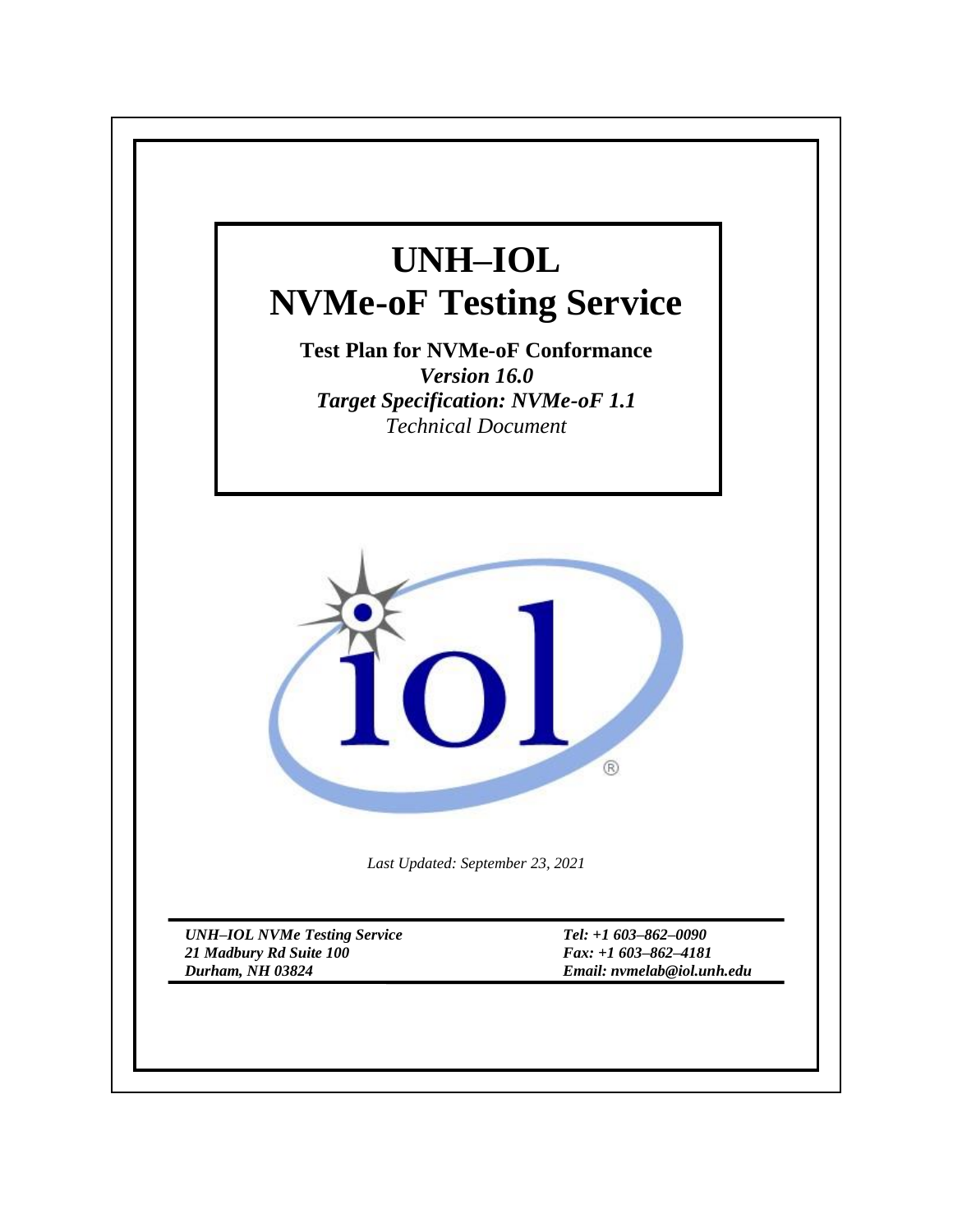# **TABLE OF CONTENTS**

<span id="page-1-0"></span>

| Case 4: Discovery Controller Supports Explicit Persistent Connections (FYI)13         |  |
|---------------------------------------------------------------------------------------|--|
| Case 5: Discovery Controller Does not Support Explicit Persistent Connections (FYI)13 |  |
|                                                                                       |  |
|                                                                                       |  |
|                                                                                       |  |
|                                                                                       |  |
|                                                                                       |  |
|                                                                                       |  |
|                                                                                       |  |
|                                                                                       |  |
| Case 5: SQHD in Fabrics Commands when SQ Flow Control Disabled (FYI)17                |  |
|                                                                                       |  |
|                                                                                       |  |
|                                                                                       |  |
|                                                                                       |  |
|                                                                                       |  |
|                                                                                       |  |
|                                                                                       |  |
|                                                                                       |  |
|                                                                                       |  |
|                                                                                       |  |
|                                                                                       |  |
|                                                                                       |  |
|                                                                                       |  |
|                                                                                       |  |
|                                                                                       |  |
|                                                                                       |  |
|                                                                                       |  |
|                                                                                       |  |
|                                                                                       |  |
|                                                                                       |  |
|                                                                                       |  |
|                                                                                       |  |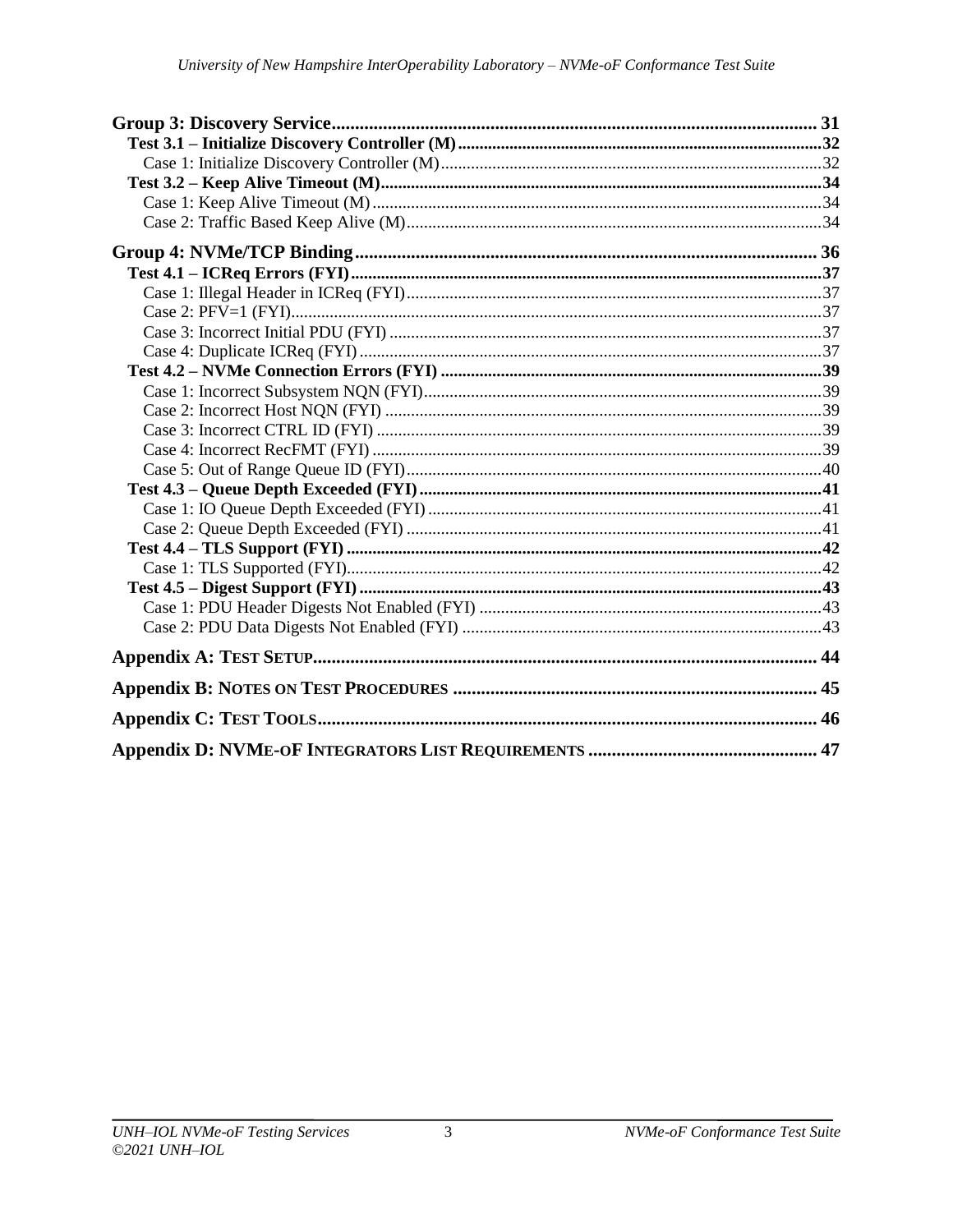# **MODIFICATION RECORD**

<span id="page-3-0"></span>2018 November 27 (Version 11.0) Initial Release David Woolf:

## 2019 April 24 (Version 12.0) Final Release

David Woolf:

- 1. Updates to discussion in Test 2.1 per TP 2008.
- 2. Fixed typo in Test 2.1 Case 1 procedure, per TP 2008.
- 3. Added text to each test procedure to clarify the necessity that Testing Station and DUT are on the same fabric network, and that disconnect should be performed at the conclusion of each test.
- 4. Added new FYI Test 3.2 Case 2. Clarified procedure that a Set Feature command is needed to specify the KATO value.

## 2020 March 9 (Version 13.0) Final Release

David Woolf:

- 1. Tests 1.1.1, 1.2.1, 2.1.1, 3.1.1, and 3.2.1 status updated from (FYI) to (M).
- 2. Added Tests 4.1, 4.2, 4.3 and associated sub tests.

# 2020 July 21 (Version 14.0) Final Release

David Woolf:

- 1. Test case 2.3.1 added to address NVMe-oF v1.0 ECN 001 requirements that after the controller is enabled, it shall accept all supported Admin commands in addition to Fabrics commands
- 2. Test case 2.2.1 added to address NVMe-oF v1.0 ECN 002 requirements that host and controller association is preserved for at least 2 minutes after CC.EN transitions to '0'.
- 3. Test 2.4.1 added to address NVMe-oF v1.0 ECN 005 requirements around accepting commands on channels that are not yet authenticated/secure.
- 4. Test 1.3.4 added to address NVMe-oF v1.0 ECN 005 requirements around a Fabrics command that is not supported on an I/O Queue is sent on an I/O Queue, that command shall be aborted with a status code of Invalid Field in Command.
- 5. Test case 1.1.2 added to address NVMe-oF v1.0 ECN 005 requirements around Controller ID of FFFFh.
- 6. Test case 1.1.1 updated to clarify that the Contorller ID in the Connect Command in this test should be set to FFFFh. Observable results are unchanged.
- 7. Test cases 2.5.1 and 2.5.2 added to address NVMe-oF v1.0 ECN 005 requirements around shutdown and the CC.SHN field.
- 8. Test Case 1.5.1 added to address TP8001 requirements that If the controller detects an NVMe Transport connection loss, then the controller shall stop processing all commands received on I/O Queue associated with that NVMe Transport connection.
- 9. Test Case 1.4.4 added to address TP8001 requirements around the RECFMT field.
- 10. Test Case 1.4.2 added to address TP8001 requirements around the CATTR field and deletion of Individual I/O Queues.
- 11. Test case 1.4.3 added to to address TP8001 requirements that if a Disconnect command is submitted on an Admin Queue, then the controller shall abort the command with a status of Invalid Queue Type.
- 12. Test cases 1.4.1 added to address nominal operation of the Disconnect Command as well as addressing TP8001 requirements that the Completion Queue entry for the Disconnect command shall be the last entry submitted to the I/O Queue Completion queue by the controller (i.e., no completion queue entries shall be submitted to the I/O Queue Completion Queue after the Completion Queue entry for the Disconnect command). The controller shall not perform command processing for any command on an I/O queue after sending the Completion Queue entry for the Disconnect command.
- 13. Test case 1.1.3 added to address TP8001 requirements that a Discovery controller shall not support the Disconnect command.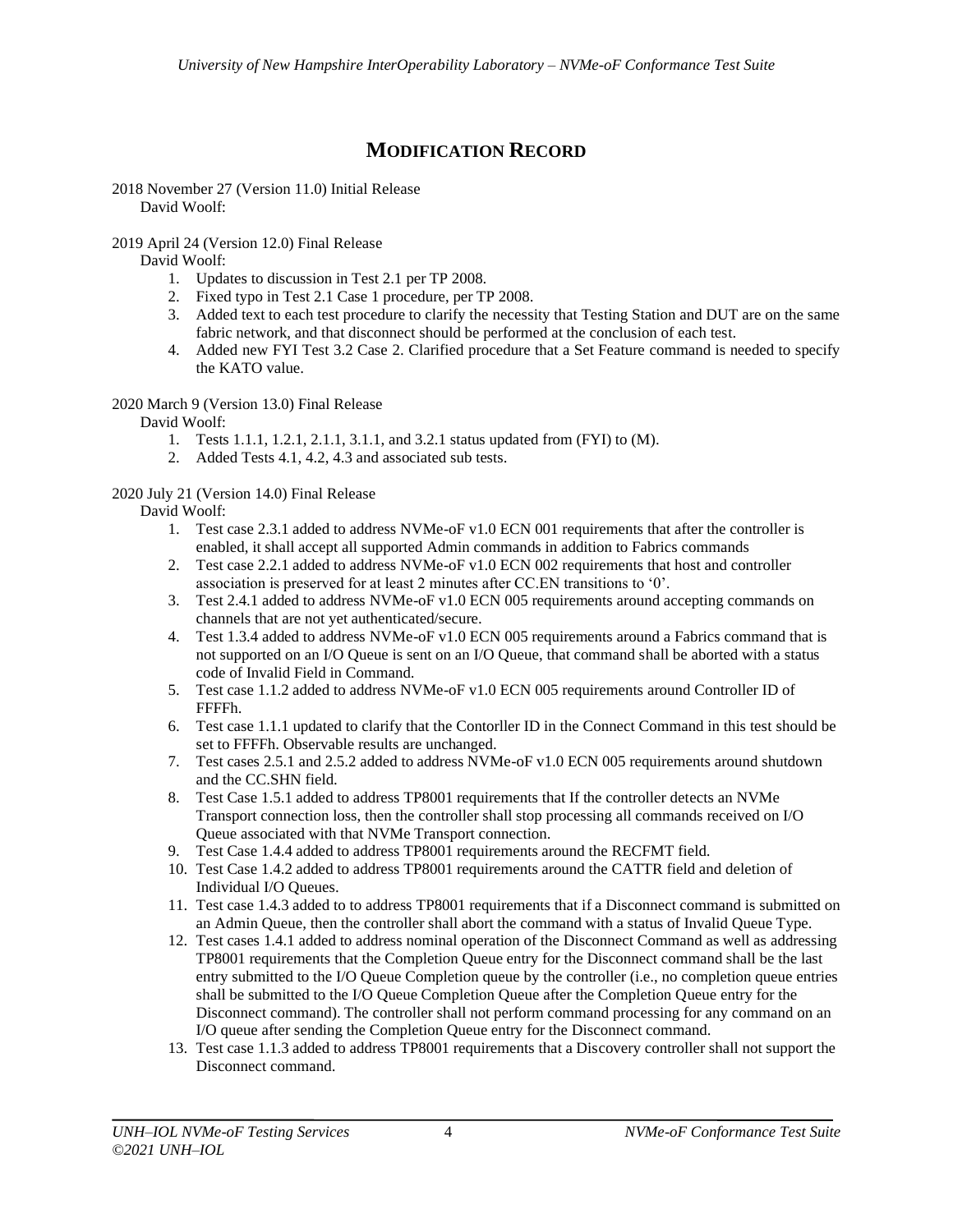- 14. Test Cases 1.1.4 added to address checking for AER and Keep Alive support when explicit persistent connections are supported to support TP 8002 requirements.
- 15. Test Cases 1.1.5 added to address the error condition when persistent connections are requests and the DUT does not support persistent connections.
- 16. Test case 1.3.5 added to address TP8005 for SQ Flow Control, including SQ Flow Control Negotiation, and proper behavior when SQ Flow Control is disabled.
- 17. Support for iWARP and transport should be added to the NVMe-oF Conformance Test Suite and these products should be made eligible for the NVMe-oF Integrators List.

2021 May 3 (Version 15.0) Final Release

# David Woolf:

- 1. Test cases 1.3.2 and 3.2.1 status updated from (FYI) to (M).
- 2021 September 23 (Version 16.0) Final Release

David Woolf:

- 1. Test case 3.2.2 updated from FYI to M.
- 2. Added Test 2.6.1 per requirements in NVMe-oF V1.1 ECN 002 that SGL descriptors in a command capsule that if the SGL descriptors following the Submission Queue Entry have a total size greater than (ICDOFF \* 16), then the controller shall abort the command with the status code set to Invalid Number of SGL Descriptors.
- 3. Added Test 2.6.2 per requirements in NVMe-oF V1.1 ECN 002 that that if the host places more SGL Data Block of Keyed SGL Data Block descriptors in a capsule than the maximum indicated in the Maximum SGL Data Block Descriptors field in the Identify Controller data structure, then the controller shall abort the command with the status code set to Invalid Number of SGL Descriptors.
- 4. Added Test 4.4.1 per NVMe-oF v1.1 TP 8011 to check that NVMe/TCP implementations that are compliant with v1.1 version of the NVMe/TCP specification and that support TLS shall support TLS 1.3.
- 5. Added Test 4.5.1 per requirements in NVMe-oF V1.1 ECN 002 that if PDU Header Digest is not enabled, then all subsequent PDUs shall not contain a HDGST field and shall have the HDGSTF flag cleared to '0' in the PDU Header FLAGS field.
- 6. Added Test 4.5.2 per requirements in NVMe-oF V1.1 ECN 002 that if PDU Data Digest is not enabled, then the PDUs shall not contain a DDGST field and shall have the DDGSTF flag cleared to '0' in the PDU Header FLAGS field.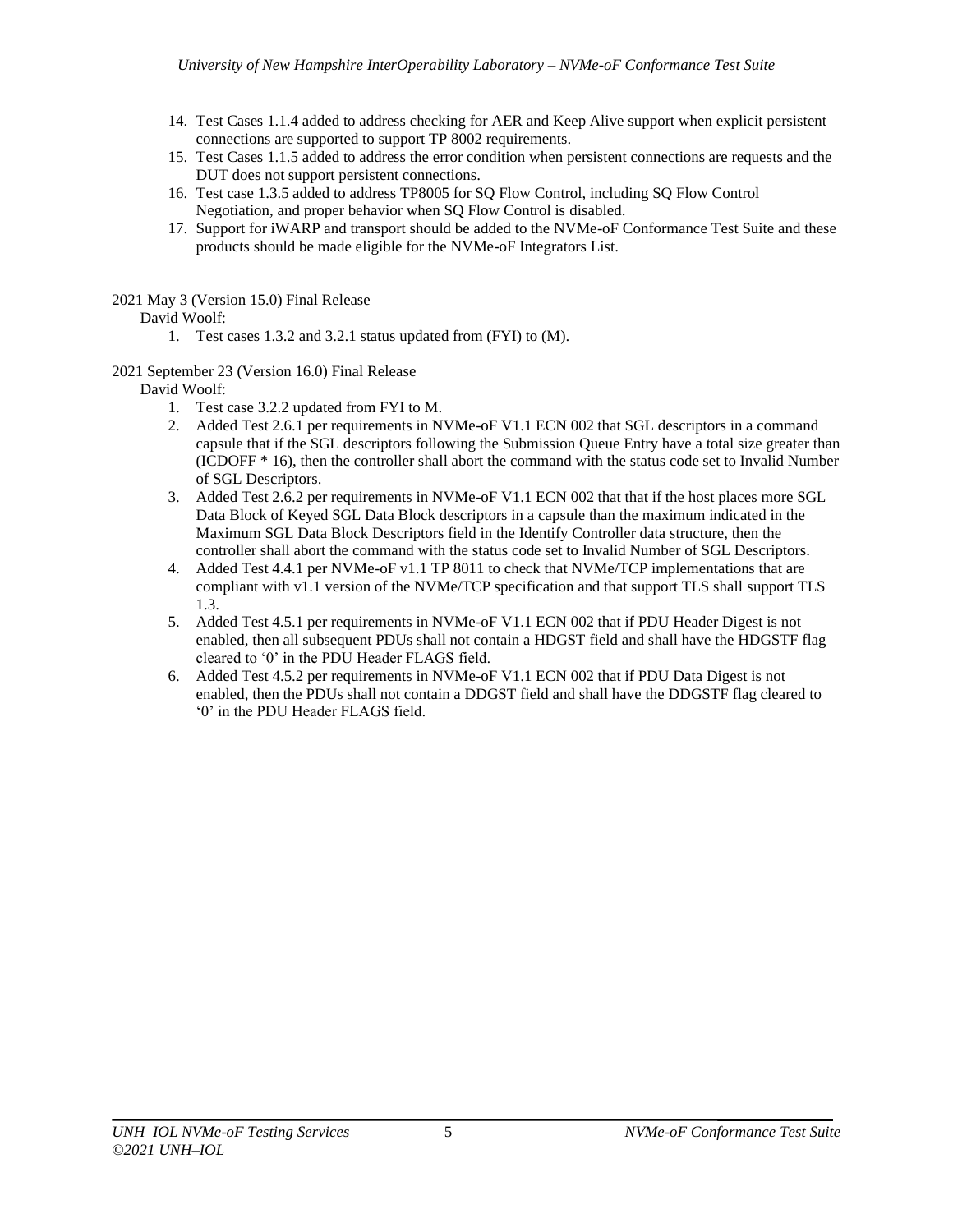# **ACKNOWLEDGMENTS**

<span id="page-5-0"></span>The UNH–IOL would like to acknowledge the efforts of the following individuals in the development of this test plan:

David Woolf **UNH InterOperability Laboratory**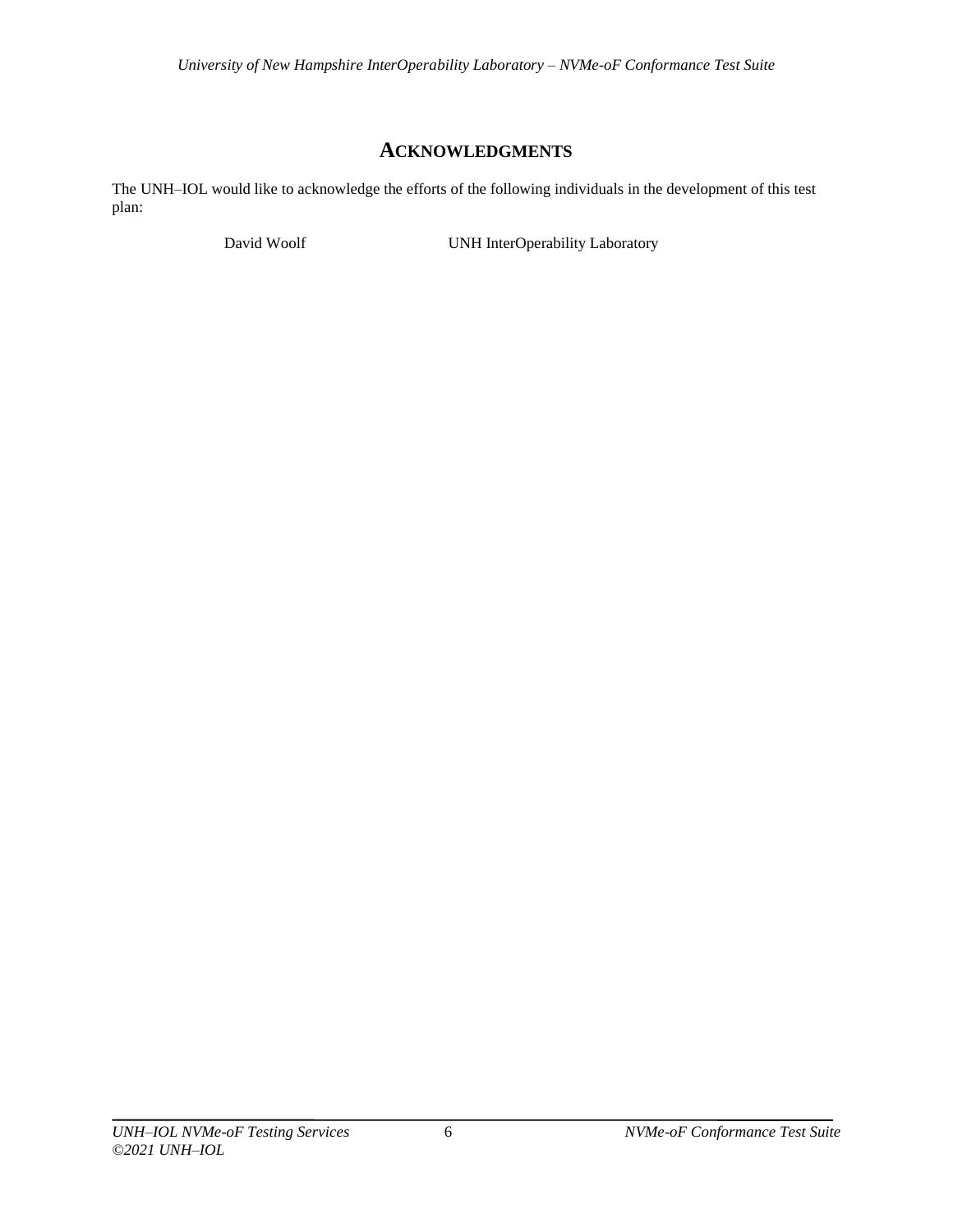# **INTRODUCTION**

<span id="page-6-0"></span>The University of New Hampshire's InterOperability Laboratory (IOL) is an institution designed to improve the interoperability of standards–based products by providing a neutral environment where a product can be tested against other implementations of a common standard, both in terms of interoperability and conformance. This particular suite of tests has been developed to help implementers evaluate the NVMe-oF functionality of their products. This test suite is aimed at validating products in support of the work being directed by the NVMe Promoters Group.

These tests are designed to determine if a product conforms to specifications defined in the NVMe-oF version 1.0a specification, hereafter referred to as the "NVMe-oF Specification"). Successful completion of these tests provide a reasonable level of confidence that the Device Under Test (DUT) will function properly in many NVMe-oF environments.

Products implementing the NVMe-oF specification may use different transports, such as RoCE, TCP, Fibre Channel, Infiniband, or iWARP. Each of these different transports may have distinct requirements described in a binding specification that is either within the NVMe-oF specification, or a separate document. The tests described in this Test Suite document are intended to check NVMe-oF requirements that will apply to all NVMe-oF requirements regardless of the transport used. Therefore, requirements that are described within the binding specification do not have corresponding test items in this document.

The tests contained in this document are organized in order to simplify the identification of information related to a test, and to facilitate in the actual testing process. Tests are separated into groups, primarily in order to reduce setup time in the lab environment, however the different groups typically also tend to focus on specific aspects of device functionality. A two–number, dot–notated naming system is used to catalog the tests. This format allows for the addition of future tests in the appropriate groups without requiring the renumbering of the subsequent tests.

The test definitions themselves are intended to provide a high–level description of the motivation, resources, procedures, and methodologies specific to each test. Formally, each test description contains the following sections:

#### **Purpose**

The purpose is a brief statement outlining what the test attempts to achieve. The test is written at the functional level.

#### **References**

This section specifies all reference material *external* to the test suite, including the specific references for the test in question, and any other references that might be helpful in understanding the test methodology and/or test results. External sources are always referenced by a bracketed number (e.g., [1]) when mentioned in the test description. Any other references in the test description that are not indicated in this manner refer to elements within the test suite document itself (e.g., "Appendix 5.A", or "Table 5.1.1–1").

#### **Resource Requirements**

The requirements section specifies the test hardware and/or software needed to perform the test. This is generally expressed in terms of minimum requirements, however in some cases specific equipment manufacturer/model information may be provided.

#### **Last Modification**

This specifies the date of the last modification to this test.

#### **Discussion**

The discussion covers the assumptions made in the design or implementation of the test, as well as known limitations. Other items specific to the test are covered here as well.

#### **Test Setup**

The setup section describes the initial configuration of the test environment.Small changes in the configuration should not be included here, and are generally covered in the test procedure section (next).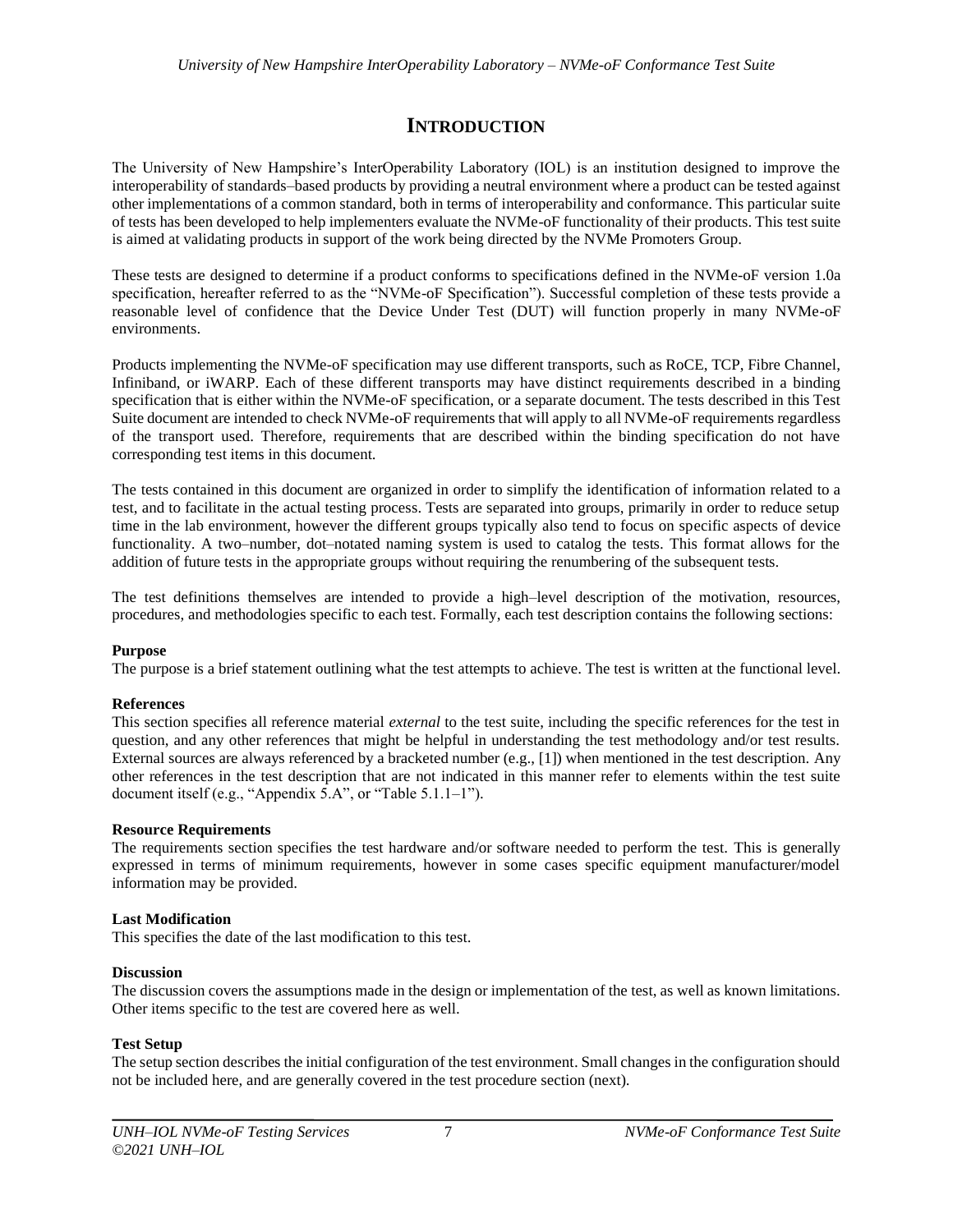# **Procedure**

The procedure section of the test description contains the systematic instructions for carrying out the test. It provides a cookbook approach to testing, and may be interspersed with observable results. These procedures should be the ideal test methodology, independent of specific tool limitations or restrictions.

# **Observable Results**

This section lists the specific observable items that can be examined by the tester in order to verify that the DUT is operating properly. When multiple values for an observable are possible, this section provides a short discussion on how to interpret them. The determination of a pass or fail outcome for a particular test is generally based on the successful (or unsuccessful) detection of a specific observable.

# **Possible Problems**

This section contains a description of known issues with the test procedure, which may affect test results in certain situations. It may also refer the reader to test suite appendices and/or other external sources that may provide more detail regarding these issues.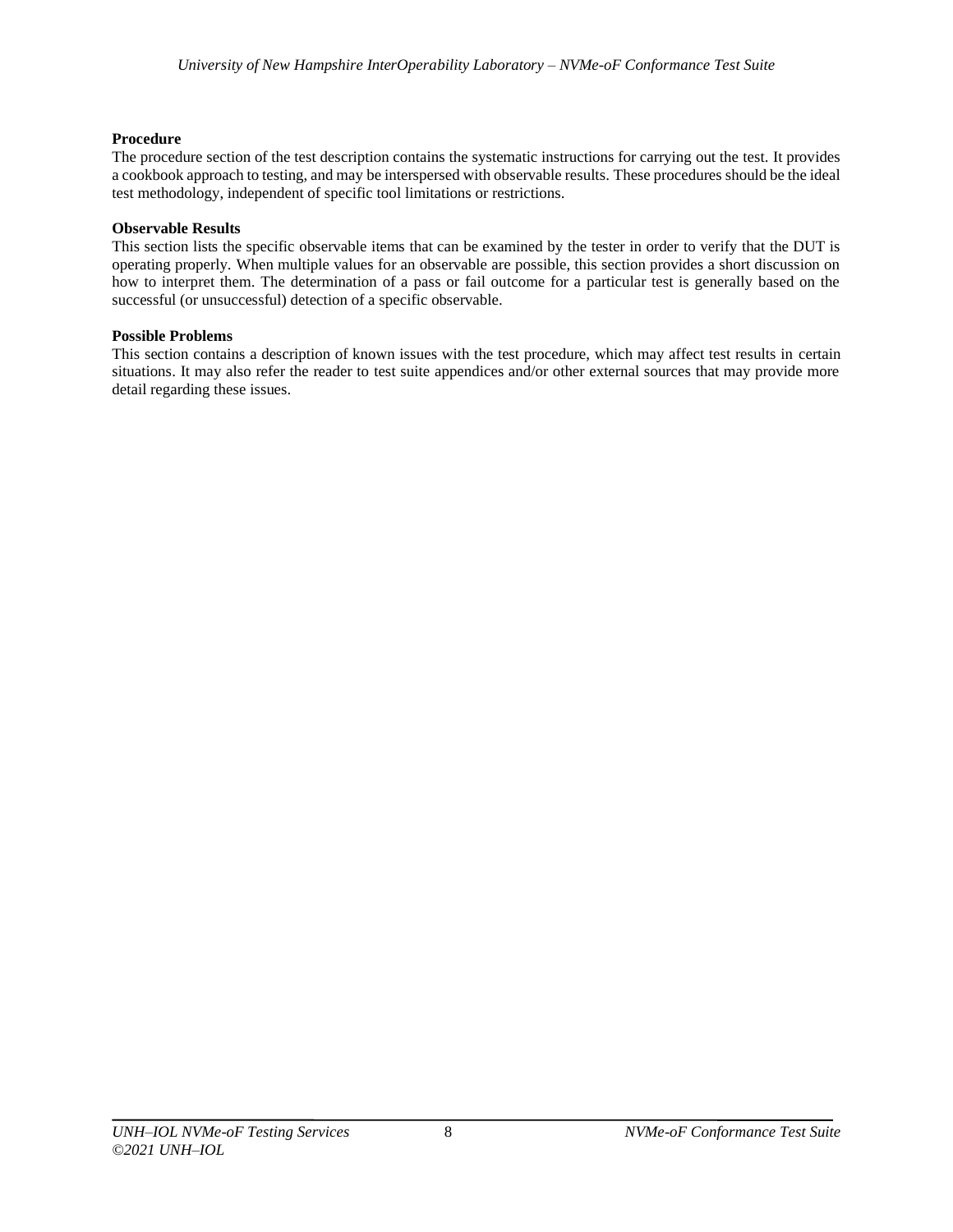# **REFERENCES**

<span id="page-8-0"></span>The following documents are referenced in this text:

1. NVMe-oF version 1.1 Specification (October 22, 2019)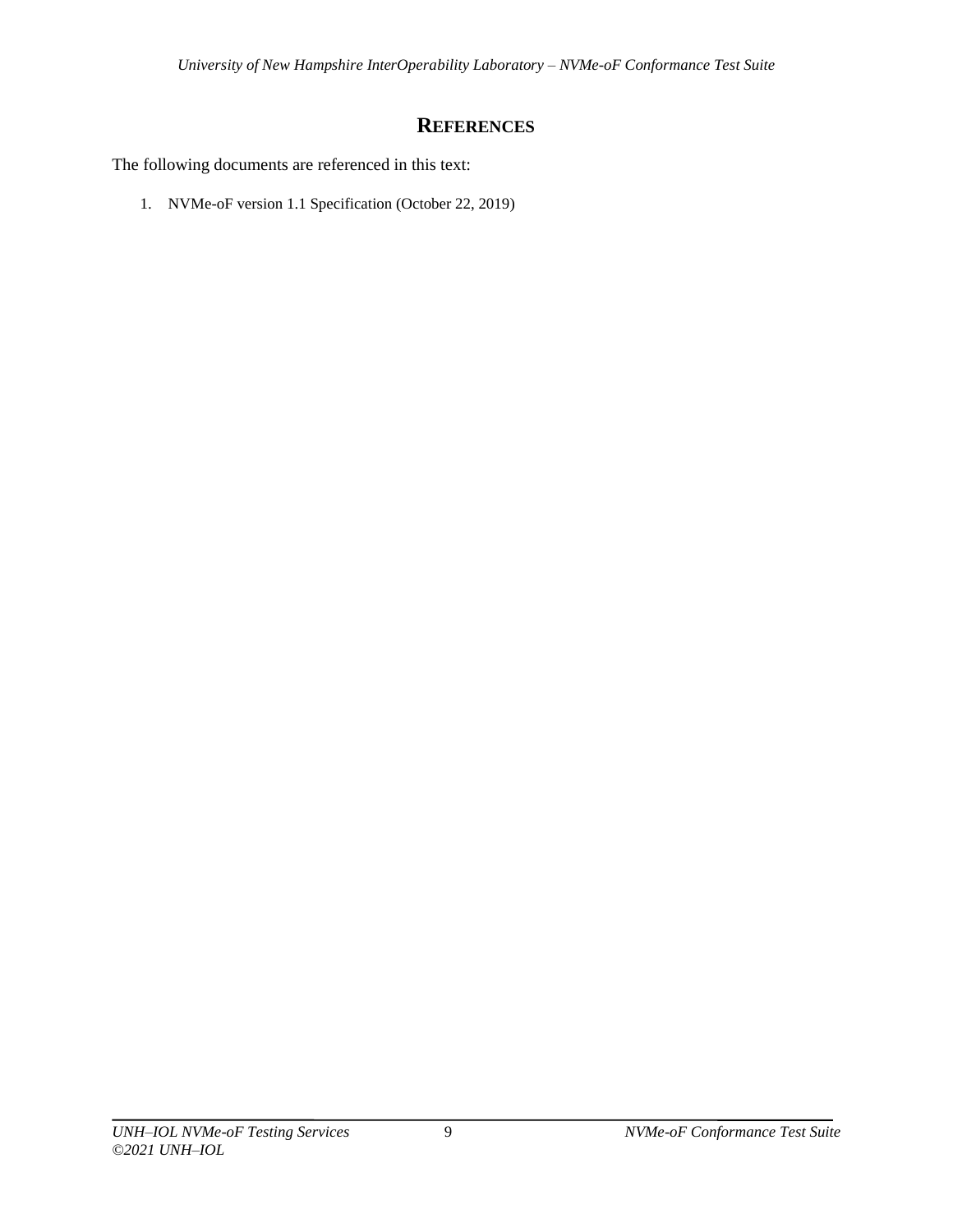# **ABBREVIATIONS**

<span id="page-9-0"></span>The following abbreviations are applied to the test titles of each of the tests described in this document for indicating the status of test requirements.

M - Mandatory FYI - FYI IP - In Progress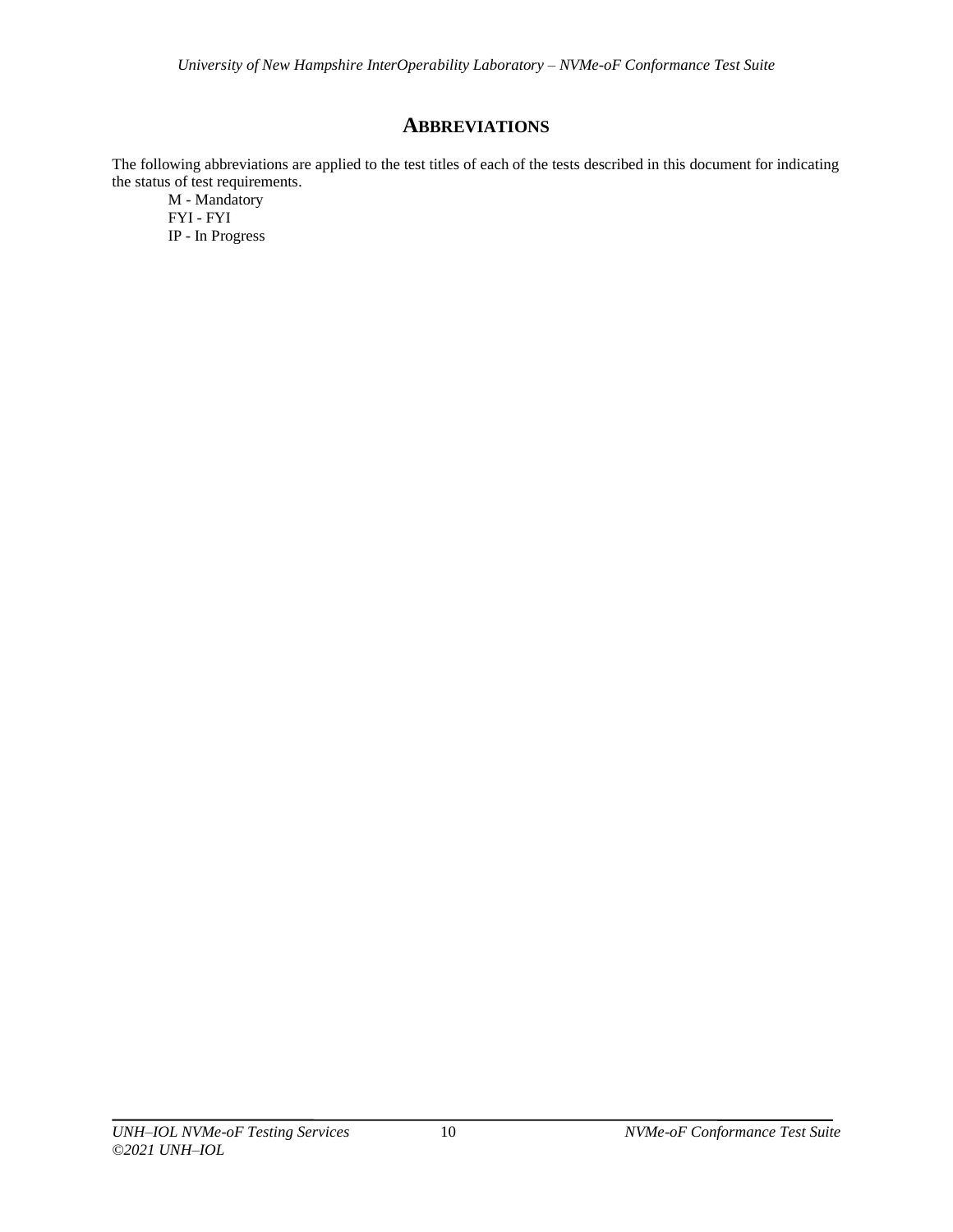# **Group 1: NVMe-oF Commands**

# <span id="page-10-0"></span>**Overview:**

This section describes a method for performing conformance verification for NVMe-oF products implementing NVMe-oF Commands defined in Chapter 3 of the NVMe-oF Specification.

# **Notes:**

The preliminary draft descriptions for the tests defined in this group are considered complete, and the tests are pending implementation (during which time additional revisions/modifications are likely to occur).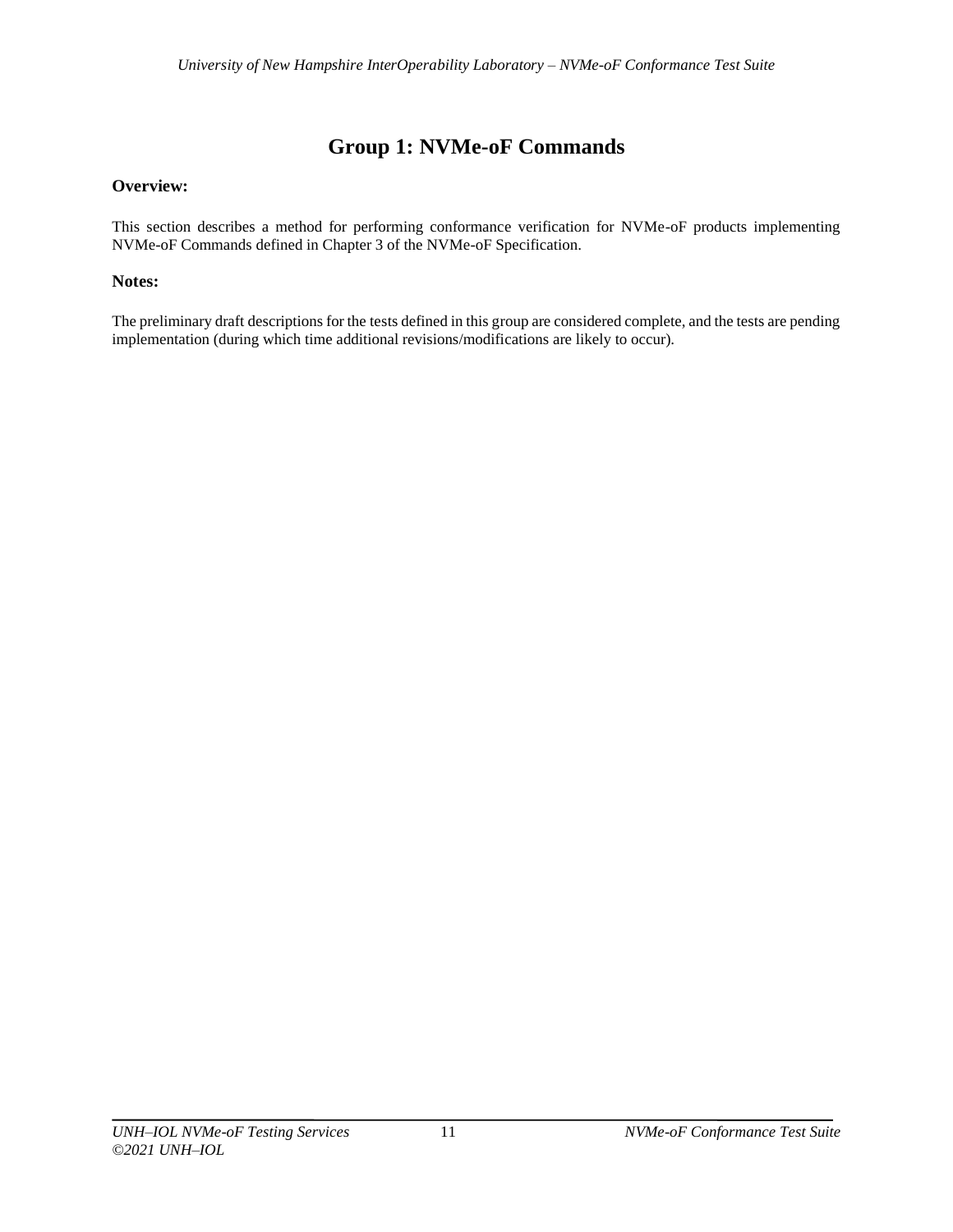# <span id="page-11-0"></span>**Test 1.1 – Connect to Discovery Service (M)**

**Purpose:** To verify that an NVMe-oF Controller can properly execute a Connect command.

#### **References:**

[1] NVMe-oF Specification 3.3, 4.2, 5

#### **Resource Requirements:**

Tools capable of monitoring and decoding traffic on the chosen NVMe-oF transport.

## **Last Modification:** April 21, 2020

**Discussion:** The host uses the well-known Discovery Service NQN (nqn.2014-08.org.nvmexpress.discovery) in the Connect command to a Discovery Service. The method that a host uses to obtain the NVMe Transport information necessary to connect to the well-known Discovery Service is implementation specific.

A Discovery Controller shall support the dynamic controller model.

The Controller ID of FFFFh shall be specified as the Controller ID in a Connect command for the Admin Queue. If the controller ID is not set to FFFFh, then a status value of Connect Invalid Parameters is returned.

A host requests an explicit persistent connection to a Discovery controller and Asynchronous Event Notifications from the Discovery controller on that persistent connection by specifying a non-zero Keep Alive Timer value in the Connect command. If the Connect command specifies a non-zero Keep Alive Timer value and the Discovery controller does not support Asynchronous Events, then the Discovery controller shall return a status value of Connect Invalid Parameters

**Test Setup:** See Appendix A.

## <span id="page-11-1"></span>**Case 1: Connect to Discovery Controller (M)**

#### **Test Procedure:**

- 1. This test is only applicable to DUTs which implement a Discovery Controller.
- 2. The Testing Station and the DUT are on the same fabric network. The Testing Station knows the network address or WWN of the DUT and is able to send packets to the DUT.
- 3. All NVMe-oF NVM Subsystems are disconnected from the Testing Station acting as a Host.
- 4. Configure the Testing Station acting as a Host to issue a Connect command (FCTYPE=01h) to the DUT using well known address nqn.2014-08.org.nvmexpress.discovery, and a Controller ID of FFFFh.
- 5. Disconnect NVMe-oF controllers from the Testing Station acting as a Host.

#### **Observable Results:**

1. Verify that the Connect Response indicates status Success.

#### <span id="page-11-2"></span>**Case 2: Connect with wrong Controller ID (FYI)**

#### **Test Procedure:**

- 1. This test is only applicable to DUTs which implement a Discovery Controller.
- 2. The Testing Station and the DUT are on the same fabric network. The Testing Station knows the network address or WWN of the DUT and is able to send packets to the DUT.
- 3. All NVMe-oF NVM Subsystems are disconnected from the Testing Station acting as a Host.
- 4. Configure the Testing Station acting as a Host to issue a Connect command (FCTYPE=01h) to the DUT using well known address nqn.2014-08.org.nvmexpress.discovery, and a Controller ID of FFFEh.
- 5. Disconnect NVMe-oF controllers from the Testing Station acting as a Host.

#### **Observable Results:**

1. Verify that the Connect Response indicates status Connect Invalid Parameters.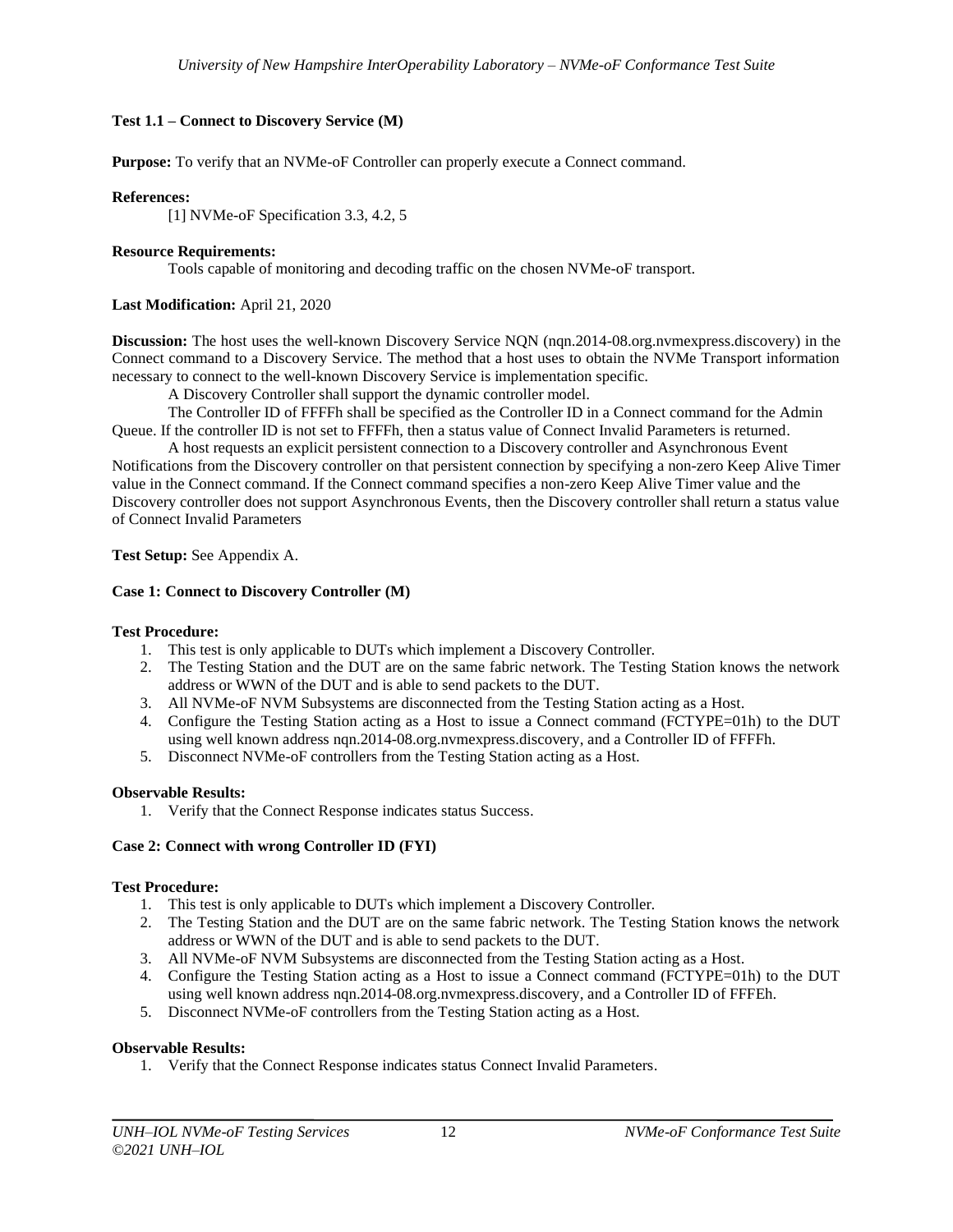# <span id="page-12-0"></span>**Case 3: Disconnect Command sent to Discovery Controller (FYI)**

## **Test Procedure:**

- 1. This test is only applicable to DUTs which implement a Discovery Controller.
- 2. The Testing Station and the DUT are on the same fabric network. The Testing Station knows the network address or WWN of the DUT and is able to send packets to the DUT.
- 3. All NVMe-oF NVM Subsystems are disconnected from the Testing Station acting as a Host.
- 4. Configure the Testing Station acting as a Host to issue a Connect command (FCTYPE=01h) to the DUT using well known address nqn.2014-08.org.nvmexpress.discovery, and a Controller ID of FFFFh.
- 5. The Testing Station sends a Disconnect command to the Discovery Controller.

# **Observable Results:**

1. Verify that the Disconnect command is aborted.

# <span id="page-12-1"></span>**Case 4: Discovery Controller Supports Explicit Persistent Connections (FYI)**

# **Test Procedure:**

- 1. This test is only applicable to DUTs which implement a Discovery Controller.
- 2. The Testing Station and the DUT are on the same fabric network. The Testing Station knows the network address or WWN of the DUT and is able to send packets to the DUT.
- 3. All NVMe-oF NVM Subsystems are disconnected from the Testing Station acting as a Host.
- 4. Configure the Testing Station acting as a Host to issue a Connect command (FCTYPE=01h) to the DUT using well known address nqn.2014-08.org.nvmexpress.discovery, and a non-zero Keep Alive Timer Value to indicate that it is requesting a persistent connection.
- 5. The Testing Station performs a Keep Alive Command.
- 6. The Testing Station performs an Asynchronous Event Request Command.
- 7. Disconnect NVMe-oF controllers from the Testing Station acting as a Host.

# **Observable Results:**

- 1. Verify that the Connect Response indicates status Success if the DUT supports persistent connections.
- 2. Verify that the Keep Alive commands complete successfully.
- 3. Verify that the Asynchronous Event Commands complete successfully.

# <span id="page-12-2"></span>**Case 5: Discovery Controller Does not Support Explicit Persistent Connections (FYI)**

# **Test Procedure:**

- 1. This test is only applicable to DUTs which implement a Discovery Controller.
- 2. The Testing Station and the DUT are on the same fabric network. The Testing Station knows the network address or WWN of the DUT and is able to send packets to the DUT.
- 3. All NVMe-oF NVM Subsystems are disconnected from the Testing Station acting as a Host.
- 4. Configure the Testing Station acting as a Host to issue a Connect command (FCTYPE=01h) to the DUT using well known address nqn.2014-08.org.nvmexpress.discovery, and a non-zero Keep Alive Timer Value to indicate that it is requesting a persistent connection.
- 5. Configure the Testing Station acting as a Host to issue a Connect command (FCTYPE=01h) to the DUT using well known address nqn.2014-08.org.nvmexpress.discovery, and a zero Keep Alive Timer Value to indicate that it is not requesting a persistent connection.
- 6. The Testing Station performs a Keep Alive Command.
- 7. Disconnect NVMe-oF controllers from the Testing Station acting as a Host.

# **Observable Results:**

- 1. Verify that the Connect Response indicates 'Connect Invalid Parameters' only if the DUT does not support persistent connections.
- 2. Verify that the Keep Alive Command does not complete successfully.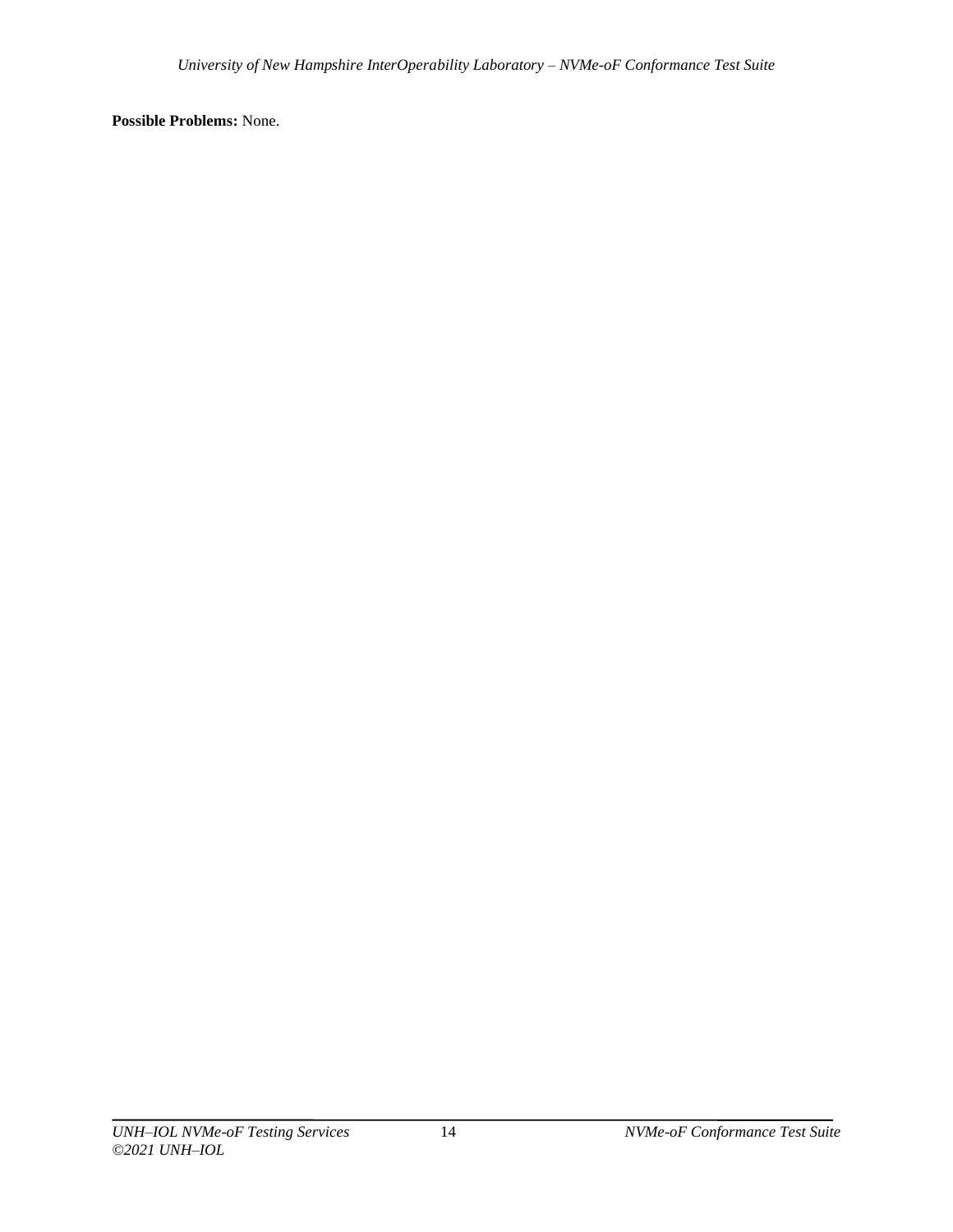## <span id="page-14-0"></span>**Test 1.2 – Connect to NVM Subsystem (M)**

**Purpose:** To verify that an NVMe-oF Controller can properly execute a Connect command.

#### **References:**

[1] NVMe-oF Specification 3.3

#### **Resource Requirements:**

Tools capable of monitoring and decoding traffic on the chosen NVMe-oF transport.

#### **Last Modification:** November 27, 2018

**Discussion:** The Connect command is used to create a Submission and Completion Queue pair. If the Admin Queue is specified, then the Connect command establishes an association between a host and a controller.

**Test Setup:** See Appendix A.

## <span id="page-14-1"></span>**Case 1: Connect to NVM Subsystem (M)**

## **Test Procedure:**

- 1. This test is not applicable to a Discovery Controller.
- 2. The Testing Station and the DUT are on the same fabric network. The Testing Station knows the network address or WWN of the DUT and is able to send packets to the DUT.
- 3. All NVMe-oF NVM Subsystems are disconnected from the Testing Station acting as a Host.
- 4. The Testing Station has discovered the NVM Subsystem.
- 5. Configure the Testing Station acting as a Host to issue a Connect command (FCTYPE=01h) to the DUT. The Connect command will have a Queue ID of 0 to establish Admin Submission and Completion Queues.
- 6. Disconnect NVMe-oF controllers from the Testing Station acting as a Host.

#### **Observable Results:**

1. Verify that the Connect Response indicates status Success and provides the Controller ID allocated to the Host in DWord 0.

# <span id="page-14-2"></span>**Case 2: Connect with Incompatible Format (FYI)**

#### **Test Procedure:**

- 1. This test is not applicable to a Discovery Controller.
- 2. The Testing Station and the DUT are on the same fabric network. The Testing Station knows the network address or WWN of the DUT and is able to send packets to the DUT.
- 3. All NVMe-oF NVM Subsystems are disconnected from the Testing Station acting as a Host.
- 4. The Testing Station has discovered the NVM Subsystem.
- 5. Configure the Testing Station acting as a Host to issue a Connect command (FCTYPE=01h) to the DUT. The Connect command will have a Queue ID of 0 to establish Admin Submission and Completion Queues. The Record Format (RECFMT) will be a value of FEh, which is expected to be an unsupported value.
- 6. Disconnect NVMe-oF controllers from the Testing Station acting as a Host.

#### **Observable Results:**

1. Verify that the DUT responded to the received Connect Command with a status of 'Connect Incompatible Format'.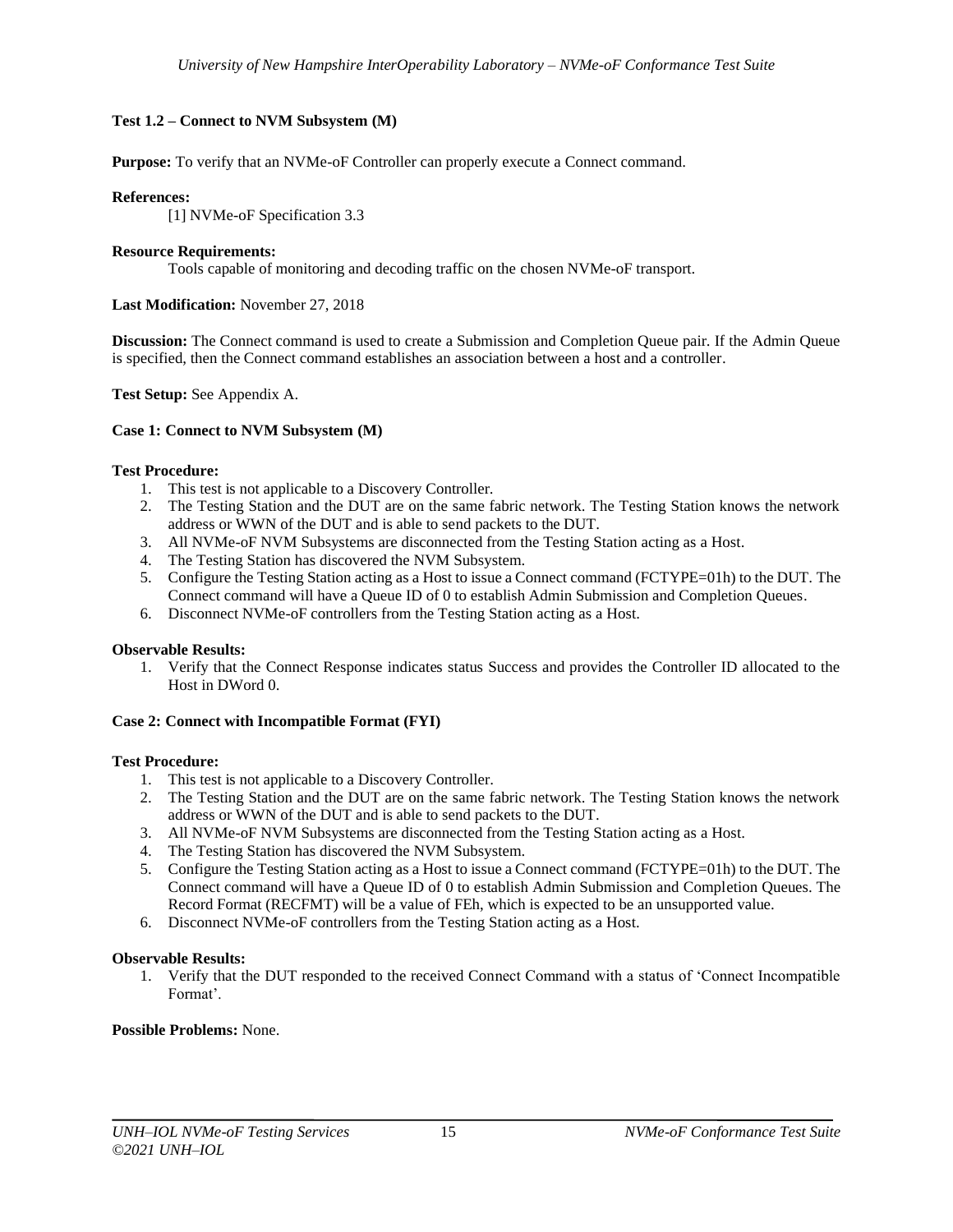# <span id="page-15-0"></span>**Test 1.3 – Property Get Command (FYI)**

**Purpose:** To verify that an NVMe-oF Controller can properly execute a Property Get command.

# **References:**

[1] NVMe-oF Specification 3, 3.4, 3.5.1

# **Resource Requirements:**

Tools capable of monitoring and decoding traffic on the chosen NVMe-oF transport.

# **Last Modification:** April 21, 2020

**Discussion:** The Property Get command is used to specify the property value to return to the host. If an invalid property or invalid offset is specified, then a status value of Invalid Field in Command shall be returned. If a Fabrics command that is not supported on an I/O Queue is sent on an I/O Queue, that command shall be aborted with a status code of Invalid Field in Command.

**Test Setup:** See Appendix A.

# <span id="page-15-1"></span>**Case 1: Get Supported Properties (FYI)**

# **Test Procedure:**

- 1. The Testing Station and the DUT are on the same fabric network. The Testing Station knows the network address or WWN of the DUT and is able to send packets to the DUT.
- 2. All NVMe-oF NVM Subsystems are disconnected from the Testing Station acting as a Host.
- 3. Establish an NVM connection and Admin and IO Submission and Completion queues.
- 4. Configure the Testing Station acting as a Host to send a Property Get command (FCTYPE=04h) with the proper offset value and size for each of the following properties:
	- a. 00h-07h CAP
	- b. 08h-0bh VS
	- c. 14h-17h CC
	- d. 1Ch-1Fh CSTS
- 5. Disconnect NVMe-oF controllers from the Testing Station acting as a Host.

# **Observable Results:**

- 1. Verify that each of the Property Get commands completed successfully and that the DUT returned values for each requested property.
- 2. Verify that CAP.DSTRD is set to 0h.
- 3. Verify that CAP.CQR is set to 1h.

# <span id="page-15-2"></span>**Case 2: Get Property Invalid Offset (M)**

# **Test Procedure:**

- 1. The Testing Station and the DUT are on the same fabric network. The Testing Station knows the network address or WWN of the DUT and is able to send packets to the DUT.
- 2. All NVMe-oF NVM Subsystems are disconnected from the Testing Station acting as a Host.
- 3. Establish an NVM connection and Admin and IO Submission and Completion queues.
- 4. Configure the Testing Station acting as a Host to send a Property Get command (FCTYPE=04h) with the following offset value:
	- a. 01h-07h CAP (an invalid offset that is not at the beginning of the property)
- 5. Disconnect NVMe-oF controllers from the Testing Station acting as a Host.

# **Observable Results:**

1. Verify that the Property Get commands completed with status "Invalid Field in Command".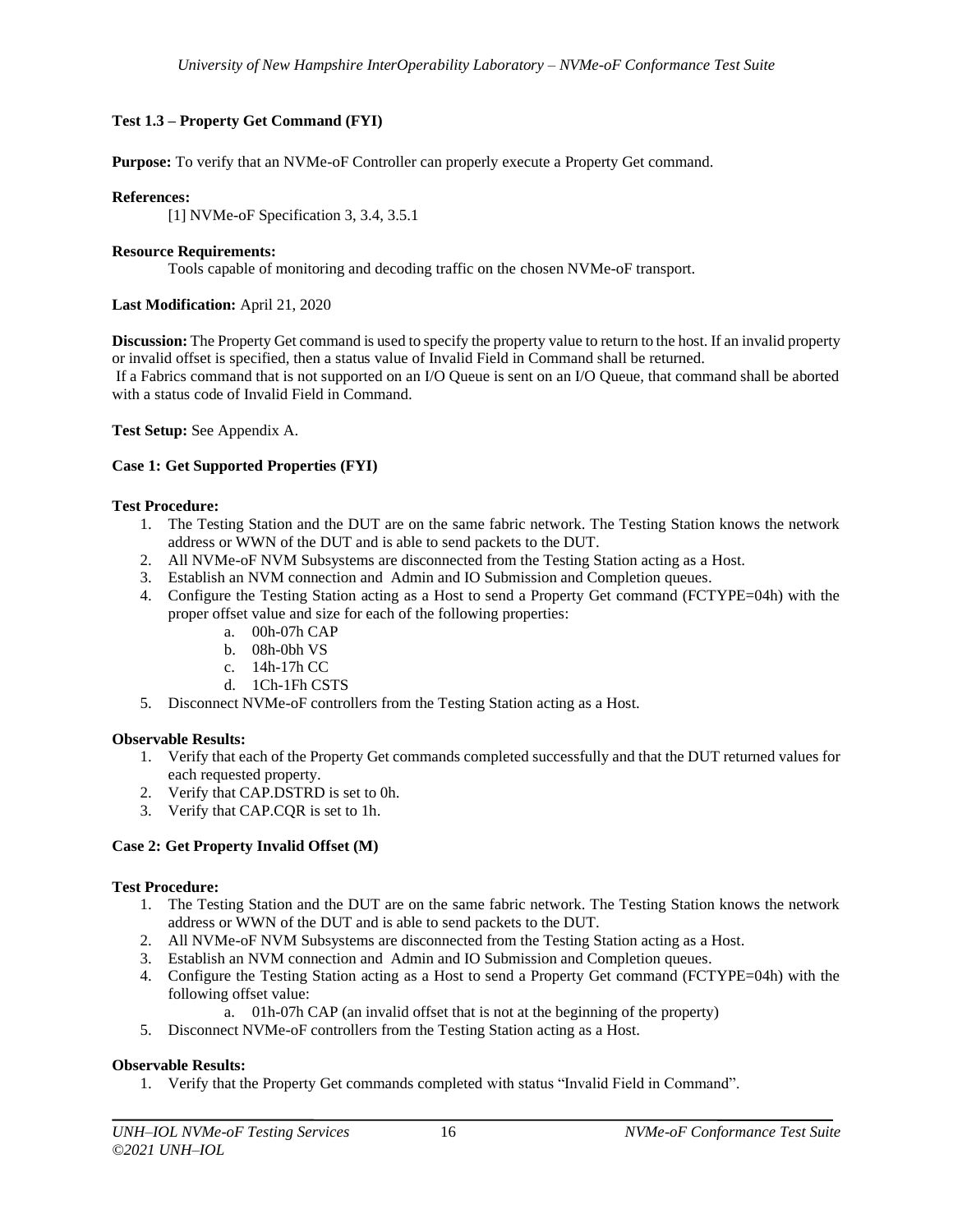# <span id="page-16-0"></span>**Case 3: Get Reserved Property (FYI)**

# **Test Procedure:**

- 1. The Testing Station and the DUT are on the same fabric network. The Testing Station knows the network address or WWN of the DUT and is able to send packets to the DUT.
- 2. All NVMe-oF NVM Subsystems are disconnected from the Testing Station acting as a Host.
- 3. Establish an NVM connection and Admin and IO Submission and Completion queues.
- 4. Configure the Testing Station acting as a Host to send a Property Get command (FCTYPE=04h) with the following offset value:
	- a. 0Ch-0Fh INTMS
	- b. 10h-13h INTMC
	- c. 18h-1Bh Reserved
	- d. 24h-27h AQA
	- e. 28h-2Fh ASQ
	- f. 30h-37h ACQ
	- g. 38h-3Bh CMBLOC
	- h. 3Ch-3Fh CMBSZ
	- i. 40h-EFFh Reserved
	- j. F00h-FFFh Reserved
	- k. 1000h-12FFh Reserved
- 5. Disconnect NVMe-oF controllers from the Testing Station acting as a Host.

## **Observable Results:**

1. Verify that the Property Get commands completed with status "Success" and all values returned were 0h.

# <span id="page-16-1"></span>**Case 4: Fabrics Commands on Wrong Queue (FYI)**

#### **Test Procedure:**

- 1. The Testing Station and the DUT are on the same fabric network. The Testing Station knows the network address or WWN of the DUT and is able to send packets to the DUT.
- 2. All NVMe-oF NVM Subsystems are disconnected from the Testing Station acting as a Host.
- 3. Establish an NVM connection and Admin and I/O Submission and Completion queues.
- 4. Configure the Testing Station acting as a Host to send each of the following Fabrics Commands on the I/O Queue:
	- a. Property Set
	- b. Property Get
- 5. Disconnect NVMe-oF controllers from the Testing Station acting as a Host.

# **Observable Results:**

1. Verify that each of the Fabrics Commands were aborted with status 'Invalid Field in Command'.

# <span id="page-16-2"></span>**Case 5: SQHD in Fabrics Commands when SQ Flow Control Disabled (FYI)**

#### **Test Procedure:**

- 1. The Testing Station and the DUT are on the same fabric network. The Testing Station knows the network address or WWN of the DUT and is able to send packets to the DUT.
- 2. All NVMe-oF NVM Subsystems are disconnected from the Testing Station acting as a Host.
- 3. Establish an NVM connection and Admin and I/O Submission and Completion queues. In the Connect command SQ Flow Control should be disabled.
- 4. Configure the Testing Station acting as a Host to send each of the following Fabrics Commands on the Admin Queue:
	- a. Property Set
	- b. Property Get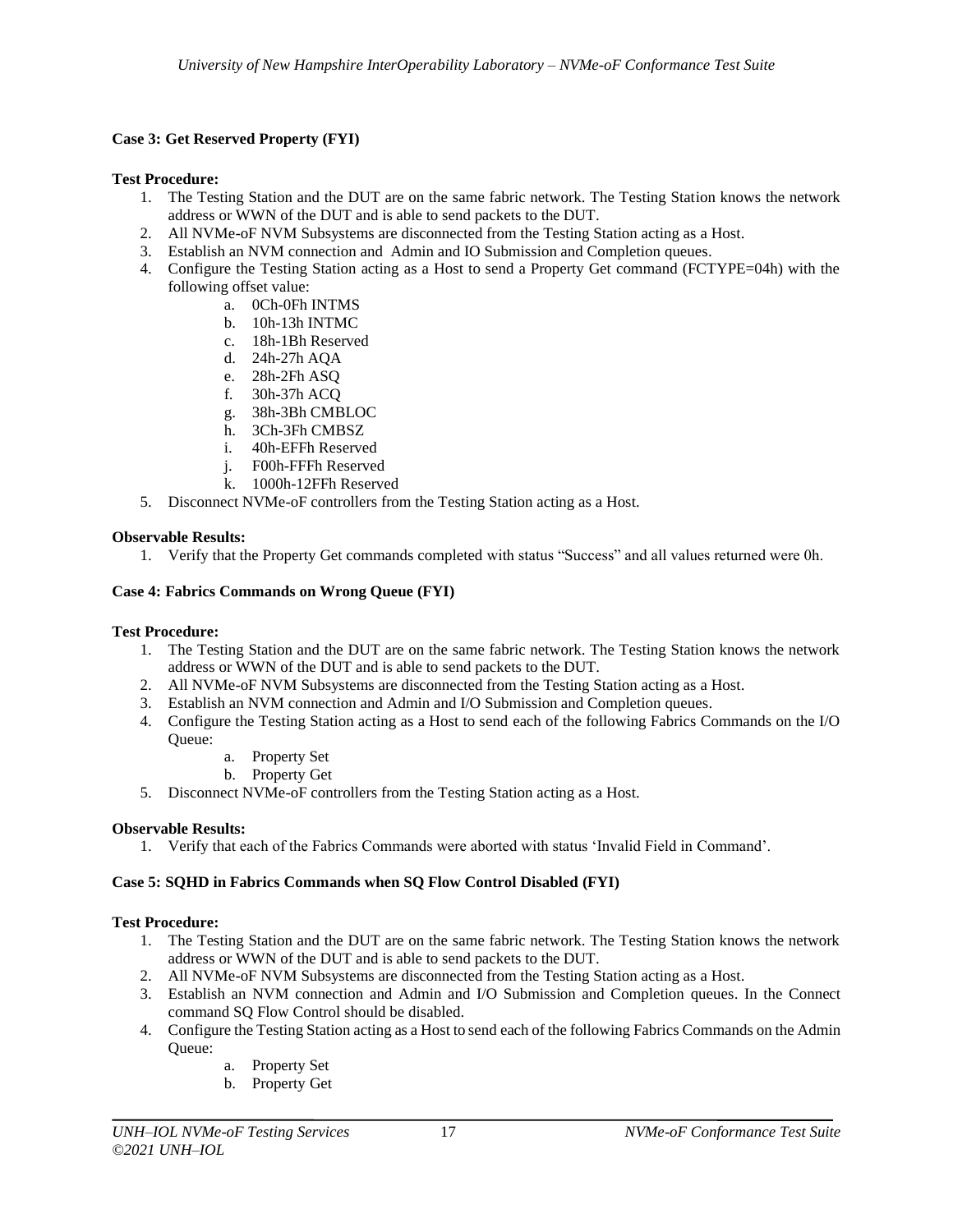5. Disconnect NVMe-oF controllers from the Testing Station acting as a Host.

# **Observable Results:**

1. Verify that each of the Fabrics Commands responses had the SQHD field set to 0.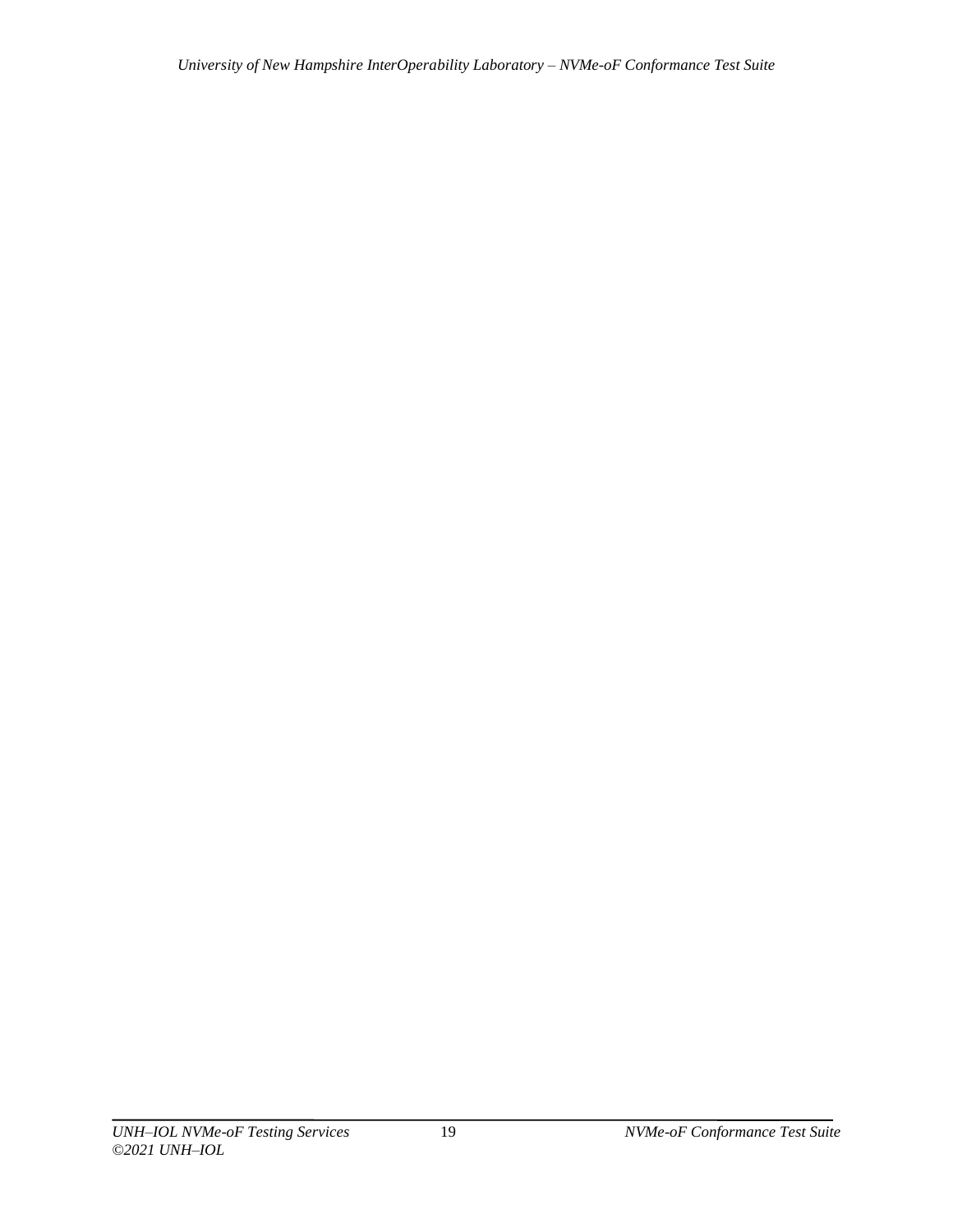# <span id="page-19-0"></span>**Test 1.4 – Disconnect Command (FYI)**

**Purpose:** To verify that an NVMe-oF Controller can properly execute a Disonnect command.

#### **References:**

[1] NVMe-oF Specification 3.3, 4.2, 5

#### **Resource Requirements:**

Tools capable of monitoring and decoding traffic on the chosen NVMe-oF transport.

#### **Last Modification:** April 21, 2020

**Discussion:** If a Disconnect command is submitted on an Admin Queue, then the controller shall abort the command with a status of Invalid Queue Type.

The host indicates support for the deletion of an individual I/O Queue by setting bit 3 to '1' in the CATTR field in the Connect command used to create the Admin Queue. The controller indicates support for the deletion of an individual I/O Queue by setting bit 0 to '1' in the OFCS field in the Identify Controller Attributes region of the Identify Controller data structure.

If both the host and the controller support deletion of an individual I/O Queue, then the termination of an individual I/O Queue impacts only that I/O Queue (i.e., the association and all other I/O Queues and their associated NVMe Transport connections are not impacted). If either the host or the controller does not support deletion of an individual I/O Queue, then the deletion of an individual I/O Queue or the termination of an NVMe Transport connection causes the association to be terminated.

**Test Setup:** See Appendix A.

#### <span id="page-19-1"></span>**Case 1: Disconnect Submitted on I/O Queue (FYI)**

#### **Test Procedure:**

- 1. The Testing Station and the DUT are on the same fabric network. The Testing Station knows the network address or WWN of the DUT and is able to send packets to the DUT.
- 2. All NVMe-oF NVM Subsystems are disconnected from the Testing Station acting as a Host.
- 3. The Testing Station has discovered the NVM Subsystem.
- 4. Configure the Testing Station acting as a Host to issue a Connect command (FCTYPE=01h) to the DUT. The Connect command will have a Queue ID of 0 to establish Admin Submission and Completion Queues and I/O Submission and Completion Queues.
- 5. The Testing Station will send a Disconnect command on the I/O Queue, with RECFMT set to 0h.
- 6. The Testing Station will send a READ command on the I/O Queue.

#### **Observable Results:**

- 1. Verify that the Disconnect Command submitted on the I/O Queue completes successfully and the I/O Queue is deleted.
- 2. Verify that the READ command is not processed by the Controller.

#### <span id="page-19-2"></span>**Case 2: Disconnect Submitted on Individual I/O Queue (FYI)**

#### **Test Procedure:**

- 1. The Testing Station and the DUT are on the same fabric network. The Testing Station knows the network address or WWN of the DUT and is able to send packets to the DUT.
- 2. All NVMe-oF NVM Subsystems are disconnected from the Testing Station acting as a Host.
- 3. The Testing Station has discovered the NVM Subsystem.
- 4. Configure the Testing Station acting as a Host to issue a Connect command (FCTYPE=01h) to the DUT. The Connect command will have a Queue ID of 0 to establish Admin Submission and Completion Queues and at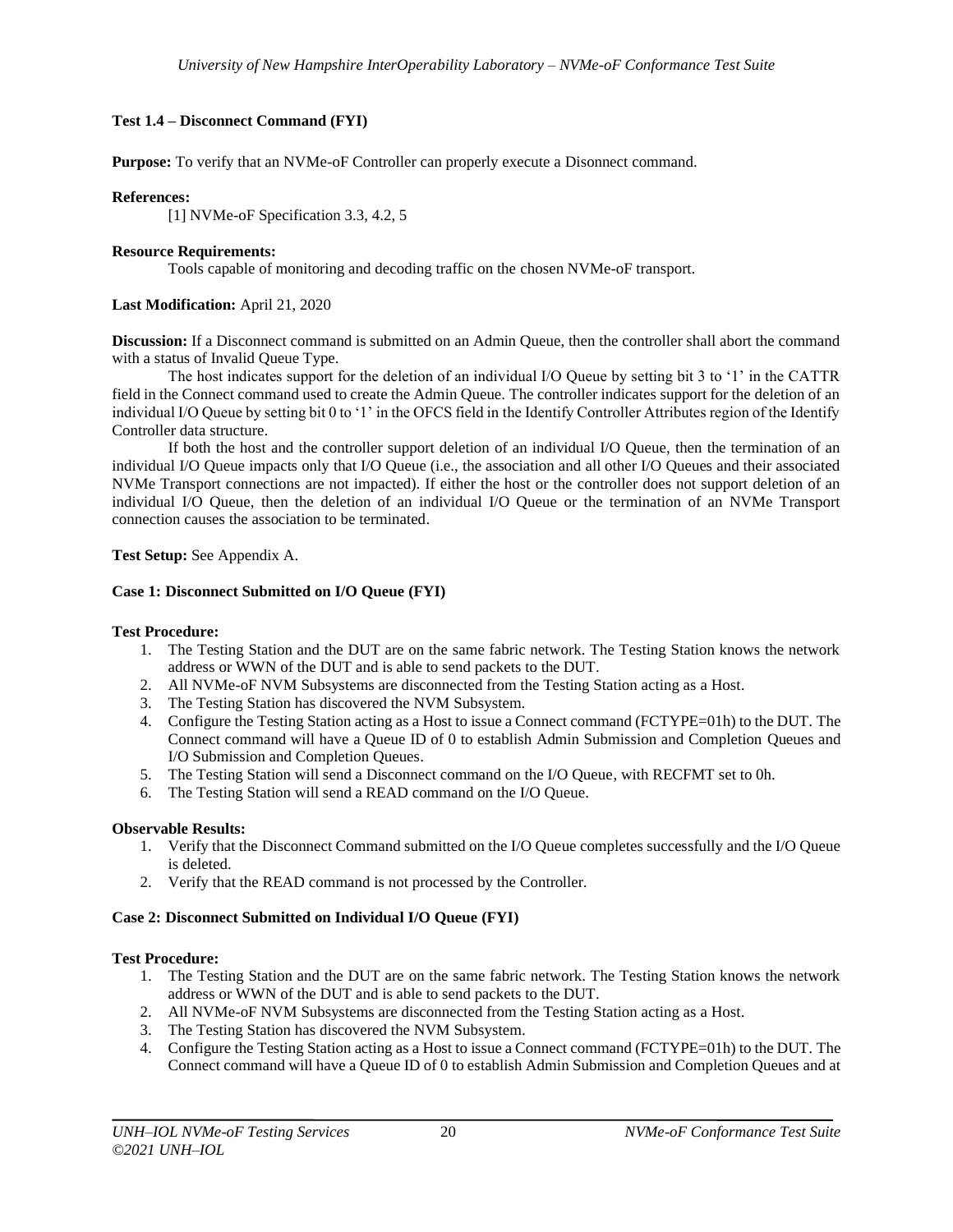least 2 I/O Submission and Completion Queues. The Connect Command will also have CATTR Bit 3 set to 1 to indicat support for deletion of individual I/O Queues.

- 5. Check the Connect Reponse. If bit 0 in the OFCS field is set to 1, to indicate that the DUT supports deletion of individual queues, proceed to the next step. If Bit 0 in the OFCS field is set to 0, this test case is not applicable.
- 6. The Testing Station will send I/O operations on all I/O Queues.
- 7. The Testing Station will send a Disconnect command on a single I/O Queue.
- 8. The Testing Station will send I/O operations on the remaining I/O Queues.

# **Observable Results:**

- 1. Verify that the Disconnect Command submitted on the I/O Queue completes successfully and the I/O Queue is deleted.
- 2. Verify that the I/O commands on the remaining I/O queues complete succesfully.

# <span id="page-20-0"></span>**Case 3: Disconnect Submitted on Admin Queue (FYI)**

# **Test Procedure:**

- 1. The Testing Station and the DUT are on the same fabric network. The Testing Station knows the network address or WWN of the DUT and is able to send packets to the DUT.
- 2. All NVMe-oF NVM Subsystems are disconnected from the Testing Station acting as a Host.
- 3. The Testing Station has discovered the NVM Subsystem.
- 4. Configure the Testing Station acting as a Host to issue a Connect command (FCTYPE=01h) to the DUT. The Connect command will have a Queue ID of 0 to establish Admin Submission and Completion Queues.
- 5. The Testing Station will send a Disconnect command on the Admin Queue.
- 6. Disconnect NVMe-oF controllers from the Testing Station acting as a Host.

# **Observable Results:**

1. Verify that the Disconnect Command submitted on the Admin Queue is aborted with status 85h 'Invalid Queue Type'.

# <span id="page-20-1"></span>**Case 4: Unsupported RECFMT (FYI)**

# **Test Procedure:**

- 1. The Testing Station and the DUT are on the same fabric network. The Testing Station knows the network address or WWN of the DUT and is able to send packets to the DUT.
- 2. All NVMe-oF NVM Subsystems are disconnected from the Testing Station acting as a Host.
- 3. The Testing Station has discovered the NVM Subsystem.
- 4. Configure the Testing Station acting as a Host to issue a Connect command (FCTYPE=01h) to the DUT. The Connect command will have a Queue ID of 0 to establish Admin and I/O Submission and Completion Queues.
- 5. The Testing Station will send a Disconnect command on the I/O Queue with RECFMT set to FFh.
- 6. Disconnect NVMe-oF controllers from the Testing Station acting as a Host.

# **Observable Results:**

1. Verify that the Disconnect Command submitted on the Admin Queue is aborted with status 80h 'Incompatible Format'.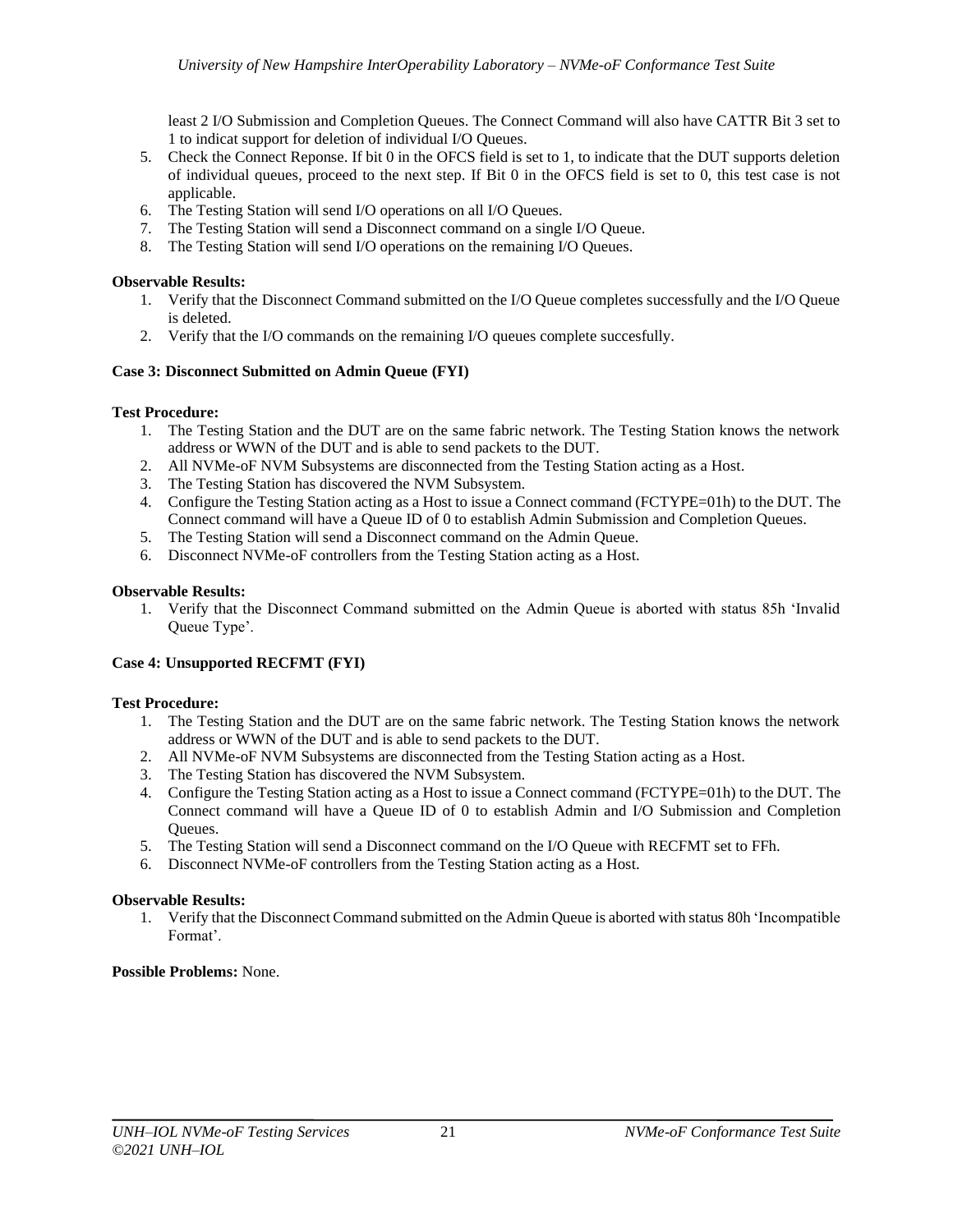# <span id="page-21-0"></span>**Test 1.5 – Connection Loss (FYI)**

**Purpose:** To verify that an NVMe-oF Controller properly handles connection loss events.

#### **References:**

[1] NVMe-oF Specification 1.5.9

#### **Resource Requirements:**

Tools capable of monitoring and decoding traffic on the chosen NVMe-oF transport.

#### **Last Modification:** April 21, 2020

**Discussion:** If the controller detects an NVMe Transport connection loss, then the controller shall stop processing all commands received on I/O Queue associated with that NVMe Transport connection. Until the controller detects an NVMe Transport connection loss or sends a successful completion for a Disconnect command, outstanding commands may continue being processed by the controller.

**Test Setup:** See Appendix A.

#### <span id="page-21-1"></span>**Case 1: Connection Loss (FYI)**

#### **Test Procedure:**

- 1. The Testing Station and the DUT are on the same fabric network. The Testing Station knows the network address or WWN of the DUT and is able to send packets to the DUT.
- 2. All NVMe-oF NVM Subsystems are disconnected from the Testing Station acting as a Host.
- 3. The Testing Station has discovered the NVM Subsystem.
- 4. Configure the Testing Station acting as a Host to issue a Connect command (FCTYPE=01h) to the DUT. The Connect command will have a Queue ID of 0 to establish Admin Submission and Completion Queues and I/O Submission and Completion Queues.
- 5. The Testing Station will send a WRITE command on the I/O Queue.
- 6. The Testing Station will cause a temporary Connection Loss event before a response to the WRITE command is generated.
- 7. The Testing Station will reconnect to the DUT and perform a READ operation to the same location as the WRITE operation was attempted to.

#### **Observable Results:**

1. Verify that the WRITE command is not processed by the Controller.

**Possible Problems:** Ensuring that connection loss events are caused in a uniform and timely way may vary between transports.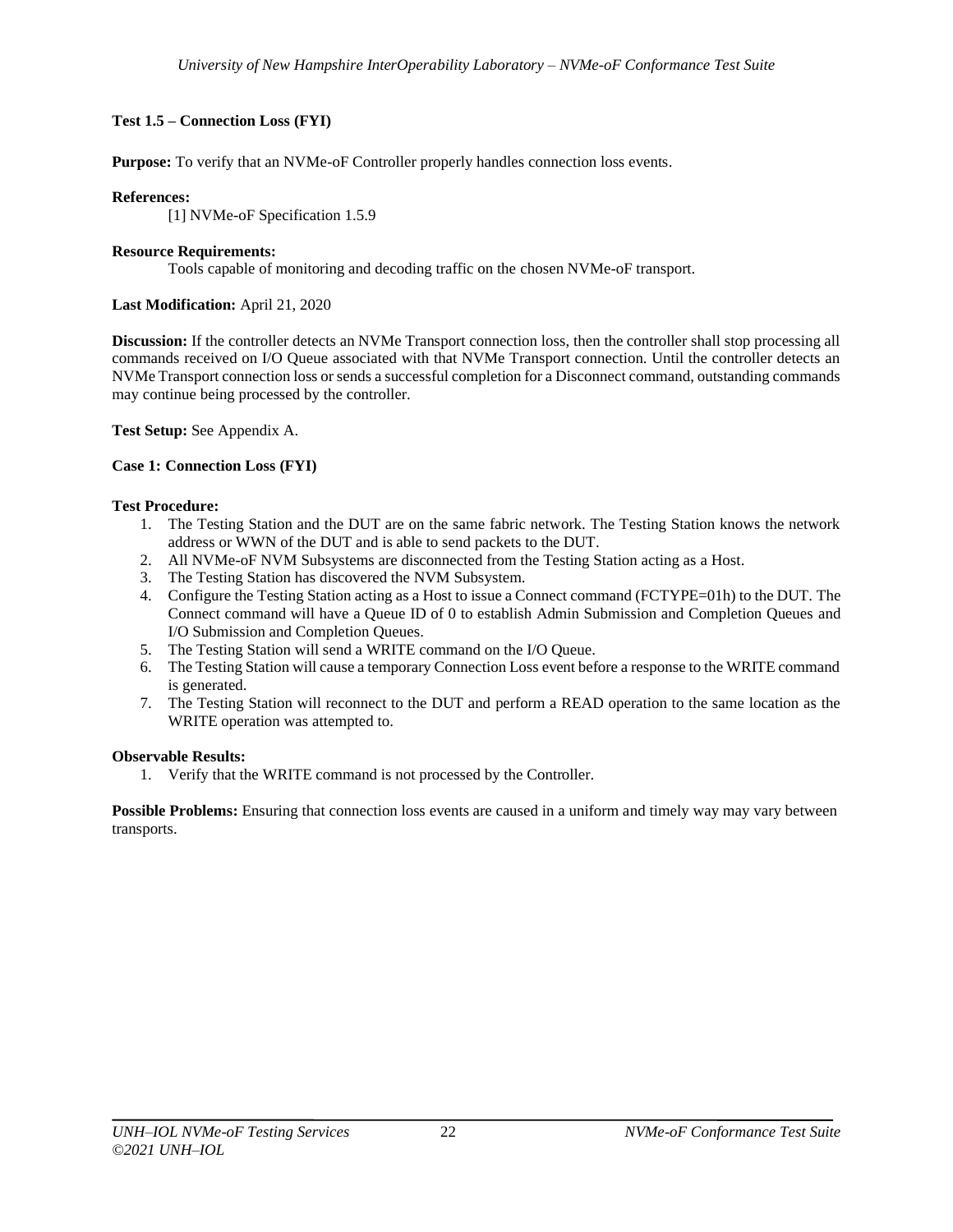# **Group 2: Controller Architecture**

# <span id="page-22-0"></span>**Overview:**

This section describes a method for performing conformance verification for the Controller Architecture of NVMeoF products defined in Chapter 4 of the NVMe-oF Specification.

# **Notes:**

The preliminary draft descriptions for the tests defined in this group are considered complete, and the tests are pending implementation (during which time additional revisions/modifications are likely to occur).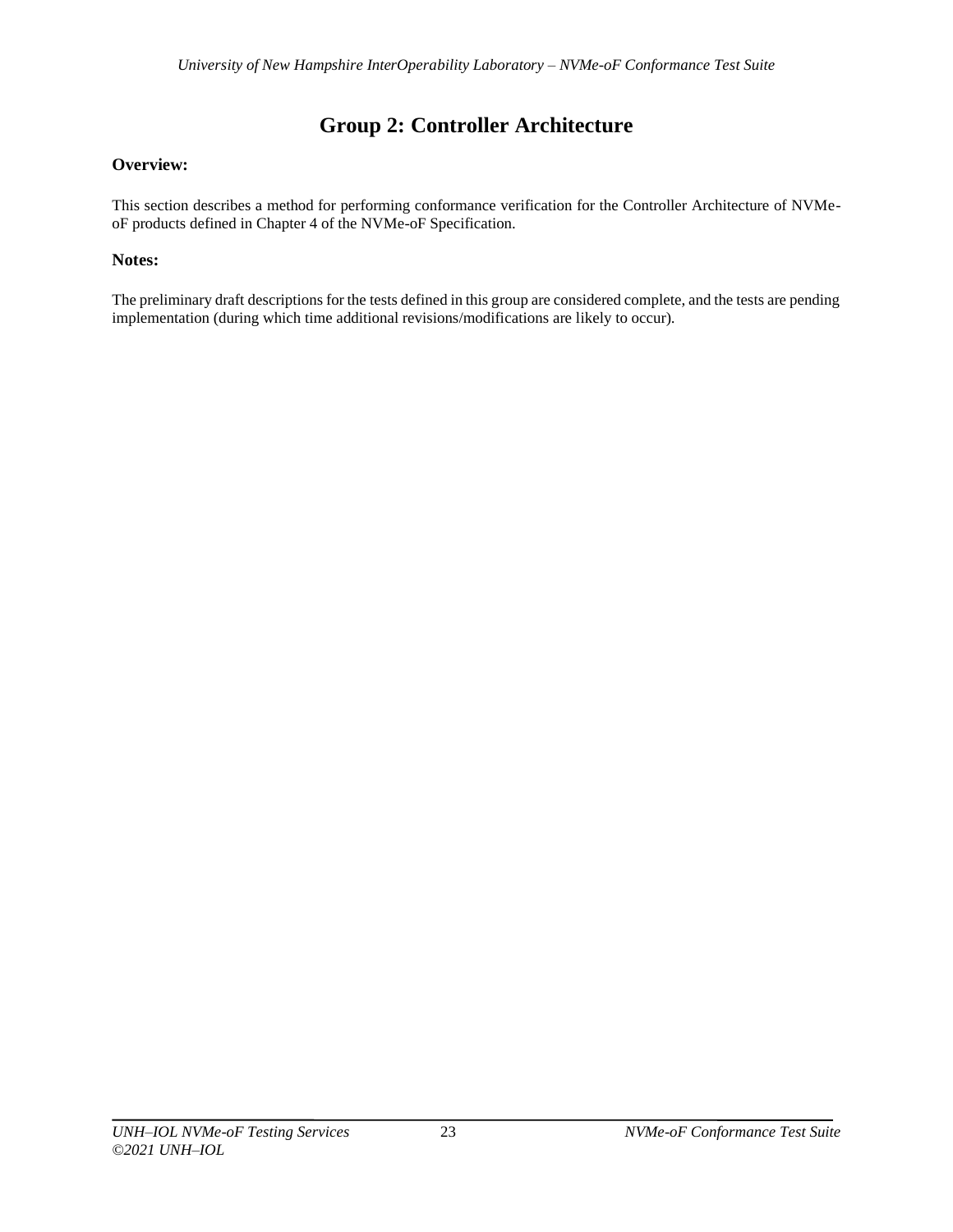# <span id="page-23-0"></span>**Test 2.1 – Identify Controller Data Structure Enhancements (M)**

**Purpose:** To verify that an NVMe Controller can properly populate Identify controller fields specific to NVMe over Fabrics.

## **References:**

[1] NVMe Specification 4.1

## **Resource Requirements:**

Tools capable of monitoring and decoding traffic on the chosen NVMe-oF transport interface.

**Last Modification:** April 2, 2019

**Discussion:** Identify Controller Data Structure has enhancements specific for NVMe-oF implementations.

**Test Setup:** See Appendix A.

## <span id="page-23-1"></span>**Case 1: CNS=01h Identify Controller Data Structure (M)**

## **Test Procedure:**

- 1. The Testing Station and the DUT are on the same fabric network. The Testing Station knows the network address or WWN of the DUT and is able to send packets to the DUT.
- 2. All NVMe-oF NVM Subsystems are disconnected from the Testing Station acting as a Host.
- 3. Establish an NVM connection and Admin and IO Submission and Completion.
- 4. Configure the Testing Station acting as a Host to perform an Identify Controller Data Structure (CNS=01h).
- 5. In the Data Structure return, read the following values:
	- a. Byte 1795:1792 I/O Queue Command Capsule Supported Size (IOCCSZ)
	- b. Byte 1799:1796 I/O Queue Response Capsule Supported Size (IORCSZ)
	- c. Byte 1801:1800 In Capsule Data Offset (ICDOFF)
	- d. Byte 1802 Fabrics Controller Attributes (FCATT)
	- e. Byte 1803 Maximum SGL Data Block Descriptors (MSDBD)
	- f. Byte 2047:1804
- 6. Disconnect NVMe-oF controllers from the Testing Station acting as a Host.

# **Observable Results:**

- 1. Verify that the IOCCSZ has a value of 4 or greater, corresponding to 64 bytes or greater.
- 2. Verify that the IORCSZ has a value of 1 or greater, corresponding to 16 bytes or greater.
- 3. Verify that the FCATT field has bits 7:1 set to 0, as they are reserved.
- 4. Verify that Bytes 2047:1804 are set to 0, as they are Reserved.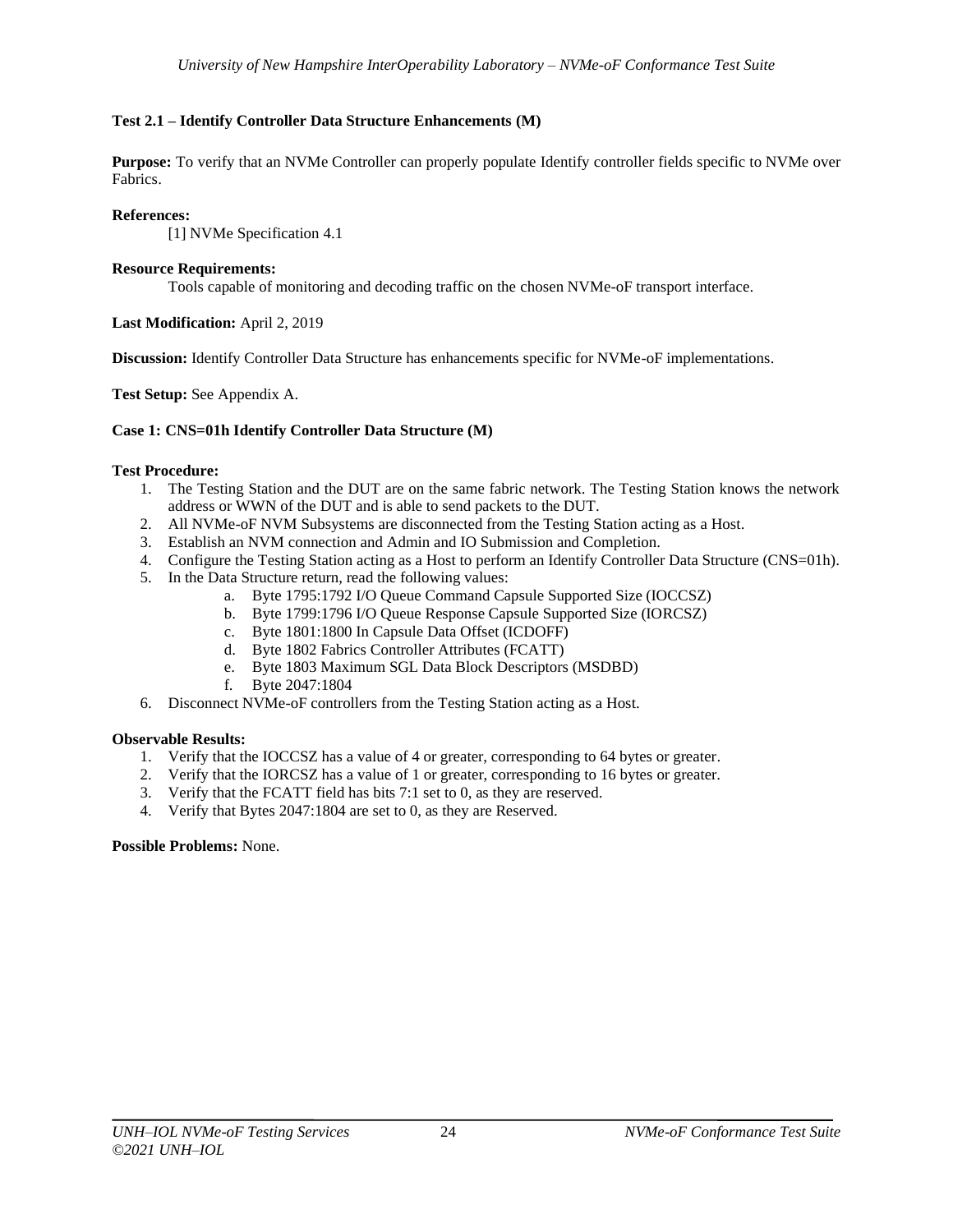## <span id="page-24-0"></span>**Test 2.2 – Controller Association after Reset (FYI)**

**Purpose:** To verify that host and controller association is preserved for at least 2 minutes after CC.EN transitions to  $\cdot$  0'.

#### **References:**

[1] NVMe-oF Specification 4.4, 4.5

#### **Resource Requirements:**

Tools capable of monitoring and decoding traffic on the chosen NVMe-oF transport interface.

#### **Last Modification:** April 21, 2020

**Discussion:** Host to Controller associations require an Admin Queue, which can only be deleted when an association is removed. Host to Controller associations are maintained for at least 2 minutes after a reset operation. To verify this in the following test, a Admin Queue, and therefore an association are established. Then a reset operation is performed. Within 2 minutes, the testing station attempts to use the previously established Admin Queue, and expects operations to that Admin Queue to be successful, since the Host to Controller association is maintained for at least 2 minutes after shutdown.

**Test Setup:** See Appendix A.

#### <span id="page-24-1"></span>**Case 1: CC.EN transitions to '0', then to '1' within 2 minutes due to reset (FYI)**

#### **Test Procedure:**

- 1. The Testing Station and the DUT are on the same fabric network. The Testing Station knows the network address or WWN of the DUT and is able to send packets to the DUT.
- 2. All NVMe-oF NVM Subsystems are disconnected from the Testing Station acting as a Host.
- 3. The Testing Station acting as a host will establish an association with the DUT by connecting to the controller's Admin Queue using the Fabrics Connect command. Within the Connect command, the host specifies the Host NQN, NVM Subsystem NQN, Host Identifier. The Host will also establish Admin and IO Submission and Completion queues.
- 4. The Testing Station will perform a READ operation using the established IO Submission and Completion queues and the same Host NQN and Host Identifier used in the connect command.
- 5. Configure the Testing Station acting as a Host to perform a Controller Level Reset.
- 6. The Testing Station will poll CC.EN until it is set to 0.
- 7. The Testing Station will poll CC.EN until it is set to 1. If this does not occur within 2 minutes this test is not applicable.
- 8. The Testing Station will poll CSTS.RDY until it is set to 1.
- 9. The Testing Station will perform a Connect Command to the same Controller using a different Host NQN and Host Identifier than what was used in the original Connect command.
- 10. The Testing Station will perform a Identify operation using the previously established Admin Submission and Completion queues and the same Host NQN and Host Identifier than what was used in the connect command.
- 11. Disconnect NVMe-oF controllers from the Testing Station acting as a Host.

#### **Observable Results:**

- 1. Verify that the Connect Command after the reset operation failed with status 84h 'Connect Invalid Host'.
- 2. Verify that the Identify operation after the Controller Level Reset was successful, and that it was able to be performed on the original Admin Queue, without establishing a new Admin Queue.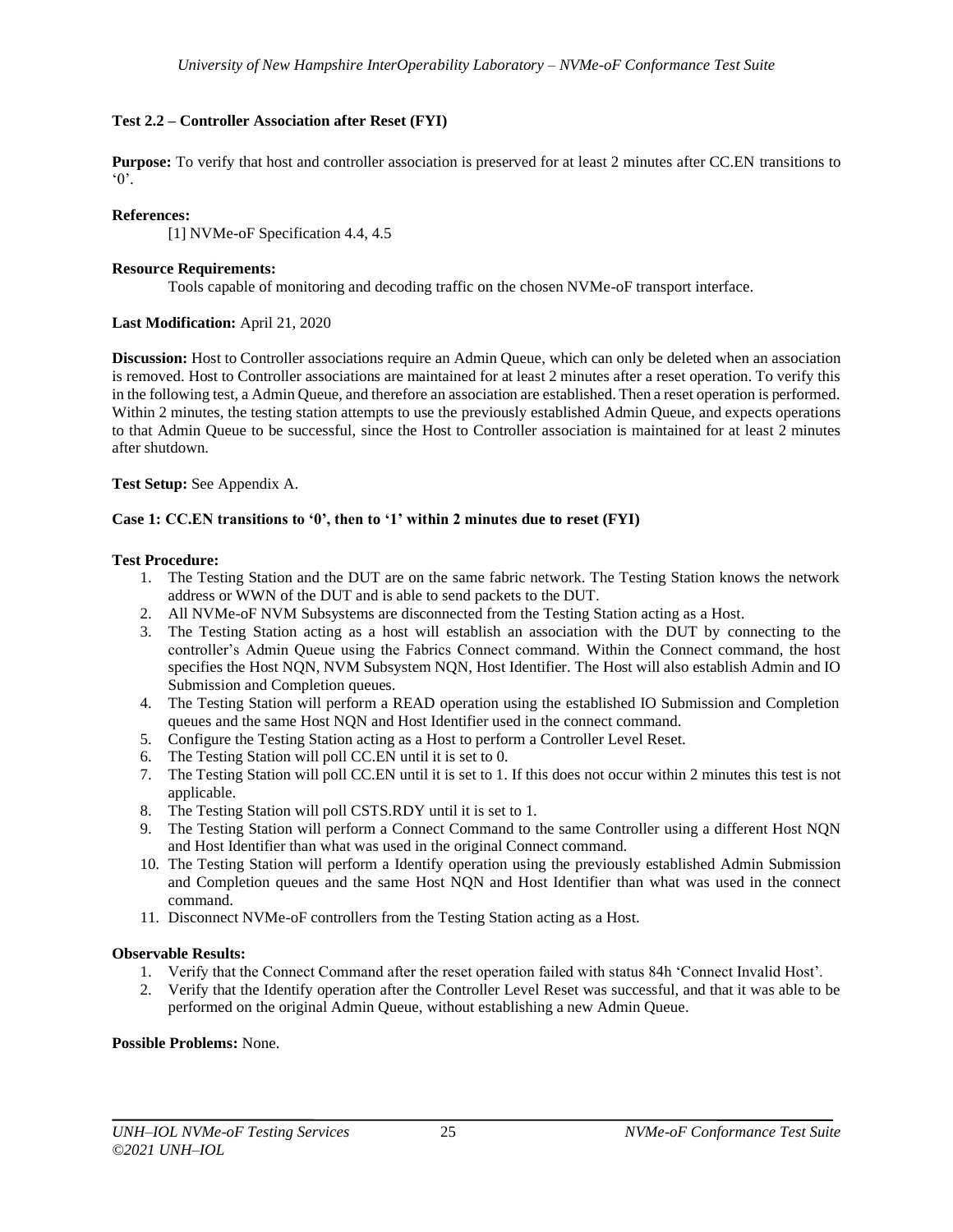# <span id="page-25-0"></span>**Test 2.3 – Admin Command Support (FYI)**

**Purpose:** To verify that an NVMe-oF Controller can properly execute all supported Admin commands.

#### **References:**

[1] NVMe-oF Specification 1.5.7, 4.3

#### **Resource Requirements:**

Tools capable of monitoring and decoding traffic on the chosen NVMe-oF transport.

#### **Last Modification:** April 21, 2020

**Discussion:** When an Admin Queue is first created, the associated controller is disabled (i.e., CC.EN is initialized to '0'). A disabled controller shall abort all commands other than Fabrics commands on the Admin Queue with a status of Command Sequence Error. After the controller is enabled, it shall accept all supported Admin commands in addition to Fabrics commands.

NVMe over Fabrics does not support the Admin commands associated with I/O Queue creation and deletion (Create I/O Completion Queue, Create I/O Submission Queue, Delete I/O Completion Queue, Delete I/O Submission Queue) defined in the NVMe Base specification.

**Test Setup:** See Appendix A.

#### <span id="page-25-1"></span>**Case 1: All Supported Commands (FYI)**

#### **Test Procedure:**

- 1. The Testing Station and the DUT are on the same fabric network. The Testing Station knows the network address or WWN of the DUT and is able to send packets to the DUT.
- 2. All NVMe-oF NVM Subsystems are disconnected from the Testing Station acting as a Host.
- 3. Establish an NVM connection and Admin and IO Submission and Completion queues.
- 4. Configure the Testing Station acting as a Host to send each of the following Admin Commands:
	- a. Get Log Page
	- b. Identify
	- c. Abort
	- d. Set Feature
	- e. Get Feature
	- f. Device Self Test (Short)
	- g. Device Self Test (Extended)
- 5. Disconnect NVMe-oF controllers from the Testing Station acting as a Host.

#### **Observable Results:**

1. Verify that each of the Admin commands completed successfully.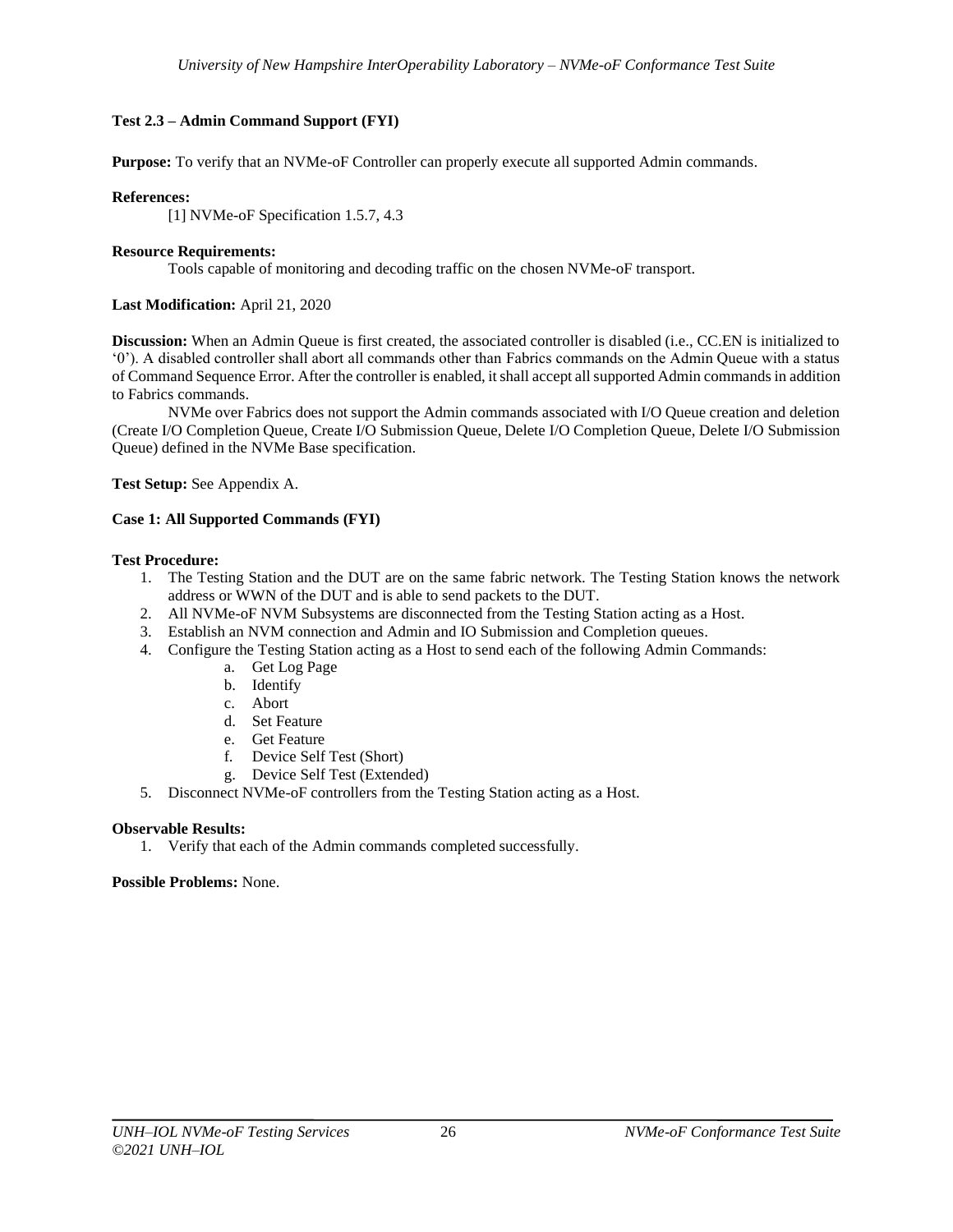## <span id="page-26-0"></span>**Test 2.4 – Authentication (FYI)**

**Purpose:** Verify that a controller associated with an NVM subsystem that requires a fabric secure channel shall not accept any commands (i.e., Fabrics commands, Admin commands, or I/O commands) on an NVMe Transport until a secure channel is established.

#### **References:**

[1] NVMe-oF Specification 1.5.8, 4.4

## **Resource Requirements:**

Tools capable of monitoring and decoding traffic on the chosen NVMe-oF transport.

## **Last Modification:** April 21, 2020

**Discussion:** A controller associated with an NVM subsystem that requires a fabric secure channel shall not accept any commands (i.e., Fabrics commands, Admin commands, or I/O commands) on an NVMe Transport until a secure channel is established.

**Test Setup:** See Appendix A.

## <span id="page-26-1"></span>**Case 1: Secure Channel Required but Not Established (FYI)**

## **Test Procedure:**

- 1. The Testing Station and the DUT are on the same fabric network. The Testing Station knows the network address or WWN of the DUT and is able to send packets to the DUT.
- 2. All NVMe-oF NVM Subsystems are disconnected from the Testing Station acting as a Host.
- 3. Configure the Testing Station acting as a Host to issue a Connect command (FCTYPE=01h) to the DUT. The Connect command will have a Queue ID of 0 to establish Admin Submission and Completion Queues.
- 4. Check the AUTHREQ field in the Connect Command response. If AUTHREQ=0 this test is not applicable.
- 5. If AUTHREQ=1, configure the Testing Station acting as a Host to send each of the following Admin Commands before Authentication can be completed:
	- a. Get Log Page
	- b. Identify
	- c. Abort
	- d. Set Feature
	- e. Get Feature
	- f. Device Self Test (Short)
	- g. Device Self Test (Extended)
- 6. Disconnect NVMe-oF controllers from the Testing Station acting as a Host.

#### **Observable Results:**

1. Verify that none of the Admin commands completed successfully.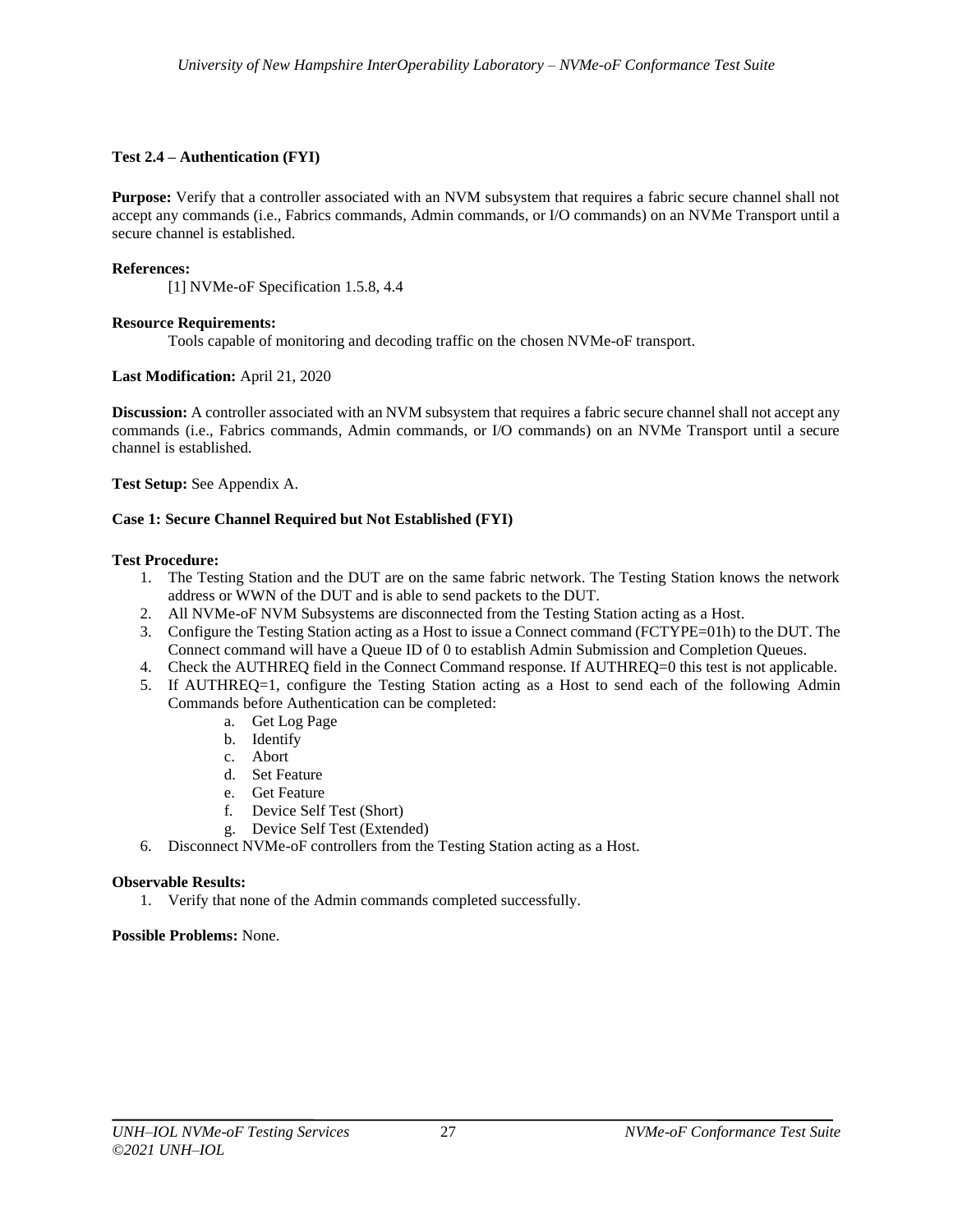# <span id="page-27-0"></span>**Test 2.5 – Shutdown (FYI)**

**Purpose:** Verify that a controller uses CC.SHN properly.

## **References:**

[1] NVMe-oF Specification 4.6

## **Resource Requirements:**

Tools capable of monitoring and decoding traffic on the chosen NVMe-oF transport.

## **Last Modification:** April 21, 2020

**Discussion:** To initiate a shutdown of a controller, the host should use the Property Set command (refer to section 3.6) to set the Shutdown Notification (CC.SHN) field.

From the time a shutdown is initiated until:

- a Controller Level Reset occurs; or
- the controller, if dynamic, is removed from the NVM subsystem,

the controller shall:

- process only Fabrics commands; and
- disable the Keep Alive timer, if supported.

**Test Setup:** See Appendix A.

## <span id="page-27-1"></span>**Case 1: Normal Shutdown (FYI)**

## **Test Procedure:**

- 1. The Testing Station and the DUT are on the same fabric network. The Testing Station knows the network address or WWN of the DUT and is able to send packets to the DUT.
- 2. All NVMe-oF NVM Subsystems are disconnected from the Testing Station acting as a Host.
- 3. Establish an NVM connection and Admin and IO Submission and Completion queues.
- 4. Configure the Testing Station acting as a Host to send a Property Set command to set CC.SHN to 01b, Normal Shutdown.
- 5. Send an Identify Command
- 6. Send a Property Get Command for any supported property.
- 7. Disconnect NVMe-oF controllers from the Testing Station acting as a Host.

#### **Observable Results:**

- 1. Verify that each of the Property Get commands completed successfully.
- 2. Verify that the Identify command is not processed.
- 3. Verify that the Shutdown completes.

# <span id="page-27-2"></span>**Case 2: Abrupt Shutdown (FYI)**

# **Test Procedure:**

- 1. The Testing Station and the DUT are on the same fabric network. The Testing Station knows the network address or WWN of the DUT and is able to send packets to the DUT.
- 2. All NVMe-oF NVM Subsystems are disconnected from the Testing Station acting as a Host.
- 3. Establish an NVM connection and Admin and IO Submission and Completion queues.
- 4. Configure the Testing Station acting as a Host to send a Property Set command to set CC.SHN to 10b, Abrupt Shutdown.
- 5. Send an Identify Command
- 6. Send a Property Get Command for any supported property.
- 7. Disconnect NVMe-oF controllers from the Testing Station acting as a Host.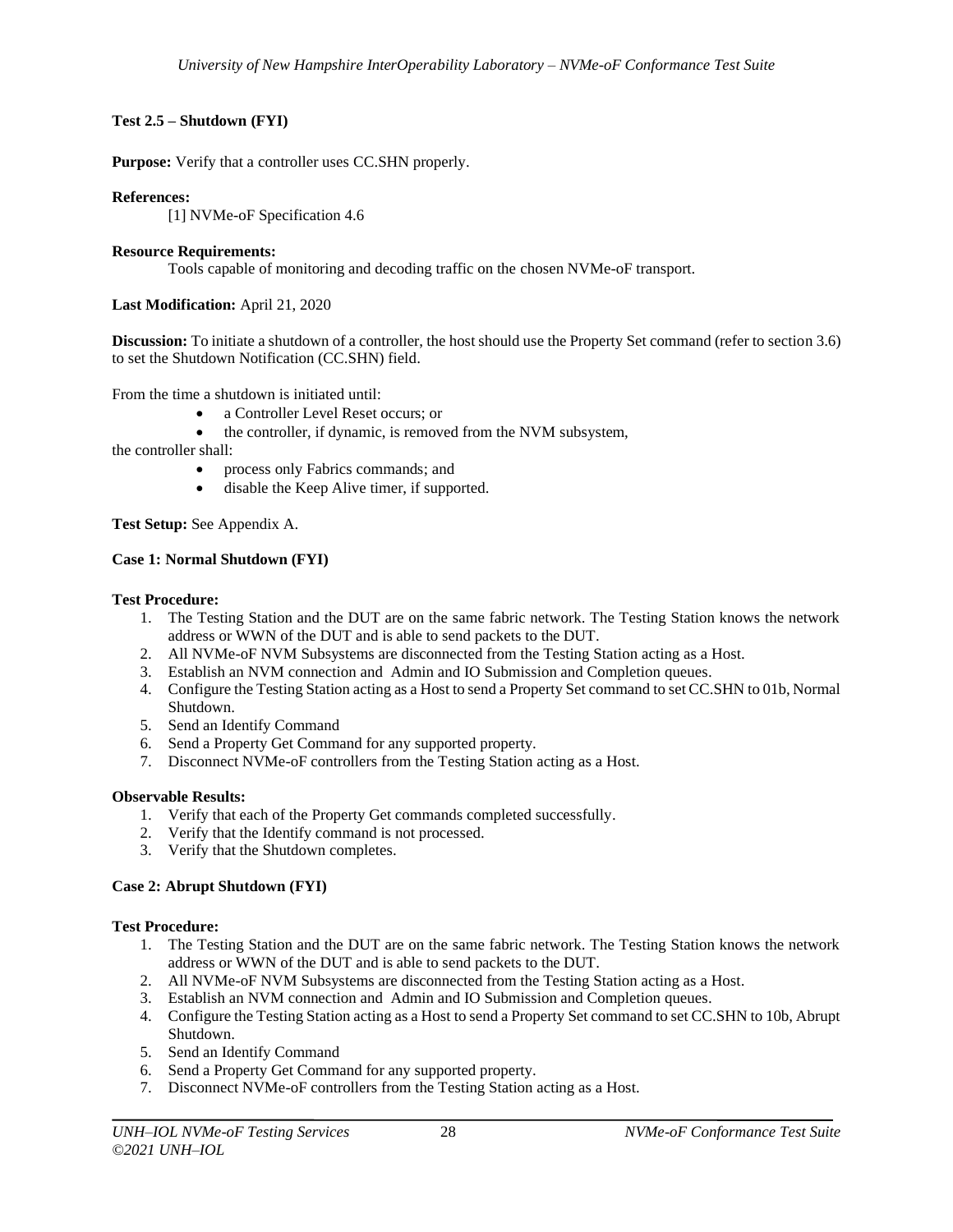# **Observable Results:**

- 1. Verify that each of the Property Get commands completed successfully.
- 2. Verify that the Identify command is not processed.
- 3. Verify that the Shutdown completes.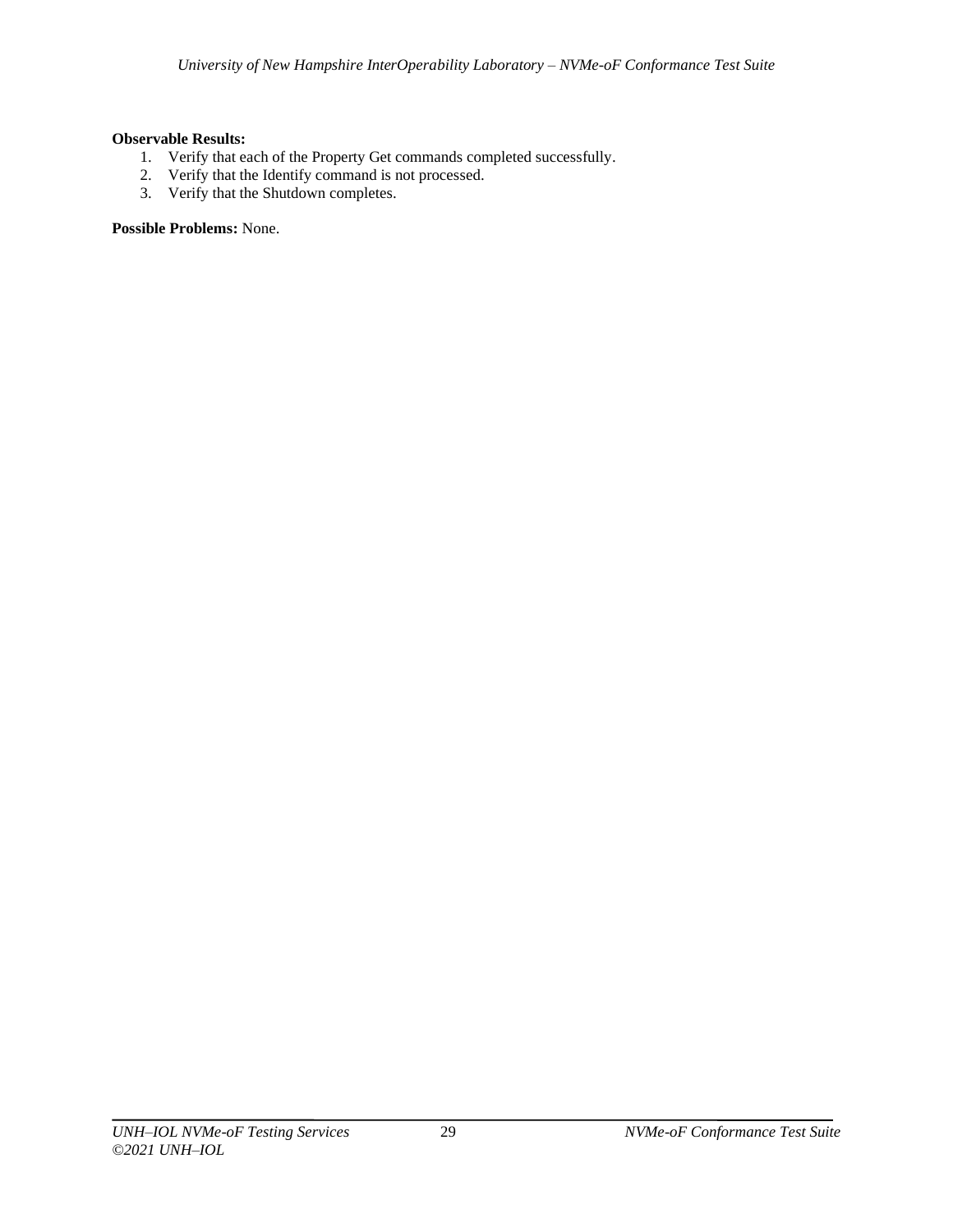# <span id="page-29-0"></span>**Test 2.6 – SGLs within Command Capsule (FYI)**

**Purpose:** To verify that an NVMe Controller can properly populate Identify controller fields specific to NVMe over Fabrics.

## **References:**

[1] NVMe Specification 4.1

## **Resource Requirements:**

Tools capable of monitoring and decoding traffic on the chosen NVMe-oF transport interface.

## **Last Modification:** June 22, 2021

**Discussion:** Identify Controller Data Structure has enhancements specific for NVMe-oF implementations.

**Test Setup:** See Appendix A.

## <span id="page-29-1"></span>**Case 1: ICDOFF is Non-Zero (FYI)**

## **Test Procedure:**

- 1. The Testing Station and the DUT are on the same fabric network. The Testing Station knows the network address or WWN of the DUT and is able to send packets to the DUT.
- 2. All NVMe-oF NVM Subsystems are disconnected from the Testing Station acting as a Host.
- 3. Establish an NVM connection and Admin and IO Submission and Completion.
- 4. Configure the Testing Station acting as a Host to perform an Identify Controller Data Structure (CNS=01h).
- 5. In the Data Structure return, read the following values:
	- a. Byte 1801:1800 In Capsule Data Offset (ICDOFF)
- 6. If ICDOFF is set to 0 this test is not applicable.
- 7. The Testing Station should issue a command capsule with SGL descriptors such that the Submission Queue Entry has a size greater than ICDOFF \* 16.

#### **Observable Results:**

1. Verify that the DUT aborted the command with status code set to Invalid Number of SGL Descriptors.

# <span id="page-29-2"></span>**Case 2: SGL Data Block Exceeds MSDBD (FYI)**

#### **Test Procedure:**

- 1. The Testing Station and the DUT are on the same fabric network. The Testing Station knows the network address or WWN of the DUT and is able to send packets to the DUT.
- 2. All NVMe-oF NVM Subsystems are disconnected from the Testing Station acting as a Host.
- 3. Establish an NVM connection and Admin and IO Submission and Completion.
- 4. Configure the Testing Station acting as a Host to perform an Identify Controller Data Structure (CNS=01h).
- 5. In the Data Structure return, read the following values:
	- a. Byte 1803 Maximum SGL Data Block Descriptors (MSDBD)
- 6. The Testing Station should issue a command capsule with more SGL Data Block of Keyed SGL Data Block descriptors in a capsule than the maximum indicated in the MSDBD field in the Identify Controller data structure.

# **Observable Results:**

1. Verify that the DUT aborted the command with status code set to Invalid Number of SGL Descriptors.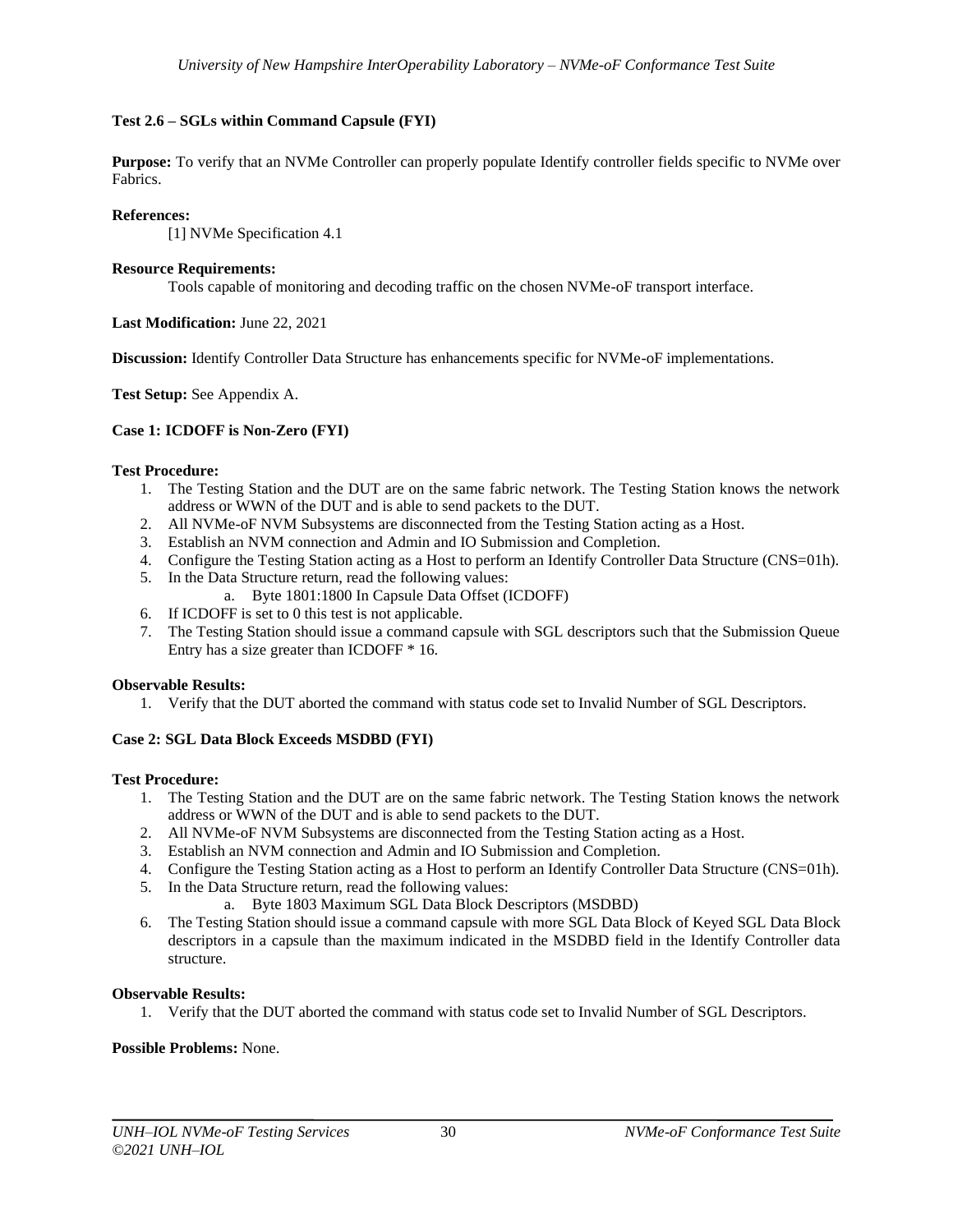# **Group 3: Discovery Service**

# <span id="page-30-0"></span>**Overview:**

This section describes a method for performing conformance verification for NVMe-oF products implementing the Discovery Service defined in Chapter 5 of the NVMe-oF Specification.

# **Notes:**

The preliminary draft descriptions for the tests defined in this group are considered complete, and the tests are pending implementation (during which time additional revisions/modifications are likely to occur).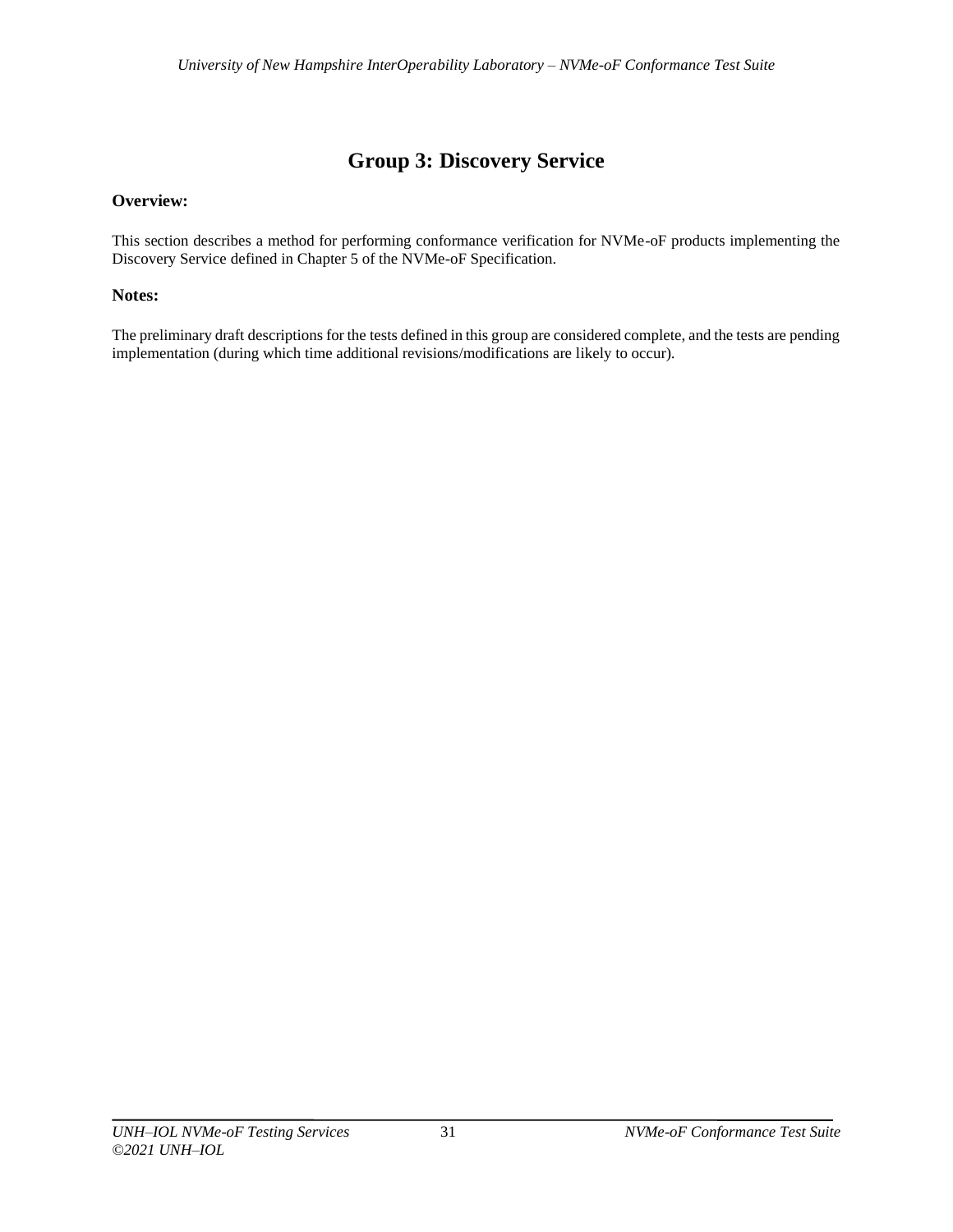# <span id="page-31-0"></span>**Test 3.1 – Initialize Discovery Controller (M)**

**Purpose:** To verify that an NVMe Controller can properly initialize a Discovery Controller.

## **References:**

[1] NVMe-oF Specification 5.1

## **Resource Requirements:**

Tools capable of monitoring and decoding traffic on the chosen NVMe-oF transport.

## **Last Modification:** November 27, 2018

**Discussion:** The initialization process for the Discovery controller is described below:

- 1. NVMe in-band authentication is performed if required;
- 2. The host determines the controller's capabilities by reading the Controller Capabilities property;
- 3. The host configures the controller's settings by writing the Controller Configuration property, including setting CC.EN to '1' to enable command processing;
- 4. The host waits for the controller to indicate it is ready to process commands. The controller is ready to process commands when CSTS.RDY is set to '1' in the Controller Status property; and
- 5. The host determines the features and capabilities of the controller by issuing the Identify command, specifying the Controller data structure.
- 6. After initializing the Discovery controller, the host reads the Discovery Log Page.

# **Test Setup:** See Appendix A.

# <span id="page-31-1"></span>**Case 1: Initialize Discovery Controller (M)**

## **Test Procedure:**

- 1. This test is only applicable to DUTs which implement a Discovery Controller.
- 2. The Testing Station and the DUT are on the same fabric network. The Testing Station knows the network address or WWN of the DUT and is able to send packets to the DUT.
- 3. All NVMe-oF NVM Subsystems are disconnected from the Testing Station acting as a Host.
- 4. Configure the Testing Station acting as a Host to issue a Connect command (FCTYPE=01h) to the DUT using well known address nqn.2014-08.org.nvmexpress.discovery.
- 5. The Testing Station acting as a Host will use the Get Property Command to read the Controller Capabilities.
- 6. The Testing Station acting as a Host will use the Set Property Command to set CC.EN to 1.
- 7. The Testing Station acting as a Host will use the Get Property Command to read CSTS.RDY. Repeat until  $CSTS.RDY=1.$
- 8. The Testing Station will transmit an Identify Controller Data Structure (CNS=01h).
- 9. The Testing Station will transmit a Get Log Page Command for the Discovery Log Page (LID=70h)
- 10. Disconnect NVMe-oF controllers from the Testing Station acting as a Host.

# **Observable Results:**

- 1. Verify that the Connect Response indicates status Success.
- 2. Verify that the Get Properties commands indicates status Success.
- 3. Verify that the Set Properties command indicates status Success.
- 4. Verify that the Identify command indicates status Success and the following fields are populated correctly:
	- a. Firmware Revision (FR)
	- b. Maximum Data Transfer Size (MDTS)
	- c. Controller ID (CNTLID)
	- d. Version (VER)
	- e. Log Page Attributes (LPA)
	- f. Error Log Page Attributes (ELPE)
	- g. Maximum Outstanding Commands (MAXCMD)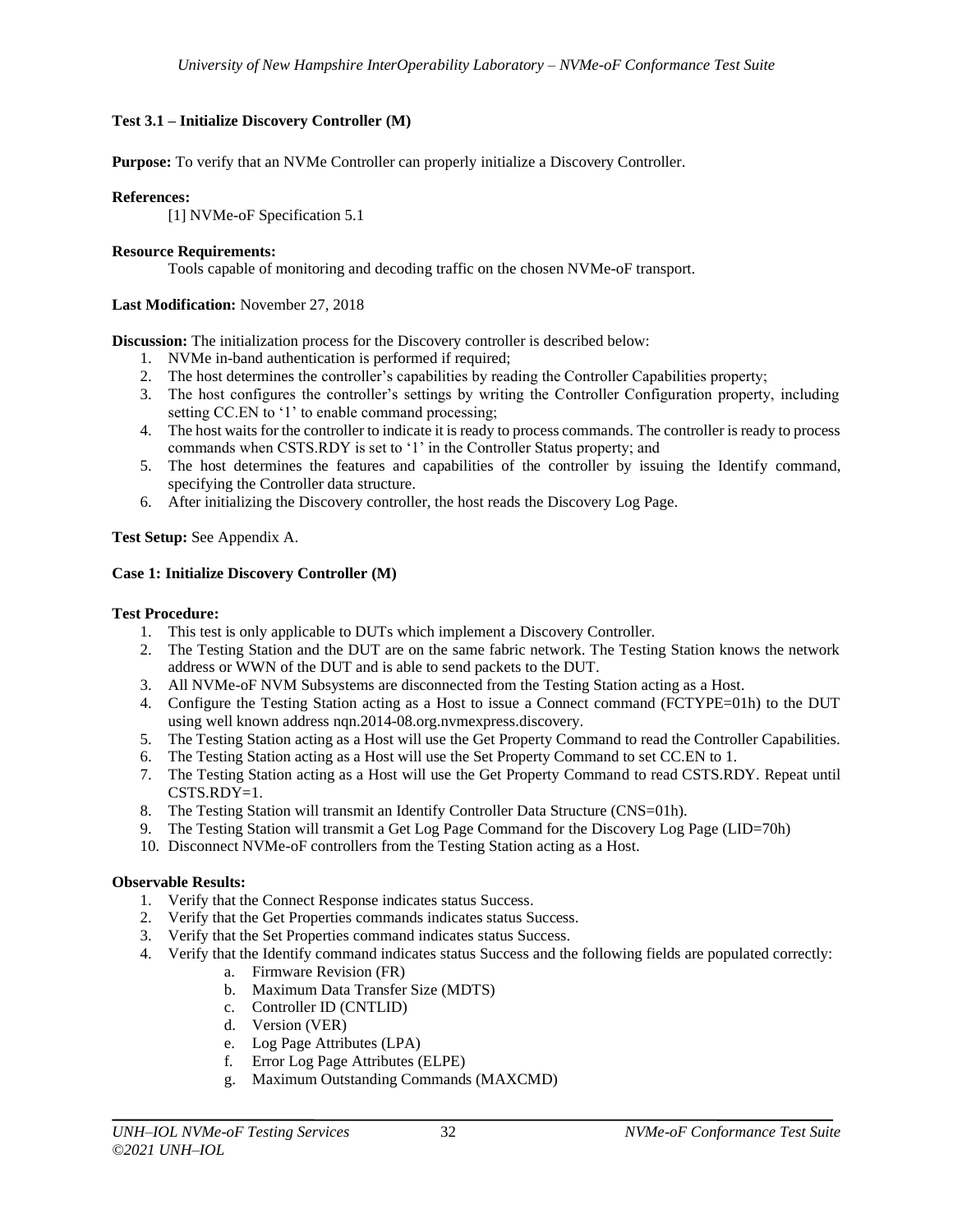- h. SGL Support (SGLS)
- i. NVM Subsystem NVMe Qualified Name (SUBNQN)
- 5. Verify that the DUT returns the Discovery Log Page and the following fields are populated correctly:
	- a. Transport Type (TRTYPE) should reflect the transport being used.
	- b. Address Family (ADRFAM) should reflect the address and transport being used.
	- c. Admin Max SQ Size (ASQSZ) indicates a minimum of 32.
	- d. Transport Service Identifier (TRSVCID) reflects the transport being used.
	- e. Record Format (RECFMT) is 0h.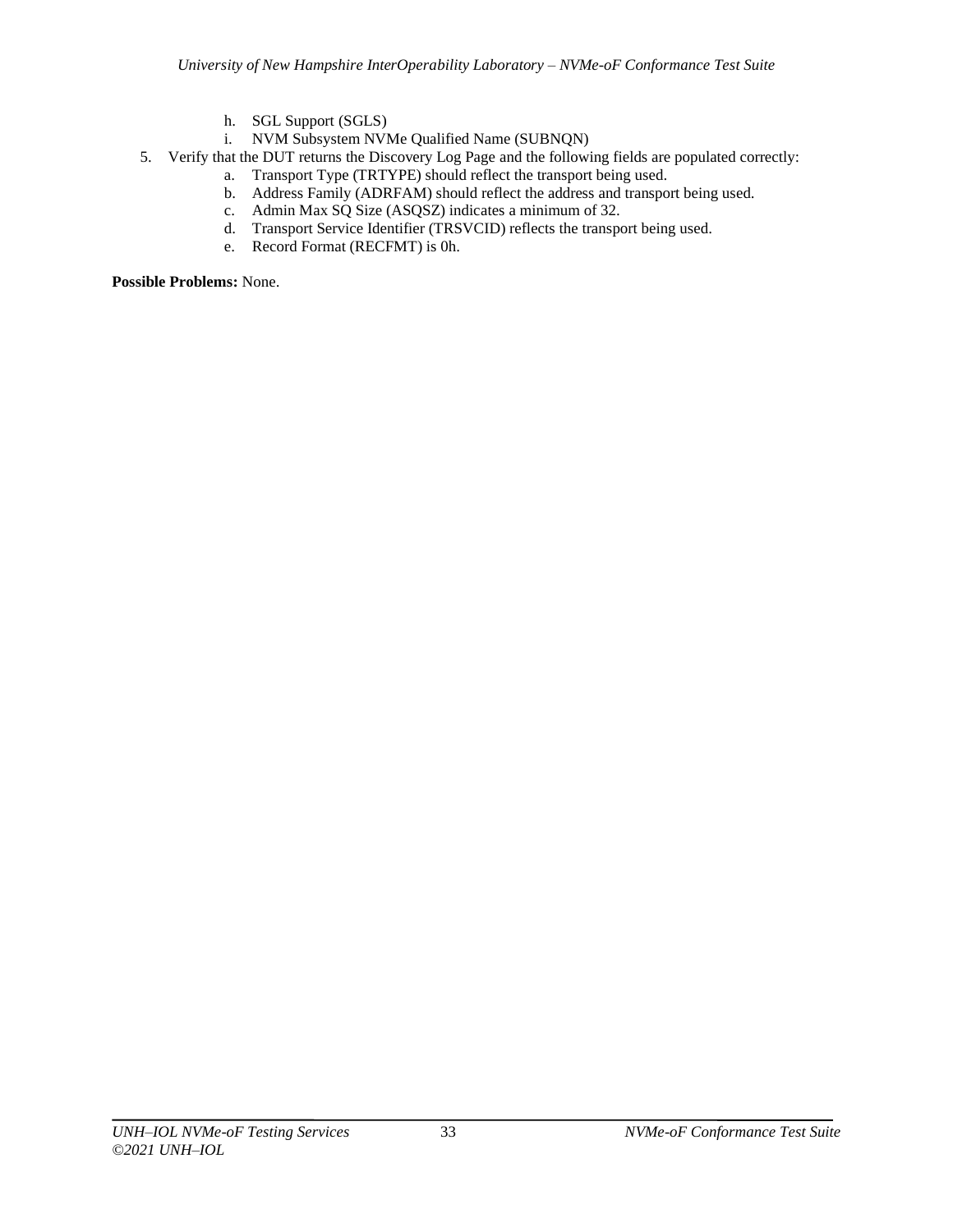# <span id="page-33-0"></span>**Test 3.2 – Keep Alive Timeout (M)**

**Purpose:** To verify that an NVMe Controller can properly process a Keep Alive Timeout.

## **References:**

[1] NVMe-oF Specification 7.1.2

## **Resource Requirements:**

Tools capable of monitoring and decoding traffic on the chosen NVMe-oF transport.

## **Last Modification:** November 29, 2018

**Discussion:** The controller shall treat a Keep Alive Timeout in the same manner as connection loss. If the Keep Alive feature is in use and the timer expires, then the controller shall:

- stop processing commands and set the Controller Fatal Status (CSTS.CFS) bit to '1';
- terminate the NVMe Transport connection; and
- break the host to controller association.

After completing these steps, a controller may accept a Connect command for the Admin Queue from the same or another host in order to form a new association.

**Test Setup:** See Appendix A.

## <span id="page-33-1"></span>**Case 1: Keep Alive Timeout (M)**

## **Test Procedure:**

- 1. This test is only applicable to DUTs which implement a Discovery Controller and a transport that requires the Keep Alive feature.
- 2. The Testing Station and the DUT are on the same fabric network. The Testing Station knows the network address or WWN of the DUT and is able to send packets to the DUT.
- 3. All NVMe-oF NVM Subsystems are disconnected from the Testing Station acting as a Host.
- 4. Configure the Testing Station acting as a Host to issue a Connect command (FCTYPE=01h) to the DUT using well known address nqn.2014-08.org.nvmexpress.discovery and a Set Feature command to set the desired KATO value.
- 5. The Testing Station acting as a Host will use the Get Property Command to read the Controller Capabilities.
- 6. The Testing Station acting as a Host will use the Set Property Command to set CC.EN to 1.
- 7. The Testing Station acting as a Host will use the Get Property Command to read CSTS.RDY. Repeat until CSTS.RDY=1.
- 8. The Testing Station will transmit an Identify Controller Data Structure (CNS=01h).
- 9. The Testing Station will transmit a Get Log Page Command for the Discovery Log Page (LID=70h).
- 10. The Testing Station should send at least 3 Keep Alive Commands using the prescribed Keep Alive Timeout. After sending 3 Keep Alive commands, the testing station should cease sending Keep Alive commands. Allow the Keep Alive timer to timeout.
- 11. The Testing Station will use the Get Property Command to read the CSTS.CFS bit.
- 12. Configure the Testing Station acting as a Host to issue a Connect command (FCTYPE=01h) to the DUT using well known address nqn.2014-08.org.nvmexpress.discovery.
- 13. Disconnect NVMe-oF controllers from the Testing Station acting as a Host.

#### **Observable Results:**

- 1. Verify that when the Keep Alive Timer times out the DUT sets CSTS.CFS to 1.
- 2. Verify that the final Connect command completes with status "Success".

# <span id="page-33-2"></span>**Case 2: Traffic Based Keep Alive (M)**

# **Test Procedure:**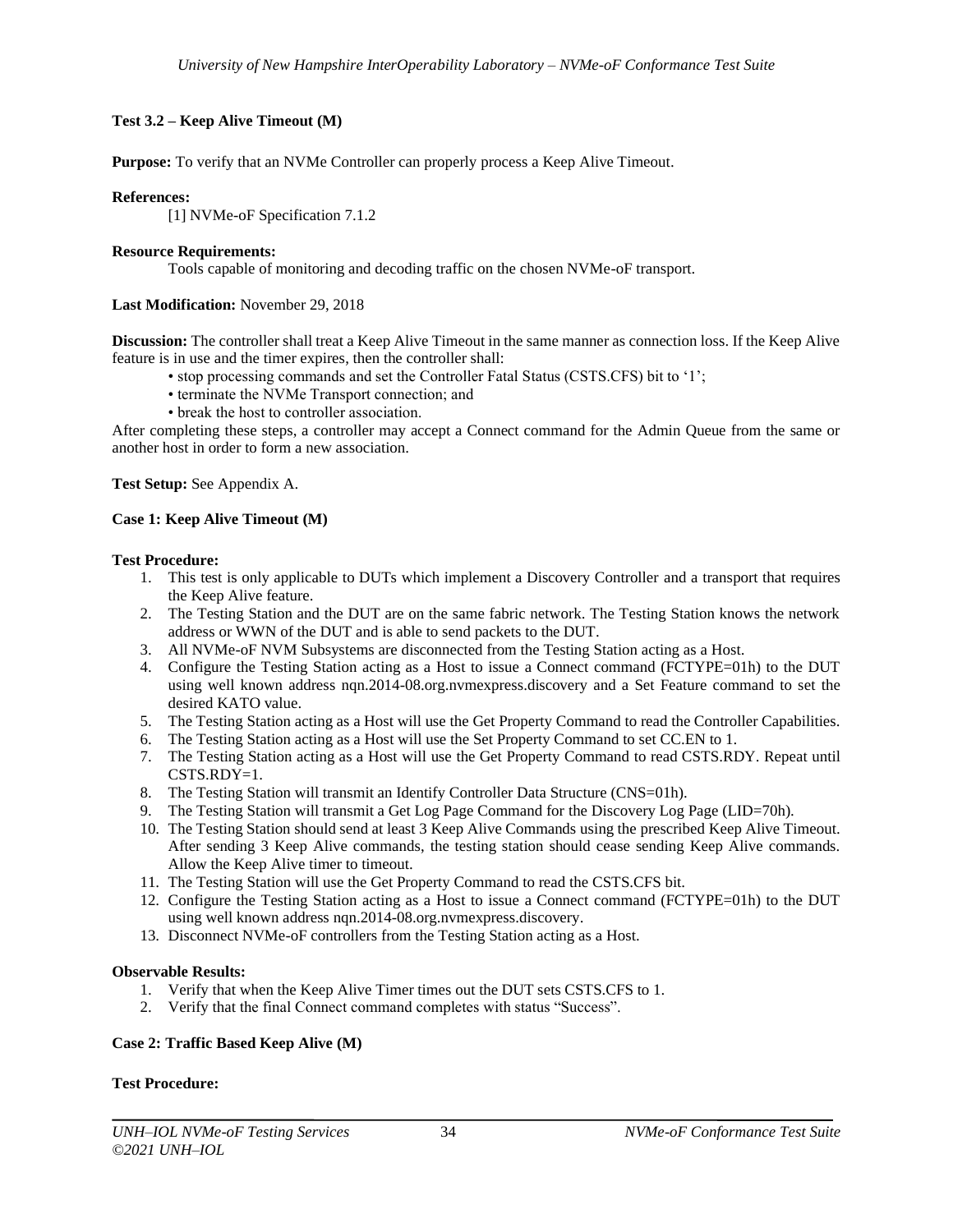- 1. This test is only applicable to DUTs which implement a Discovery Controller and a transport that requires the Keep Alive feature.
- 2. The Testing Station and the DUT are on the same fabric network. The Testing Station knows the network address or WWN of the DUT and is able to send packets to the DUT.
- 3. All NVMe-oF NVM Subsystems are disconnected from the Testing Station acting as a Host.
- 4. Check CTRATT Bit 6. If CTRATT Bit 6 is not set to 1, then the DUT does not support TBKAT and this test is not applicable.
- 5. Configure the Testing Station acting as a Host to issue a Connect command (FCTYPE=01h) to the DUT using well known address nqn.2014-08.org.nvmexpress.discovery and a Set Feature command to set the desired KATO value.
- 6. The Testing Station acting as a Host will use the Get Property Command to read the Controller Capabilities.
- 7. The Testing Station acting as a Host will use the Set Property Command to set CC.EN to 1.
- 8. The Testing Station acting as a Host will use the Get Property Command to read CSTS.RDY. Repeat until  $CSTS.RDY=1.$
- 9. The Testing Station will transmit an Identify Controller Data Structure (CNS=01h).
- 10. The Testing Station will transmit a Get Log Page Command for the Discovery Log Page (LID=70h).
- 11. The Testing Station should send at least 3 Keep Alive Commands using the prescribed Keep Alive Timeout.
- 12. After sending 3 Keep Alive commands, the testing station should cease sending Keep Alive command but continue performing READ commands separated by no more than the current KATO value. At least one KATO should expire with no Keep Alive Command being sent, but instead READ commands should be sent.
- 13. After sending 3 at least 3 READ commands, the testing station should cease sending READ commands but continue performing Identify commands separated by no more than the current KATO value. At least one KATO should expire with no Keep Alive or READ Commands being sent, but instead Identify commands should be sent.
- 14. The Testing Station will use the Get Property Command to read the CSTS.CFS bit.
- 15. Disconnect NVMe-oF controllers from the Testing Station acting as a Host.

# **Observable Results:**

- 1. Verify that the Keep Alive Timer does not expire, and CSTS.CFS (Controller Fatal Status) is not set to 0 during the test execution.
- 2. Verify that the Keep Alive, READ, and Identify commands all complete with status "Success".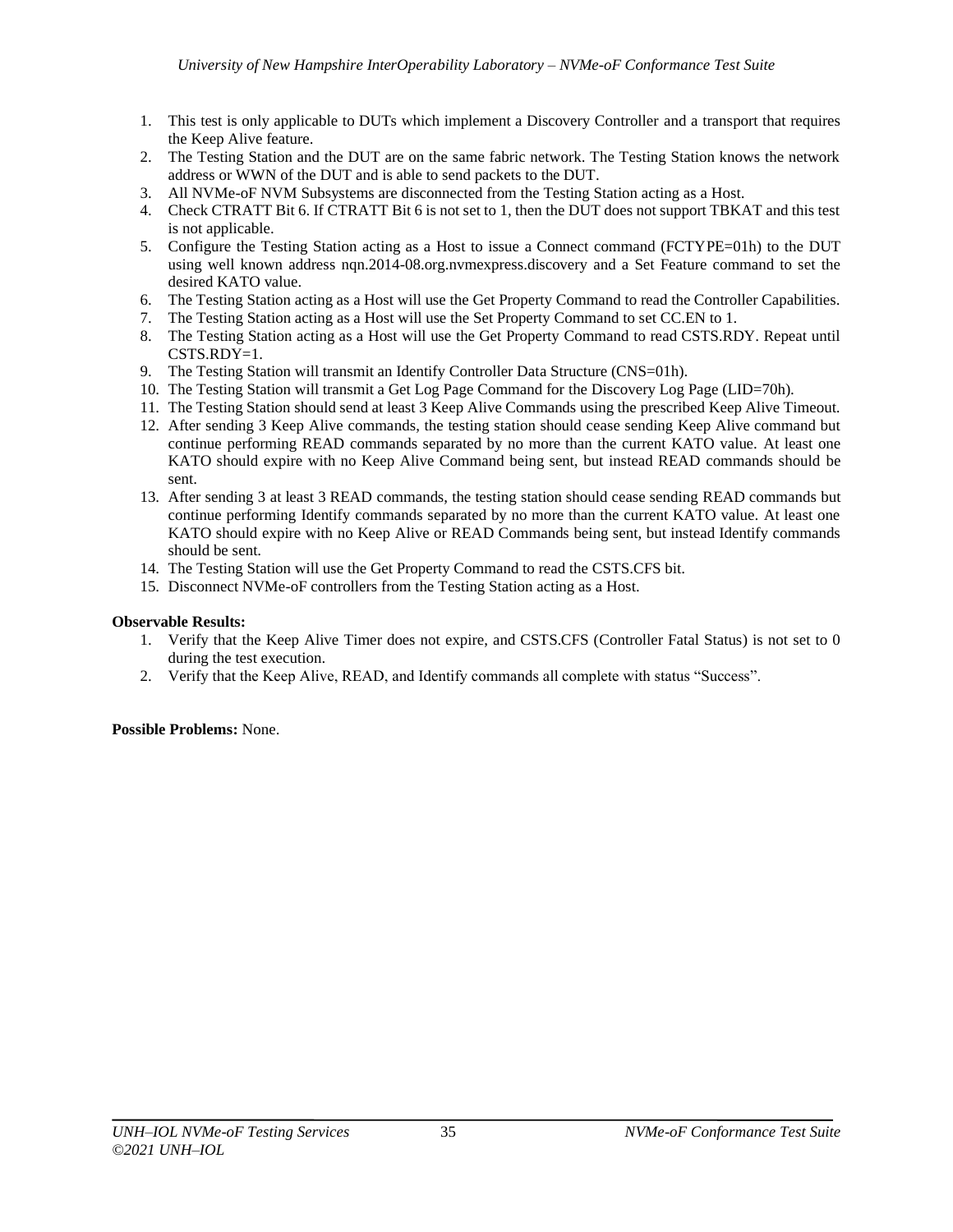# **Group 4: NVMe/TCP Binding**

# <span id="page-35-0"></span>**Overview:**

This section describes a method for performing conformance verification for NVMe-oF products implementing the NVMe/TCP, and is only applicable to those products, defined in Chapter 7.4 of the NVMe-oF Specification.

# **Notes:**

The preliminary draft descriptions for the tests defined in this group are considered complete, and the tests are pending implementation (during which time additional revisions/modifications are likely to occur).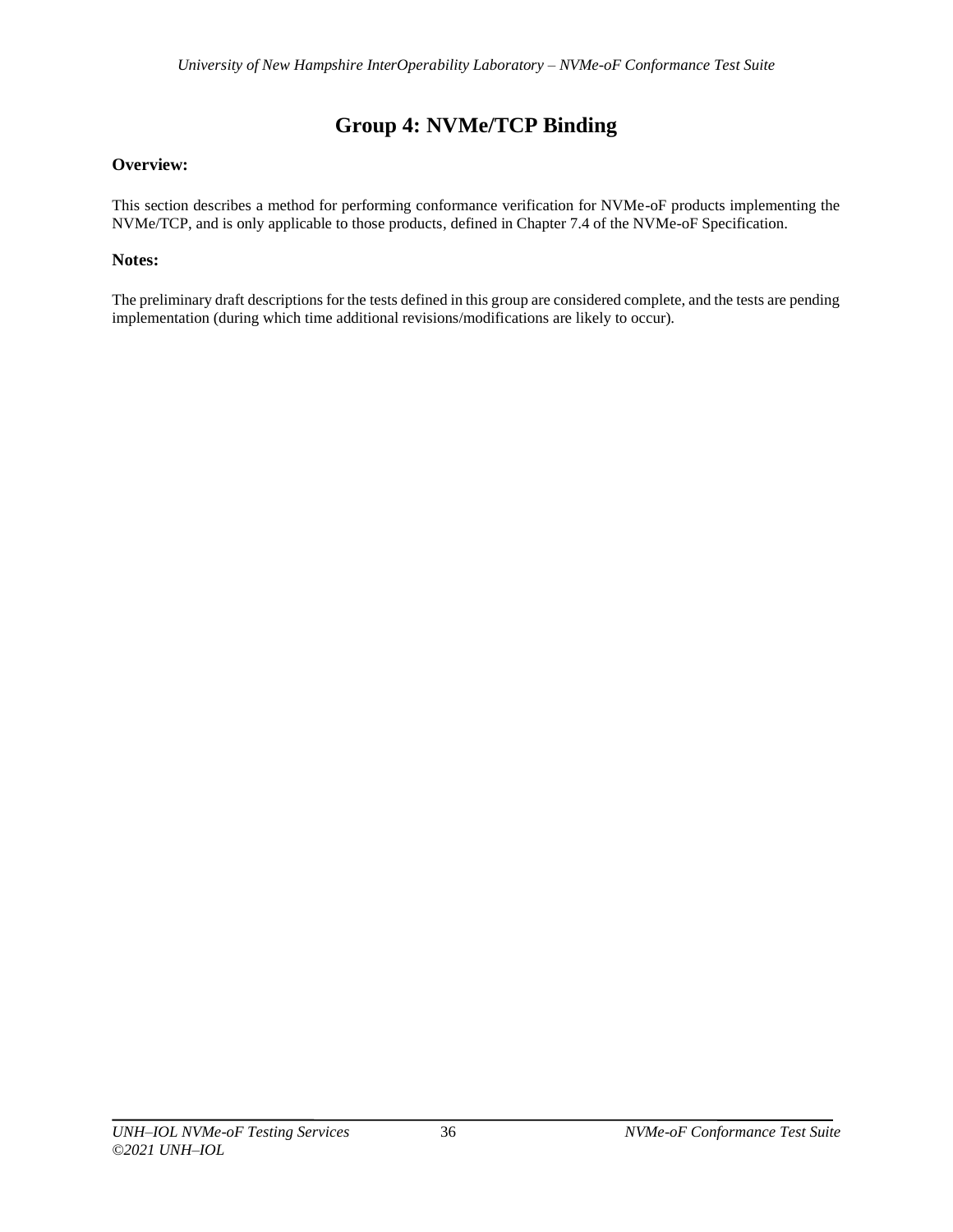# <span id="page-36-0"></span>**Test 4.1 – ICReq Errors (FYI)**

**Purpose:** To verify that an NVMe Controller can properly handle errored ICReq PDUs.

# **References:**

[1] NVMe-oF Specification

# **Resource Requirements:**

Tools capable of monitoring and decoding traffic on the chosen NVMe-oF transport.

# **Last Modification:** December 1, 2019

**Discussion:** An NVMe/TCP target should properly handle ICReq errors. This test is only applicable to products implementing the NVMe/TCP transport.

**Test Setup:** See Appendix A.

# <span id="page-36-1"></span>**Case 1: Illegal Header in ICReq (FYI)**

# **Test Procedure:**

- 1. Establish a TCP Connection between the Host and NVMe-oF NVM Subsystem.
- 2. Perform an NVMe Connect command to connect the Host and NVMe-oF NVM Subsystem
- 3. Send ICReq PDU to the NVMe-oF NVM Subsystem with illegal Header
- 4. After response is received, close all open TCP connections.

# **Observable Results:**

1. Verify that the DUT sends C2HTerm in response with error status of invalid PDU Header.

# <span id="page-36-2"></span>**Case 2: PFV=1 (FYI)**

# **Test Procedure:**

- 1. Establish a TCP Connection between the Host and NVMe-oF NVM Subsystem.
- 2. Perform an NVMe Connect command to connect the Host and NVMe-oF NVM Subsystem
- 3. Send ICReq PDU with PFV=1 to the NVMe-oF NVM Subsystem.
- 4. After response is received, close all open TCP connections.

# **Observable Results:**

1. Verify that the DUT sends C2HTerm in response with error status of invalid PDU Header.

# <span id="page-36-3"></span>**Case 3: Incorrect Initial PDU (FYI)**

# **Test Procedure:**

- 1. Establish a TCP Connection between the Host and NVMe-oF NVM Subsystem.
- 2. Perform an NVMe Connect command to connect the Host and NVMe-oF NVM Subsystem
- 3. Send a TCP PDU which is not an ICReq PDU to the NVMe-oF NVM Subsystem.
- 4. After response is received, close all open TCP connections.

# **Observable Results:**

1. Verify that the DUT sends C2HTerm in response with error status of Sequence Error.

# <span id="page-36-4"></span>**Case 4: Duplicate ICReq (FYI)**

# **Test Procedure:**

1. Establish a TCP Connection between the Host and NVMe-oF NVM Subsystem.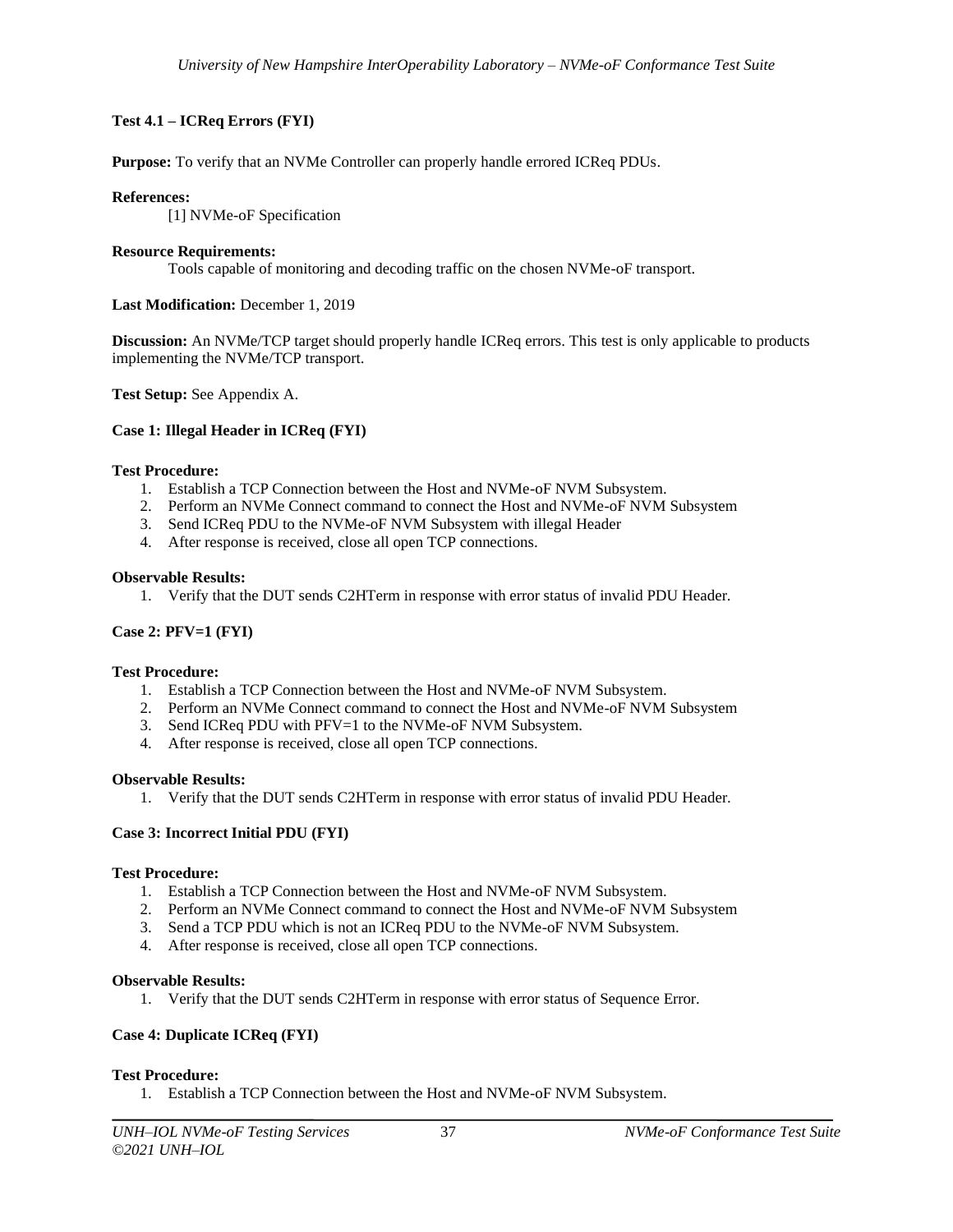- 2. Perform an NVMe Connect command to connect the Host and NVMe-oF NVM Subsystem
- 3. Send valid ICReq to the NVMe-oF NVM Subsystem with legal Header.
- 4. Send valid ICReq to the NVMe-oF NVM Subsystem with legal Header, identical to the ICReq sent in the previous step.
- 5. After response is received, close all open TCP connections.

#### **Observable Results:**

- 1. Verify that the first ICReq PDU completes successfully.
- 2. Verify that for the second ICReq, DUT sends C2HTerm in response with error status of Sequence Error.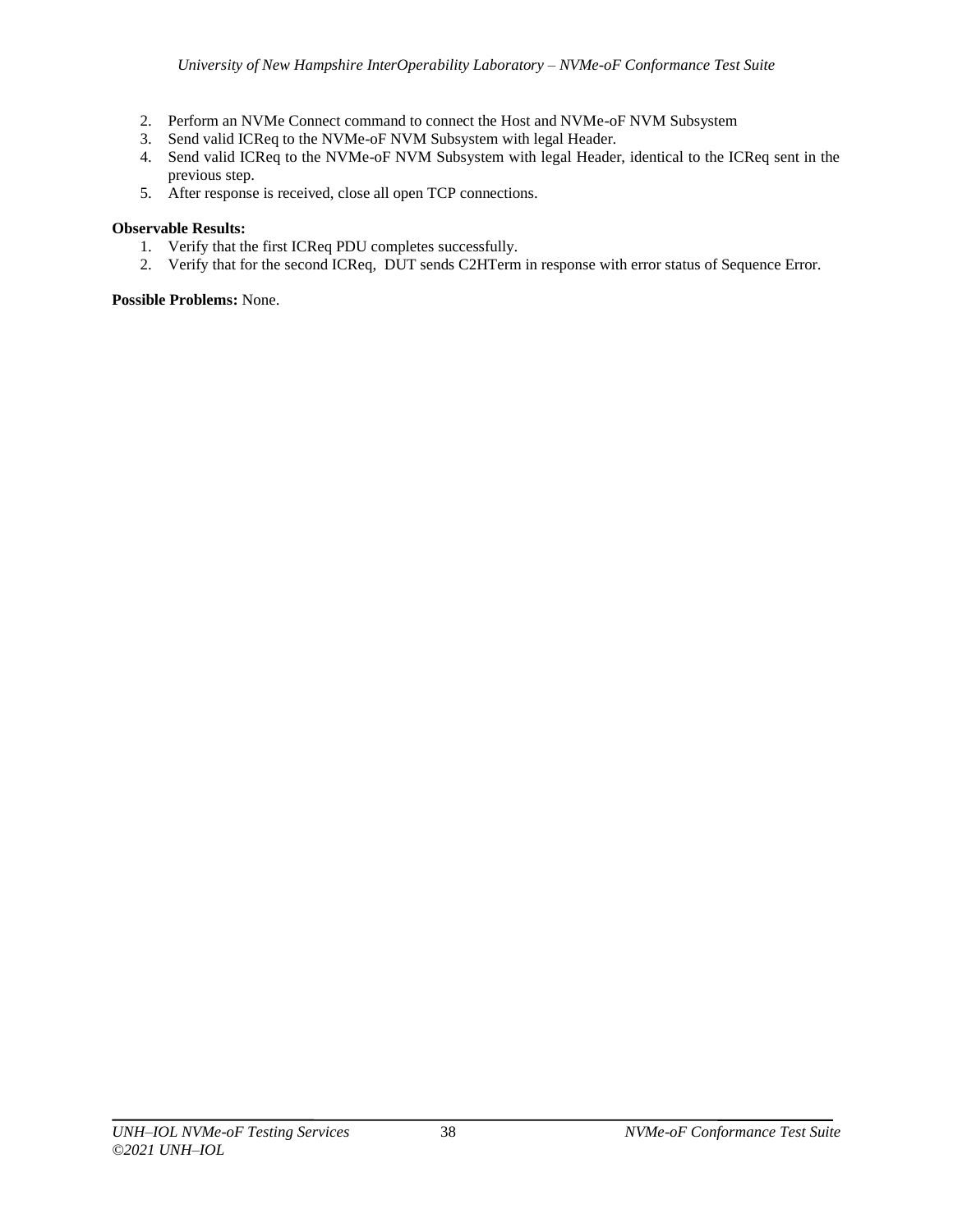## <span id="page-38-0"></span>**Test 4.2 – NVMe Connection Errors (FYI)**

**Purpose:** To verify that an NVMe Controller can properly handle errored NVMe Connection Requests.

#### **References:**

[1] NVMe-oF Specification

#### **Resource Requirements:**

Tools capable of monitoring and decoding traffic on the chosen NVMe-oF transport.

#### **Last Modification:** December 1, 2019

**Discussion:** An NVMe/TCP target should properly handle connection request errors. This test is only applicable to products implementing the NVMe/TCP transport.

**Test Setup:** See Appendix A.

#### <span id="page-38-1"></span>**Case 1: Incorrect Subsystem NQN (FYI)**

#### **Test Procedure:**

- 1. Establish a TCP Connection between the Host and NVMe-oF NVM Subsystem.
- 2. Perform an NVMe Connect command to connect the Host and NVMe-oF NVM Subsystem, with an incorrect Subsystem NQN.

#### **Observable Results:**

1. Verify that the NVMe Connect does not complete successfully.

#### <span id="page-38-2"></span>**Case 2: Incorrect Host NQN (FYI)**

#### **Test Procedure:**

- 1. Establish a TCP Connection between the Host and NVMe-oF NVM Subsystem.
- 2. Perform an NVMe Connect command to connect the Host and NVMe-oF NVM Subsystem, with an incorrect Host NQN.

#### **Observable Results:**

1. Verify that the NVMe Connect does not complete successfully.

#### <span id="page-38-3"></span>**Case 3: Incorrect CTRL ID (FYI)**

## **Test Procedure:**

- 1. Establish a TCP Connection between the Host and NVMe-oF NVM Subsystem.
- 2. Perform an NVMe Connect command to connect the Host and NVMe-oF NVM Subsystem, with an incorrect CTRL ID.

#### **Observable Results:**

1. Verify that the NVMe Connect does not complete successfully.

#### <span id="page-38-4"></span>**Case 4: Incorrect RecFMT (FYI)**

#### **Test Procedure:**

1. Establish a TCP Connection between the Host and NVMe-oF NVM Subsystem.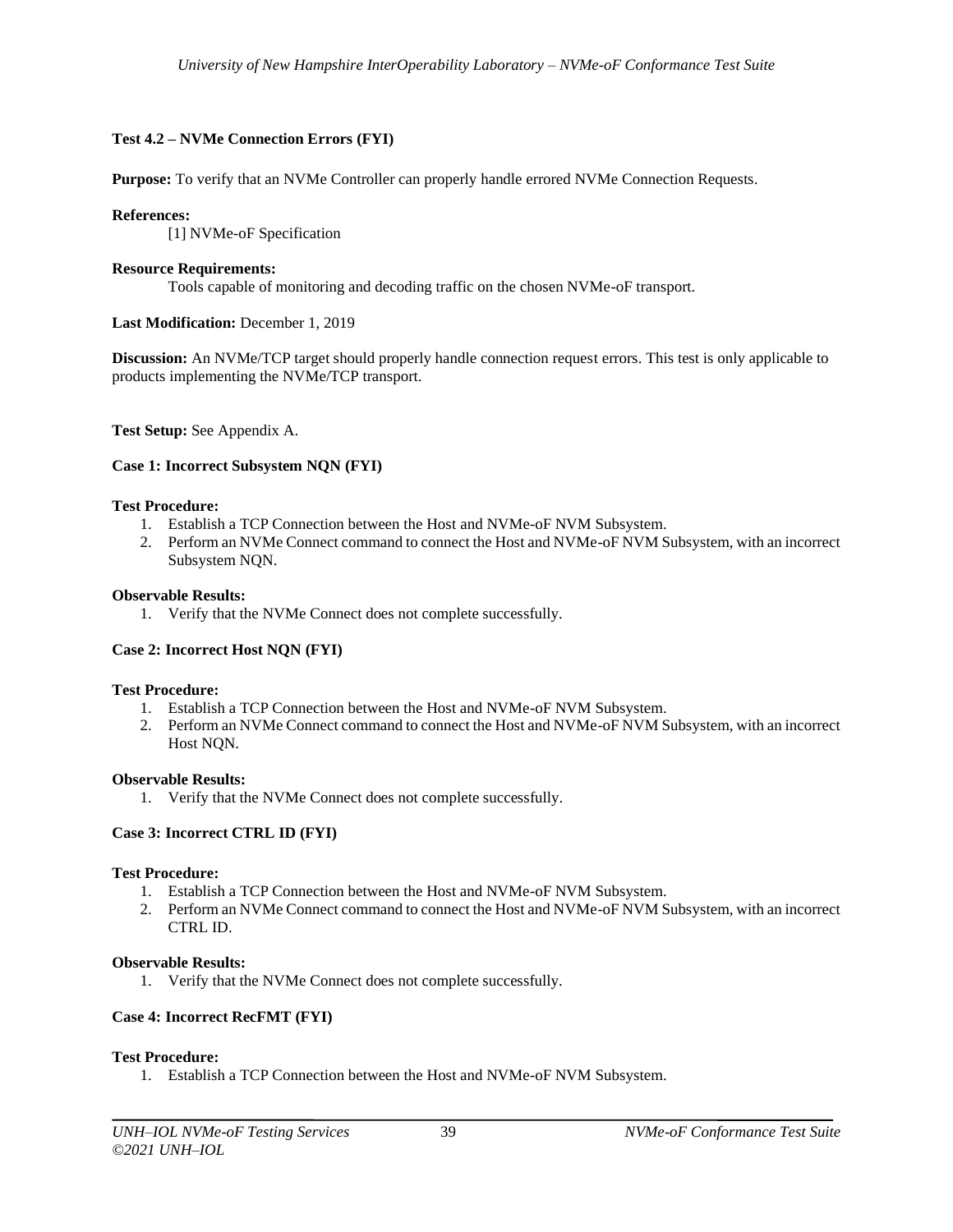2. Perform an NVMe Connect command to connect the Host and NVMe-oF NVM Subsystem, with an incorrect RecFMT.

# **Observable Results:**

1. Verify that the NVMe Connect does not complete successfully.

# <span id="page-39-0"></span>**Case 5: Out of Range Queue ID (FYI)**

# **Test Procedure:**

- 1. Establish a TCP Connection between the Host and NVMe-oF NVM Subsystem.
- 2. Perform an NVMe Connect command to connect the Host and NVMe-oF NVM Subsystem, with an out of range Queue ID.

# **Observable Results:**

1. Verify that the NVMe Connect does not complete successfully.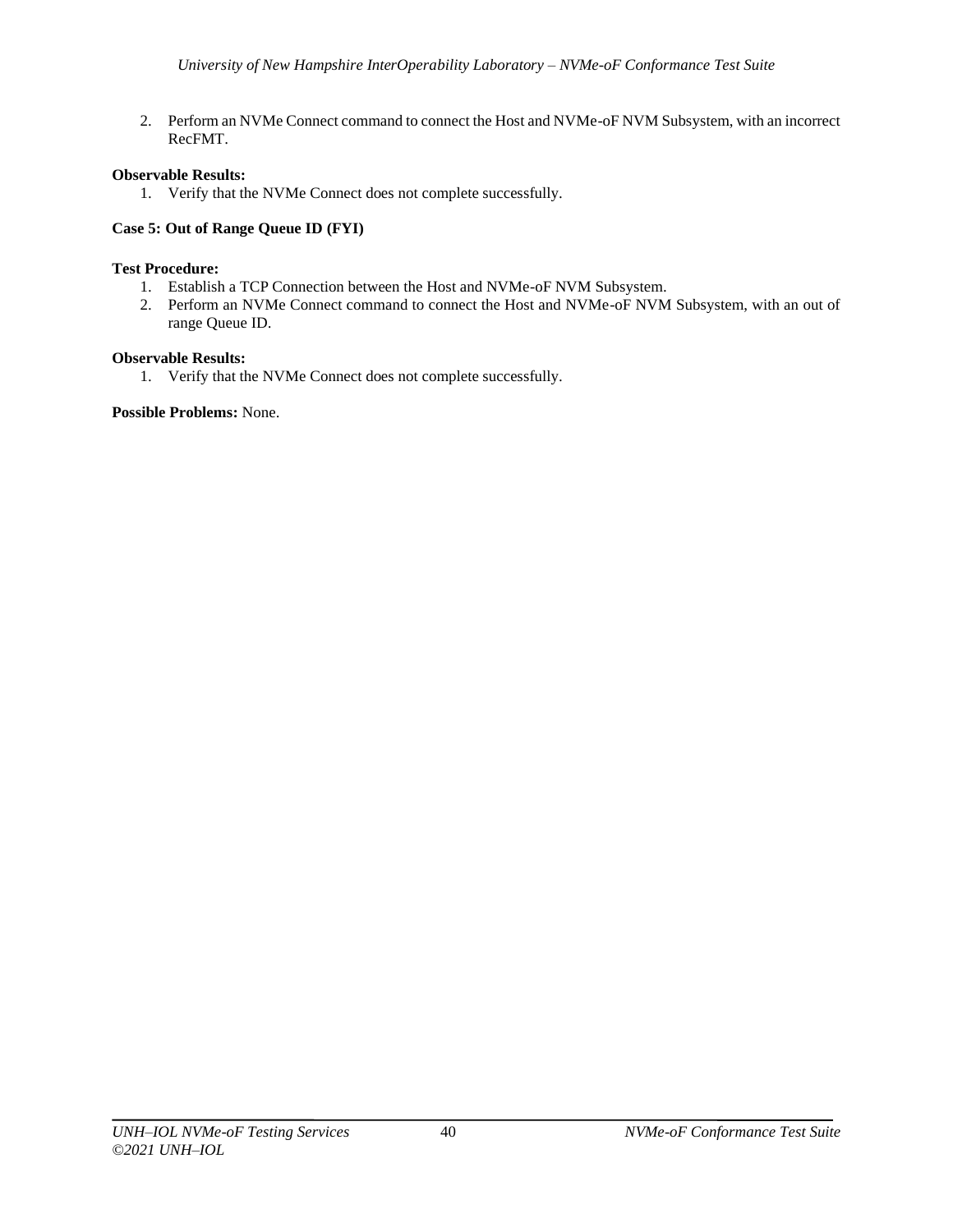# <span id="page-40-0"></span>**Test 4.3 – Queue Depth Exceeded (FYI)**

**Purpose:** To verify that an NVMe Controller can properly handle Queue Depth errors.

## **References:**

[1] NVMe-oF Specification

## **Resource Requirements:**

Tools capable of monitoring and decoding traffic on the chosen NVMe-oF transport.This test is only applicable to products implementing the NVMe/TCP transport.

**Last Modification:** December 1, 2019

**Discussion:** An NVMe/TCP target should properly handle Queue Depth errors.

**Test Setup:** See Appendix A.

# <span id="page-40-1"></span>**Case 1: IO Queue Depth Exceeded (FYI)**

## **Test Procedure:**

- 1. Establish a TCP Connection between the Host and NVMe-oF NVM Subsystem.
- 2. Perform an NVMe Connect command to connect the Host and NVMe-oF NVM Subsystem
- 3. Send valid ICReq to the NVMe-oF NVM Subsystem with legal Header.
- 4. Establish Admin Completion and Submission queues.
- 5. Establish IO Completion and Submission queues.
- 6. Send n valid READ commands to a single queue in the NVMe-oF NVM Subsystem, where n is greater than the maximum queue depth supported by the DUT. (i.e. if Max Queue Depth is 128, send 256 READ commands).
- 7. After response is received, close all open TCP connections.

#### **Observable Results:**

- 1. Verify that the first ICReq PDU completes successfully.
- 2. Verify that the connection remains open.

# <span id="page-40-2"></span>**Case 2: Queue Depth Exceeded (FYI)**

#### **Test Procedure:**

- 1. Establish a TCP Connection between the Host and NVMe-oF NVM Subsystem.
- 2. Perform an NVMe Connect command to connect the Host and NVMe-oF NVM Subsystem
- 3. Send 256 identical ICReq commands to the NVMe-oF NVM Subsystem.
- 4. After response is received, close all open TCP connections.

#### **Observable Results:**

1. Verify that the connection remains open.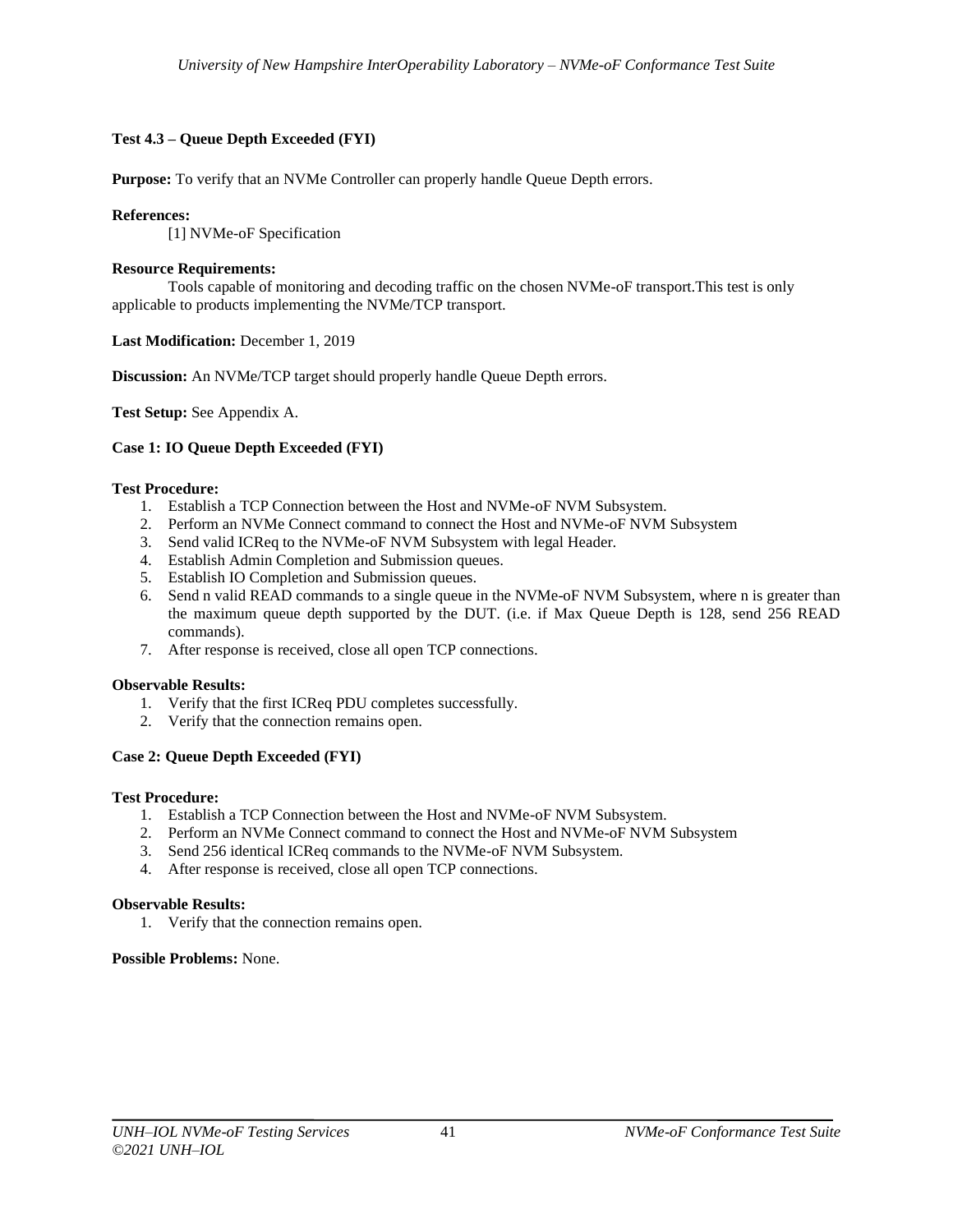# <span id="page-41-0"></span>**Test 4.4 – TLS Support (FYI)**

**Purpose:** To verify that an NVMe Controller supports the proper version of TLS if supported.

## **References:**

[1] NVMe-oF Specification

#### **Resource Requirements:**

Tools capable of monitoring and decoding traffic on the chosen NVMe-oF transport. This test is only applicable to products implementing the NVMe/TCP transport.

**Last Modification:** June 22, 2021

**Discussion:** An NVMe/TCP target should properly handle Queue Depth errors.

**Test Setup:** See Appendix A.

## <span id="page-41-1"></span>**Case 1: TLS Supported (FYI)**

# **Test Procedure:**

- 1. Determine the NVMe-oF or NVMe/TCP version supported by the DUT. If the NVMe-oF version is not v1.1 or the NVMe/TCP version is not v1.0, then this test is not applicable. Check the VS field of the Discovery Controller properties.
- 2. Configure the Testing Station to read the Discovery Log Page of the DUT.

## **Observable Results:**

1. Verify that the Discovery Log Page returned indicates a TSAS SECTYPE of either 00 (TLS not supported) or 03 (TLS v1.3 supported).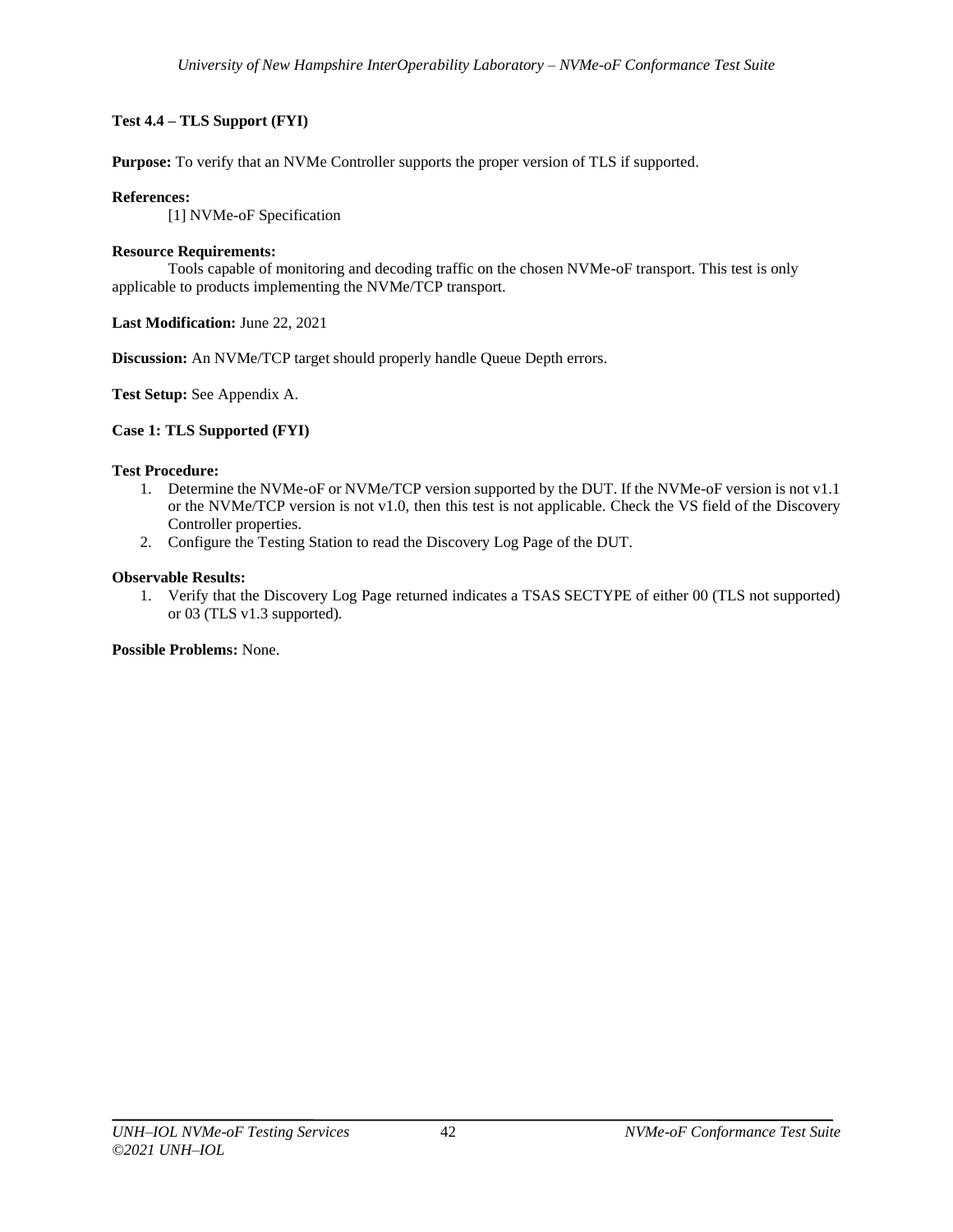# <span id="page-42-0"></span>**Test 4.5 – Digest Support (FYI)**

**Purpose:** To verify that an NVMe Controller can properly enable and disable Digests.

## **References:**

[1] NVMe-oF Specification 7.4.6

## **Resource Requirements:**

Tools capable of monitoring and decoding traffic on the chosen NVMe-oF transport interface.

**Last Modification:** June 22, 2021

**Discussion:** Identify Controller Data Structure has enhancements specific for NVMe-oF implementations.

**Test Setup:** See Appendix A.

## <span id="page-42-1"></span>**Case 1: PDU Header Digests Not Enabled (FYI)**

## **Test Procedure:**

- 1. The Testing Station and the DUT are on the same fabric network. The Testing Station knows the network address or WWN of the DUT and is able to send packets to the DUT.
- 2. All NVMe-oF NVM Subsystems are disconnected from the Testing Station acting as a Host.
- 3. Establish an NVM connection and Admin and IO Submission and Completion queues. Configure the Testing Station to issue an ICReq PDU with HDGST\_ENABLE set to 0 so that Header Digests are not used on the connection.
- 4. Configure the Testing Station acting as a Host to perform Write and Read operations to the DUT.

## **Observable Results:**

1. Verify that all subsequent PDUs from the DUT did not contain a HDGST field and had the HDGSTF flag cleared to '0' in the PDU Header FLAGS field.

#### <span id="page-42-2"></span>**Case 2: PDU Data Digests Not Enabled (FYI)**

#### **Test Procedure:**

- 1. The Testing Station and the DUT are on the same fabric network. The Testing Station knows the network address or WWN of the DUT and is able to send packets to the DUT.
- 2. All NVMe-oF NVM Subsystems are disconnected from the Testing Station acting as a Host.
- 3. Establish an NVM connection and Admin and IO Submission and Completion queues. Configure the Testing Station to issue an ICReq PDU with DDGST\_ENABLE set to 0 so that Data Digests are not used on the connection.
- 4. Configure the Testing Station acting as a Host to perform Write and Read operations to the DUT.

#### **Observable Results:**

1. Verify that all subsequent PDUs from the DUT did not contain a DDGST field and had the DDGSTF flag cleared to '0' in the PDU Header FLAGS field.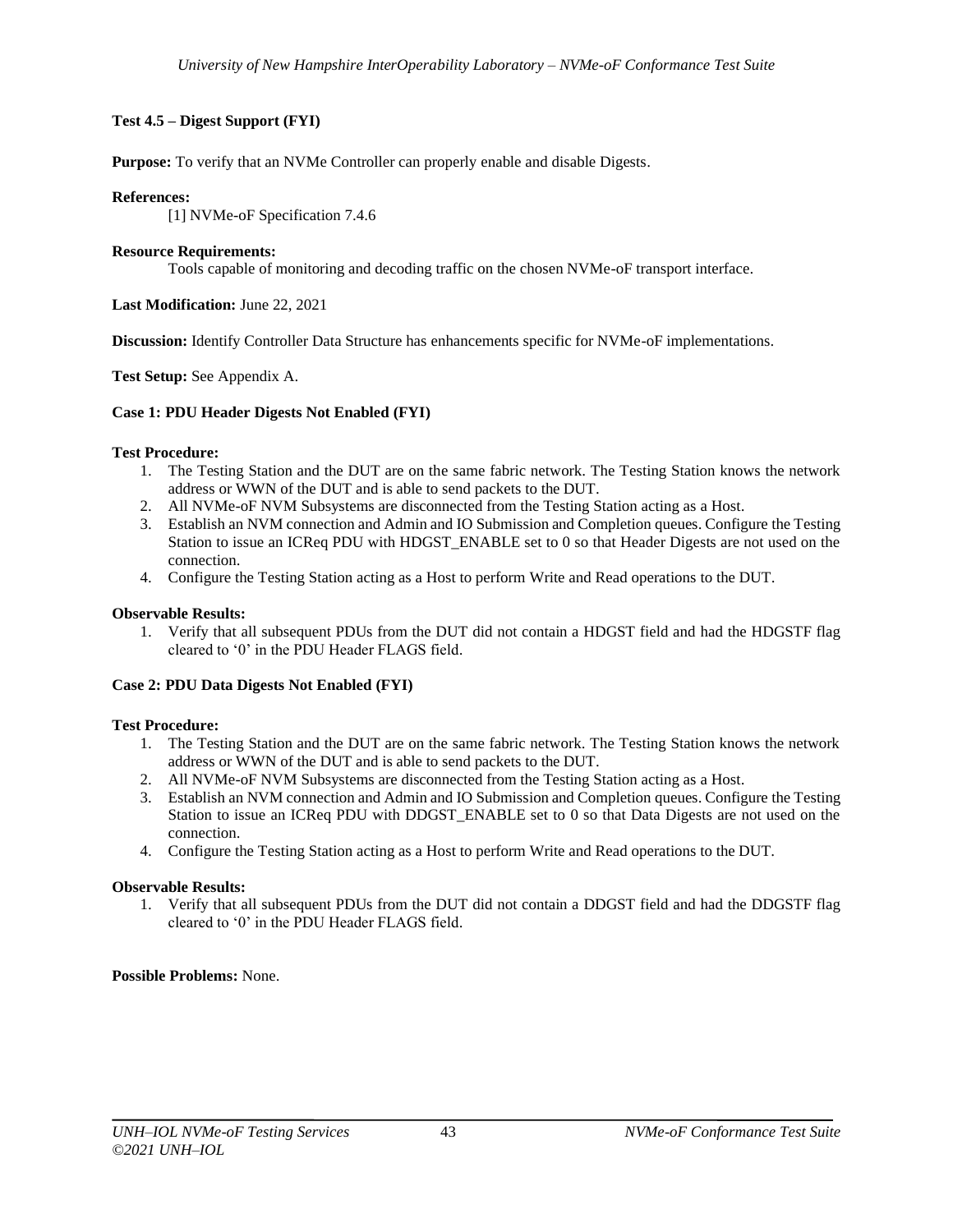# <span id="page-43-0"></span>**Appendix A: TEST SETUP**

The diagram below outlines a simple test setup for testing NVMe-oF products for conformance. While a network is shown, it is also possible to perform the tests using a direct connection.

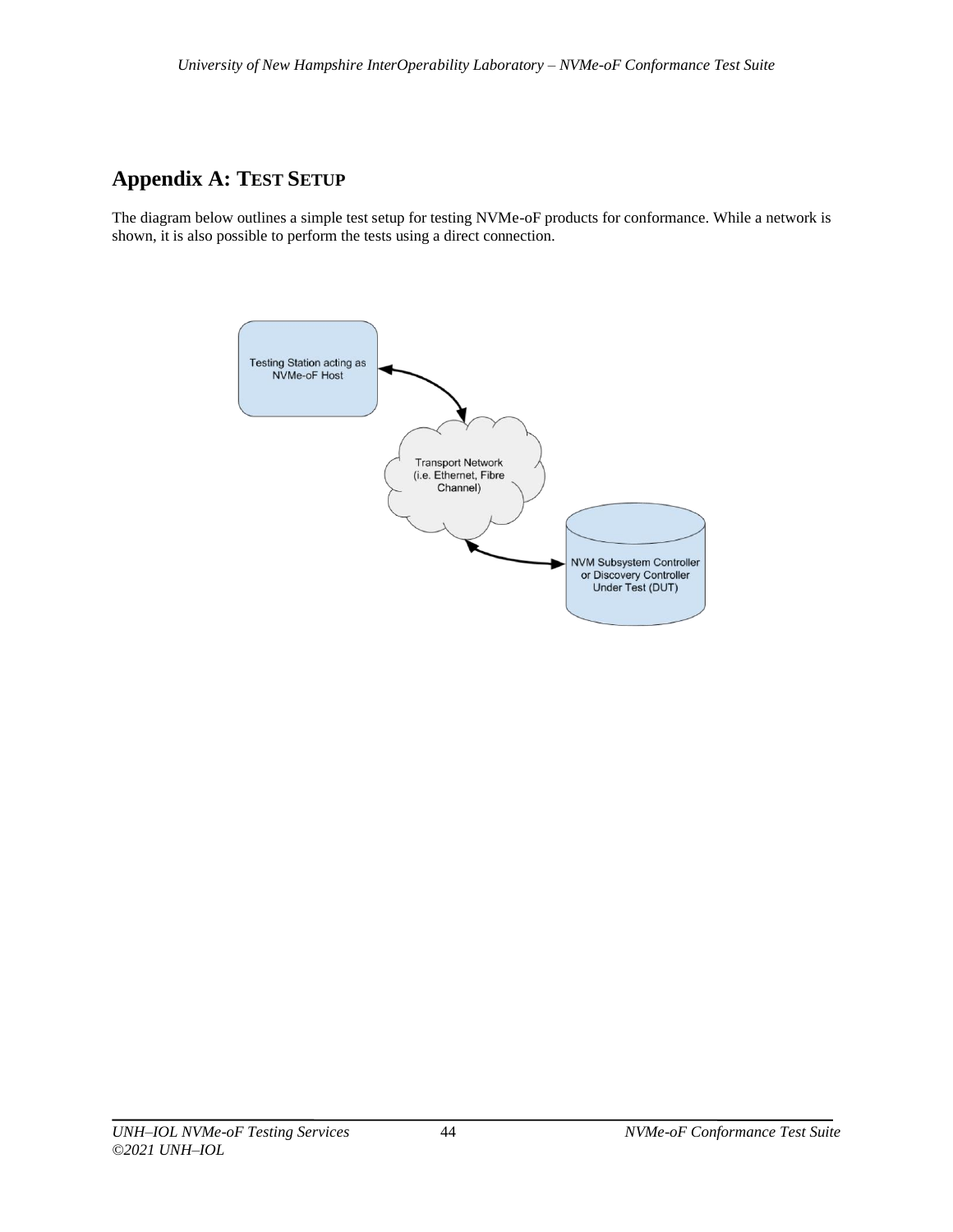# <span id="page-44-0"></span>**Appendix B: NOTES ON TEST PROCEDURES**

There are scenarios where in test procedures it is desirable to leave certain aspects of the testing procedure as general as possible. In these cases, the steps in the described test procedure may use placeholder values, or may intentionally use non–specific terminology, and the final determination of interpretation or choice of values is left to the discretion of the test technician. The following is an attempt to capture and describe all such instances used throughout the procedures.

| <b>Ports on Testing</b><br><b>Station and Device</b><br><b>Under Test</b> | In general, any NVMe-oF capable Port on the Testing Station or Device Under Test may<br>be used as an interface with a test station or interoperability partner. There is <i>assumed</i> to<br>be no difference in behavior, with respect to the protocols involved in this test suite,<br>between any two NVMe-oF ports on the Testing Station or Device Under Test. Hence,<br>actual ports used may be chosen for convenience. However, it is recommended that the<br>port used in the test configuration is recorded by the test technician.                                                                      |
|---------------------------------------------------------------------------|----------------------------------------------------------------------------------------------------------------------------------------------------------------------------------------------------------------------------------------------------------------------------------------------------------------------------------------------------------------------------------------------------------------------------------------------------------------------------------------------------------------------------------------------------------------------------------------------------------------------|
| Use of "various"                                                          | To maintain generality, some steps will specify that "various other values" (or the like)<br>should be used in place of a given parameter. Ideally, all possible values would be tested<br>in this case. However, limits on available time may constrain the ability of the test<br>technician to attempt this. Given this, a subset of the set of applicable values must<br>generally be used.<br>When deciding how many values should be used, it should be noted that the more values<br>that are tested, the greater the confidence of the results obtained (although there is a<br>diminishing return on this). |

When deciding which specific values to use, it is generally recommended to choose them at pseudo–randomly yet deterministically. However, if there exist subsets of the applicable values with special significance, values from each subset should be attempted.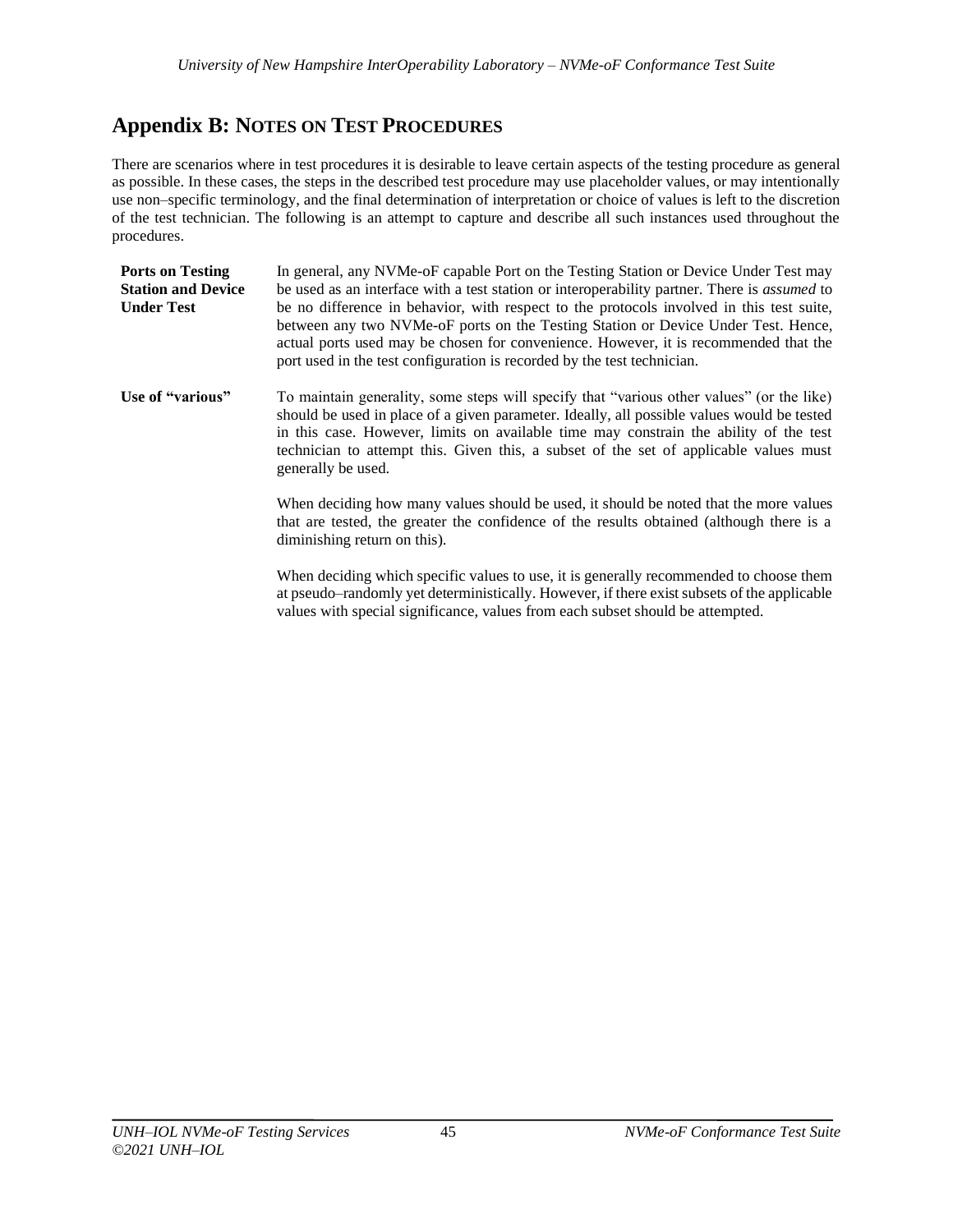# <span id="page-45-0"></span>**Appendix C: TEST TOOLS**

The Tests described in this document can be performed using available IOL INTERACT NVMe-oF Test Software available from UNH–IOL. As of the writing of this document, version of this tool were available that support NVMe/FC, NVMe/RoCE, NVME/TCP, and NVMe/iWARP transports.

If using the PC Edition of the IOL INTERACT NVMe-oF Test Software, UNH-IOL recommends using v14.0 or higher. This software is available via [https://www.iol.unh.edu/solutions/test-tools/interact.](https://www.iol.unh.edu/solutions/test-tools/interact)